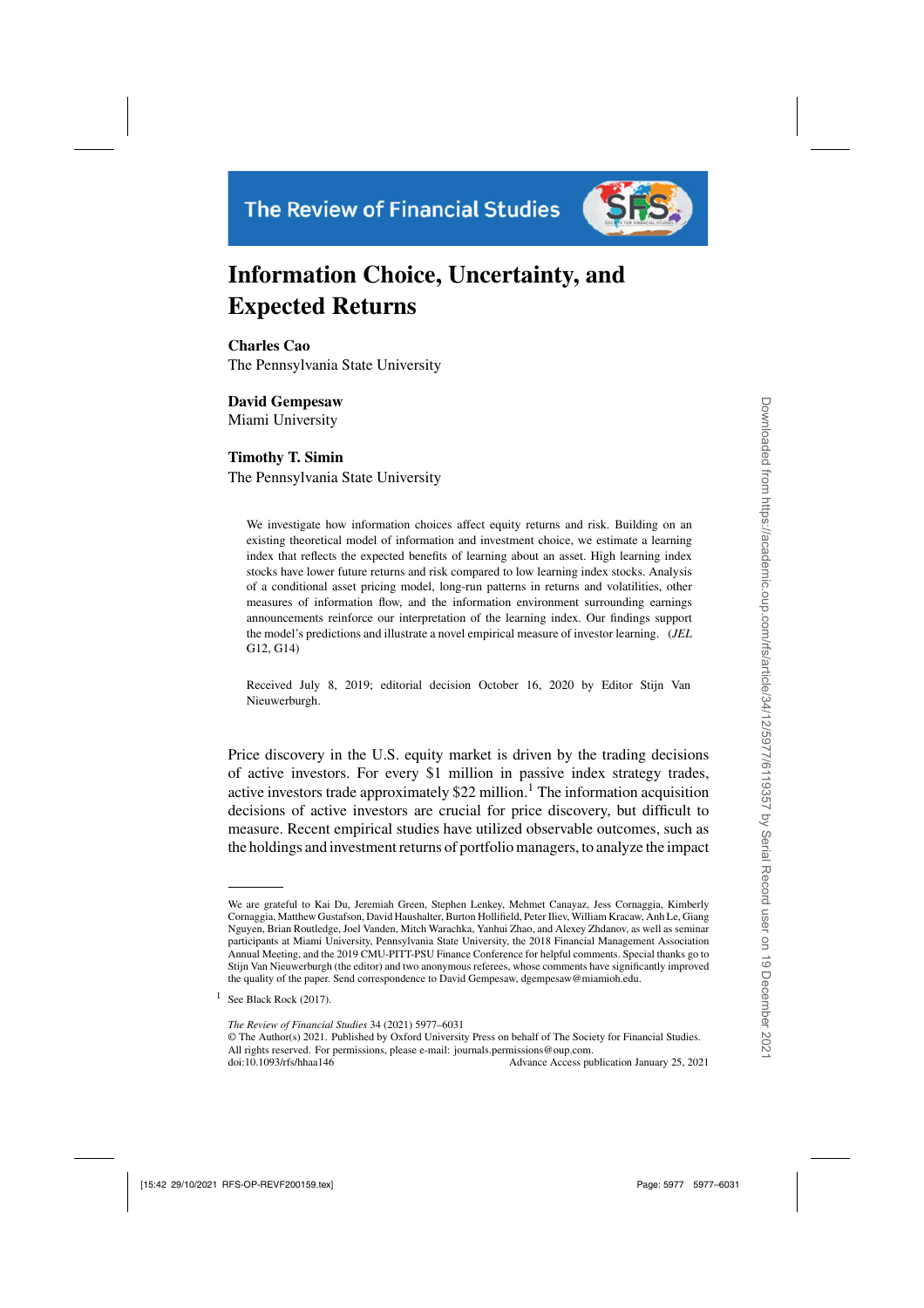of information acquisition on investment performance. In contrast, less is known about the impact of information choices on outcomes for the underlying assets.

In this paper, we investigate the role of investors' learning decisions in determining the cross-section of expected return and risk. Rather than utilizing ex post portfolio performance measures, we create an empirical proxy for a measure called the learning index (*LI*) that represents the expected benefits of learning about a particular asset. The learning index is proposed by the rational expectations general equilibrium model of [Van Nieuwerburgh and Veldkamp](#page-54-0) [\(2010\)](#page-54-0) (hereafter VNV). In this model, investors are able to reduce uncertainty about the future payoffs of particular risky assets before making investment decisions. The model predicts that learning about an asset results in both lower uncertainty and lower expected return, since an increase in information corresponds to more precise conditional expectations of future payoffs and risk-averse investors prefer to hold assets they know more about. Using our empirical estimate of the learning index, we test how learning affects risk and return in the context of the equity market.

Using the learning index in this context comes with several advantages. Standard asset pricing models do not account for the ability of investors to reduce the risk of particular assets by learning. This omission leads to patterns in pricing errors that can be predicted by the learning index. Estimating the learning index requires only historical return data, so our methodology can be applied to any market or set of assets. Furthermore, the fact that the learning index is derived from theory facilitates interpretation of the measure. The empirical learning index identifies assets with the highest expected value of information acquisition and therefore represents a prediction of cross-sectional variation in information flow. Since the learning index utilizes historical returns to predict information choices, which in turn, predict cross-sectional patterns in realized returns and risk, the theory of [VNV](#page-54-0) and the information choices predicted by the learning index are testable without relying on assumptions about investors' unobservable information sets. [Van Nieuwerburgh and Veldkamp](#page-54-0) [\(2009\)](#page-54-0) and [Veldkamp](#page-54-0) [\(2011\)](#page-54-0) propose this property as an advantage of the theoretical analysis of information choice.

Our novel methodology provides estimates of the learning index for individual stocks at the end of each month from 1964 to 2016. Sorting stocks into  $LI$ -ranked portfolios reveals a negative cross-sectional relation between  $LI$ and stock returns over the following month. For value-weighted portfolios, the average return spread between the highest and lowest quintile portfolios sorted on LI is  $-0.49\%$  per month or  $-6.1\%$  per year. Risk-adjusting portfolio returns for exposure to market, size, value, profitability, investment, and momentum factors produces a difference in abnormal returns between the extreme quintiles of <sup>−</sup>0.49% per month or <sup>−</sup>6.0% per year. Coefficient estimates from twostage cross-sectional multivariate regressions indicate that one cross-sectional standard deviation increase in  $LI$  is associated with an average cross-sectional reduction in expected monthly return of 7 basis points, holding all other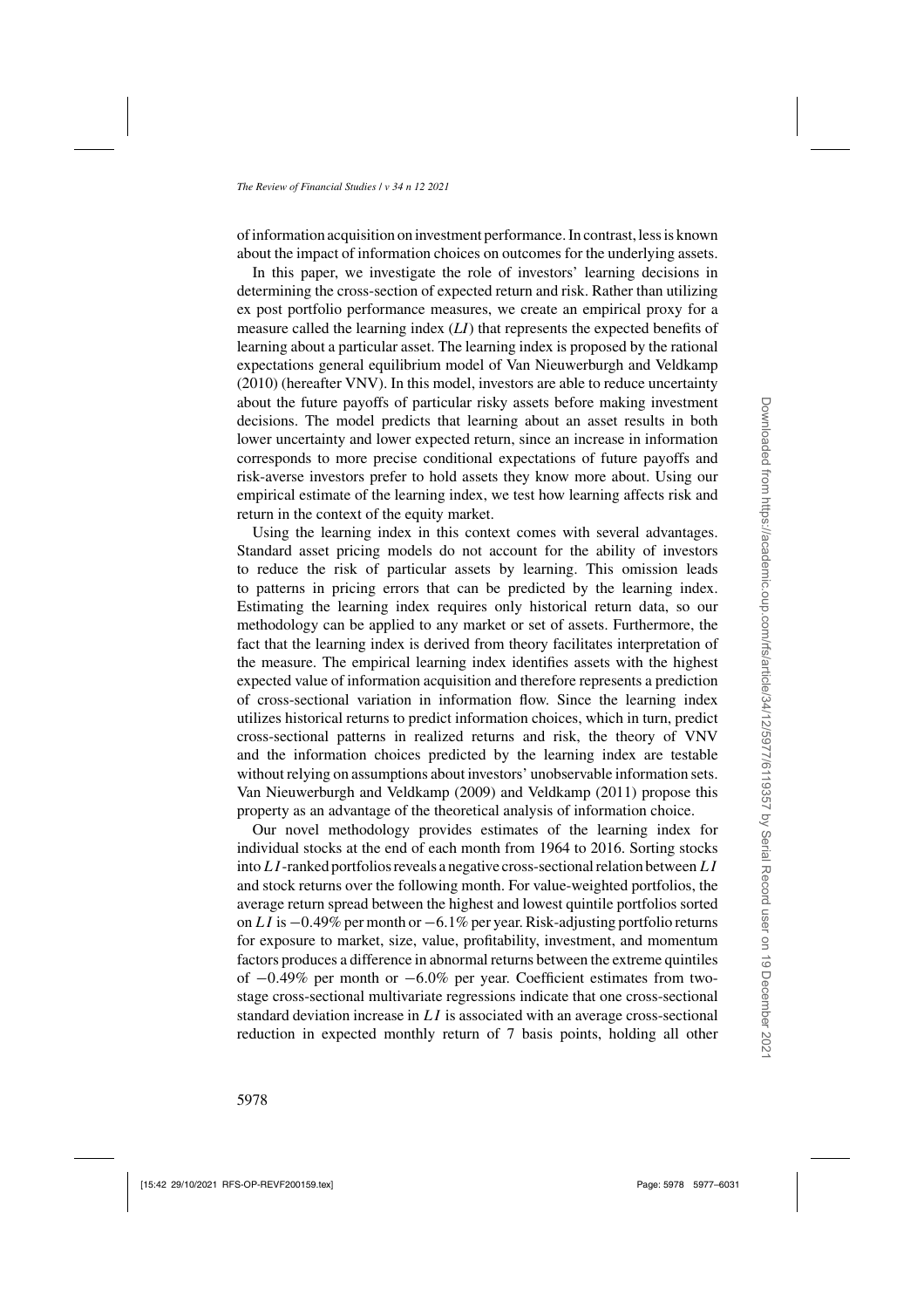variables constant (for comparison, an increase of one standard deviation in firm size is associated with a reduction in the next month's return of 16 basis points). These results support the model's prediction that an increase in information about an asset corresponds to a lower expected return.

We find information choices also affect risk. Using a bivariate portfolio sorting approach to control for average volatility over the past 12 months, we find that annualized return volatility in the following month is 2 percentage points lower for high LI stocks compared to low LI stocks. Decomposing return volatility into systematic and idiosyncratic components, we find that LI predicts cross-sectional differences in both components of risk, indicating that learning about an asset reduces both firm-specific uncertainty and return comovement with systematic risk factors. These conclusions are robust to the use of multivariate cross-sectional and panel regressions of the next month's systematic, idiosyncratic, or total volatility on LI and a set of control variables. Overall, these results suggest that the observed negative cross-sectional relation between LI and expected returns derives from investors' decisions to reduce risk through learning.

We perform a number of analyses to evaluate the interpretation of the empirical learning index as a proxy for learning decisions and information flow. According to the [VNV](#page-54-0) model, learning more about an asset lowers its market risk. We find that estimates of the impact of learning on capital asset pricing model (CAPM) beta are consistently negative over time, and accounting for that negative impact in a conditional version of the CAPM produces better expectations of returns than a number of well-known asset pricing models. We also find that the difference in risk-adjusted monthly returns between extreme value-weighted  $LI$  quintiles is negative and significant for up to eight months following portfolio formation. These differences do not reverse during the subsequent 2 years, suggesting that the return predictive power of  $LI$  is due to investor learning rather than temporary price pressure or mispricing. Using a bivariate portfolio sorting approach to control for firm visibility or informational transparency, we also observe that stocks with higher values of LI have greater abnormal trading activity, analyst coverage, forecast revisions, improvements in forecast accuracy, EDGAR filing downloads, and news reading activity on Bloomberg terminals.

To demonstrate other possible applications of our estimate of the [VNV](#page-54-0) learning index, we examine the relationship between  $LI$  and the information environment surrounding quarterly earnings announcements. A higher degree of investor learning prior to an earnings announcement should reduce the impact of new information revealed in the announcement and result in a smaller market reaction on average. We find that stocks with a higher learning index in the week before the announcement tend to have smaller market reactions to earnings announcements and attenuated post-earnings-announcement drift. High LI stocks also experience a greater level of abnormal trading activity in the week prior to an earnings announcement. The predictive ability of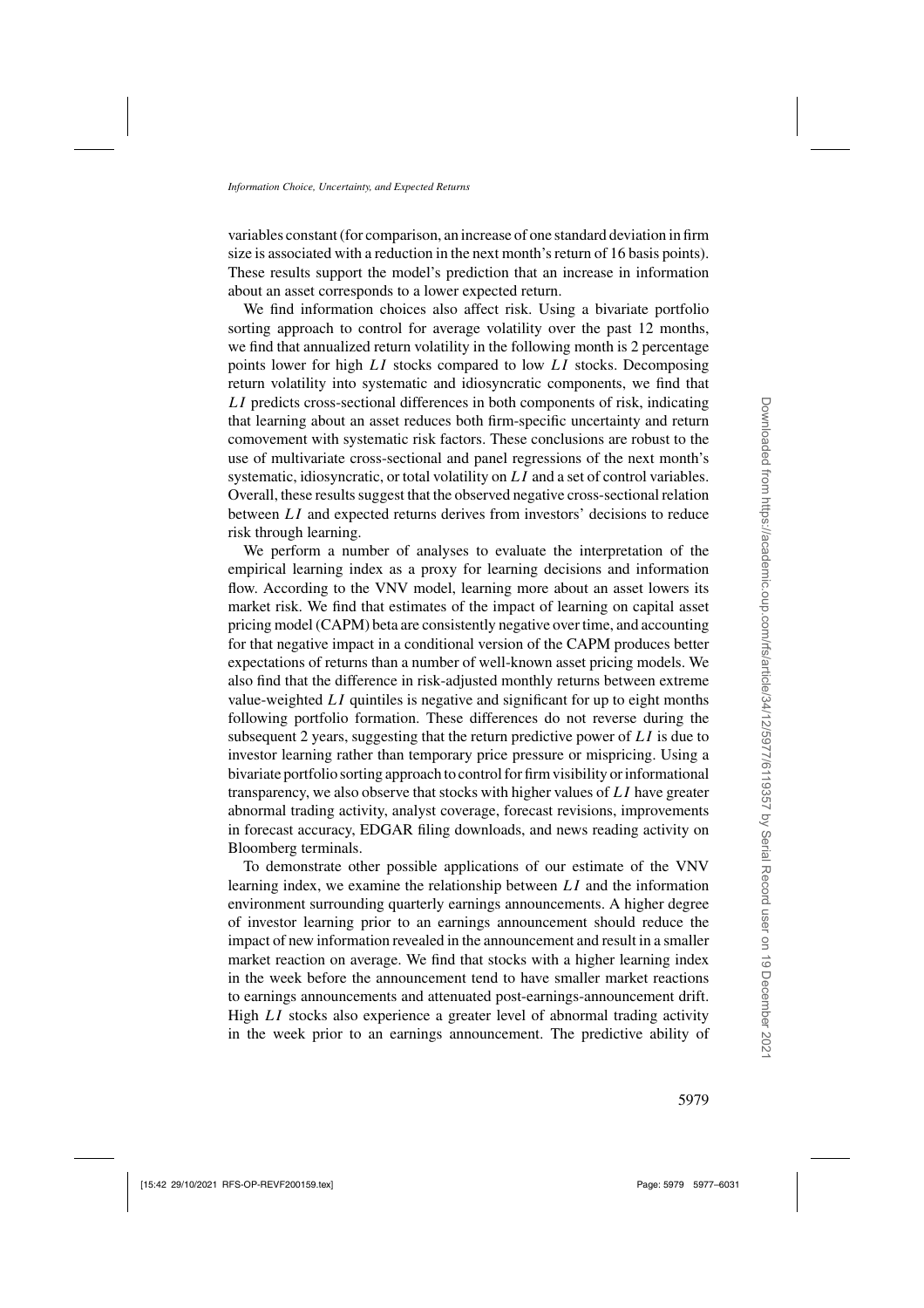the learning index is stronger during months when learning is concentrated among fewer firms as well as for earnings announcements containing a large surprise. These findings are consistent with more information being acquired for high LI stocks and incorporated into prices before earnings announcements.

As a final test, we examine whether the explanatory power of the learning index for expected returns is due to the effects on learning intensity of information supply or shocks to uncertainty. Information supply is measured using either stock price asynchronicity (one minus the  $R^2$  from the market model regression) or analyst forecast coverage. Shocks to uncertainty are measured using either quarterly changes in earnings volatility or abnormal dispersion in analysts' forecasts. After controlling for these additional determinants of learning intensity, we continue to find a negative and significant relation between LI and the next month's returns.

We perform a number of robustness checks to provide support for our main conclusions. We verify that the explanatory power of the learning index for expected returns is robust to the use of alternative factor models. To evaluate the robustness of the learning index estimation procedure, we repeat our main portfolio sorting and regression analyses using two alternative versions of the learning index and arrive at qualitatively similar conclusions. The Internet Appendix reports the results of these tests.

This paper contributes to a line of research featuring empirical applications of noisy rational expectations equilibrium models focused on the information content of prices.<sup>2</sup> The theoretical models underlying the aforementioned literature rely on the assumption that information asymmetry is exogenously determined (e.g., all investors receive a private information signal, or a certain fraction of investors are assumed to be informed). In contrast, our empirical analysis is based on the [VNV](#page-54-0) model, which treats investors' information sets as endogenous. [Kacperczyk, Van Nieuwerburgh, and Veldkamp](#page-53-0) [\(2016\)](#page-53-0) construct and test a closely related model of mutual fund managers' attention allocation and portfolio choices. While a number of common themes run between that model and the model underlying our paper, the empirical focus of each paper is different. These authors concentrate on identifying patterns in mutual fund investment and performance that vary with the business cycle, whereas we are interested in directly estimating the learning index at the individual asset level and using it in cross-sectional analyses.

<sup>&</sup>lt;sup>2</sup> [Biais, Bossaerts, and Spatt](#page-52-0) [\(2010](#page-52-0)) argue that prices contain information that is value relevant to an uninformed investor and document that a price-contingent portfolio based on ex ante information outperforms a passive index. [Banerjee](#page-52-0) [\(2011\)](#page-52-0) presents a model that nests the rational expectations and differences of opinion approaches, each of which delivers contrasting predictions regarding how investors use prices. The author finds evidence suggesting that investors exhibit rational expectations and condition their beliefs on prices. [Burlacu et al. \(2012](#page-52-0)) develop a measure of information precision and supply uncertainty based on the work of [Admati](#page-52-0) [\(1985\)](#page-52-0) and investigate its relationship with expected returns.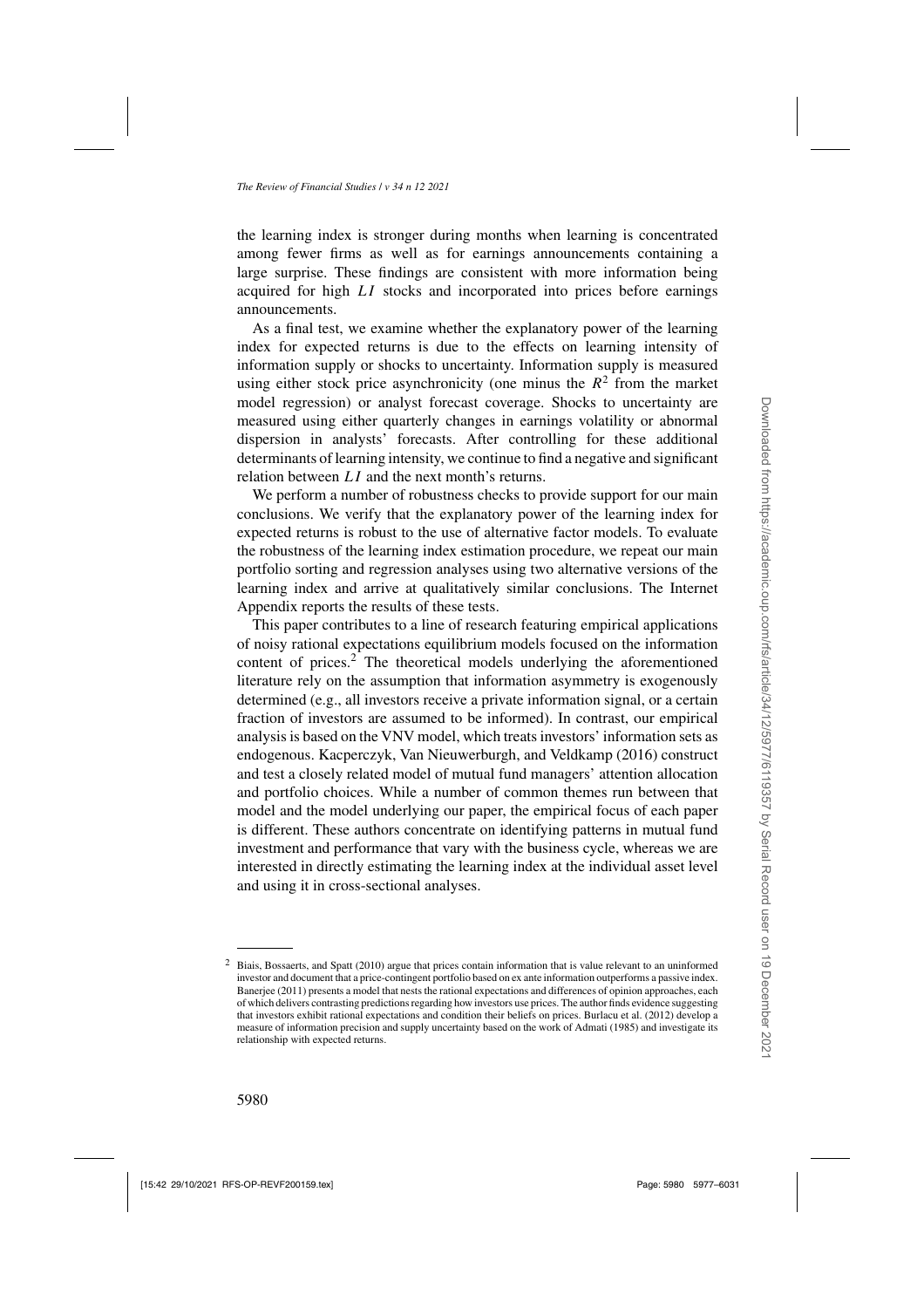<span id="page-4-0"></span>Our paper also relates to the literature investigating the empirical relationship between information flow, expected returns, and risk.<sup>3</sup> These studies commonly focus on information flows that are exogenous from the investor's perspective. We provide complementary evidence to this literature by demonstrating a crosssectional link between information, returns, and risk using a measure intended to reflect investors' endogenous learning decisions.

Prior studies have also introduced a number of empirical proxies for investor attention or information acquisition, such as news coverage, abnormal trading volume, extreme 1-day returns, and search activity on various platforms.<sup>4</sup> We add to this literature by introducing a theoretically motivated prediction of investors' learning behavior. This measure has a number of limitations and advantages relative to the other existing proxies. For instance, the empirical learning index only serves as a prediction of investor learning and does not depend on direct observation of information acquisition decisions. Furthermore, the learning index can only be used to make inferences about information flow for the average investor; it cannot be used to differentiate between the information activities of retail investors and institutional investors. On the other hand, use of the learning index is advantageous because it is less restricted by data availability. Since estimation of the learning index only requires historical return data, it is applicable to different time periods, markets, and types of assets.

## **1. Overview of the Model**

Our empirical analysis is based on the rational expectations model of information c[hoice and investment choice developed by](#page-54-0) Van Nieuwerburgh and Veldkamp [\(2010](#page-54-0)). In the paper, the authors explore the impact of different assumptions regarding learning technologies and investor preferences on the optimal information acquisition strategy in partial equilibrium. We focus on the general equilibrium version of the model with mean variance preferences and an entropy learning technology, which is discussed in the internet appendix to their paper.<sup>5</sup> Combining these particular assumptions leads to a prediction of

<sup>3</sup> [Botosan](#page-52-0) [\(1997](#page-52-0)) finds that greater voluntary disclosure by firms is associated with a lower cost of equity capital. Using firm age as a proxy for uncertainty about future profitability, [Pastor and Veronesi \(2003](#page-54-0)) show that firms with lower uncertainty have lower market-to-book ratios and lower volatilities. [Pan, Wang, and Weisbach](#page-54-0) [\(2015](#page-54-0)) find that volatility decreases with the length of CEO tenure and argue that uncertainty is reduced over time as investors learn about a CEO's ability. Using SEC Form 8-K filing frequency as a measure of information intensity, [Zhao](#page-54-0) [\(2017\)](#page-54-0) demonstrates that information intensity reduces expected uncertainty and expected return.

<sup>4</sup> [Barber and Odean](#page-52-0) [\(2007](#page-52-0)) use news coverage, abnormal trading volume, and extreme 1-day returns as indirect measures of retail investor attention[. Da, Engelberg, and Gao \(2011](#page-52-0)) construct a measure of retail investor attention based on Google Search frequency. Recently, researchers have proposed more direct measures of information acquisition, such as download activity of SEC filings [\(Drake, Roulstone, and Thornock 2015](#page-53-0)) or news reading activity on Bloomberg terminals [\(Ben-Rephael, Da, and Israelsen 2017\)](#page-52-0).

<sup>5</sup> The internet appendix to [VNV](#page-54-0) can be found at [https://www0.gsb.columbia.edu/faculty/lveldkamp/papers/](https://www0.gsb.columbia.edu/faculty/lveldkamp/papers/portfolio_appdx.pdf) [portfolio\\_appdx.pdf.](https://www0.gsb.columbia.edu/faculty/lveldkamp/papers/portfolio_appdx.pdf)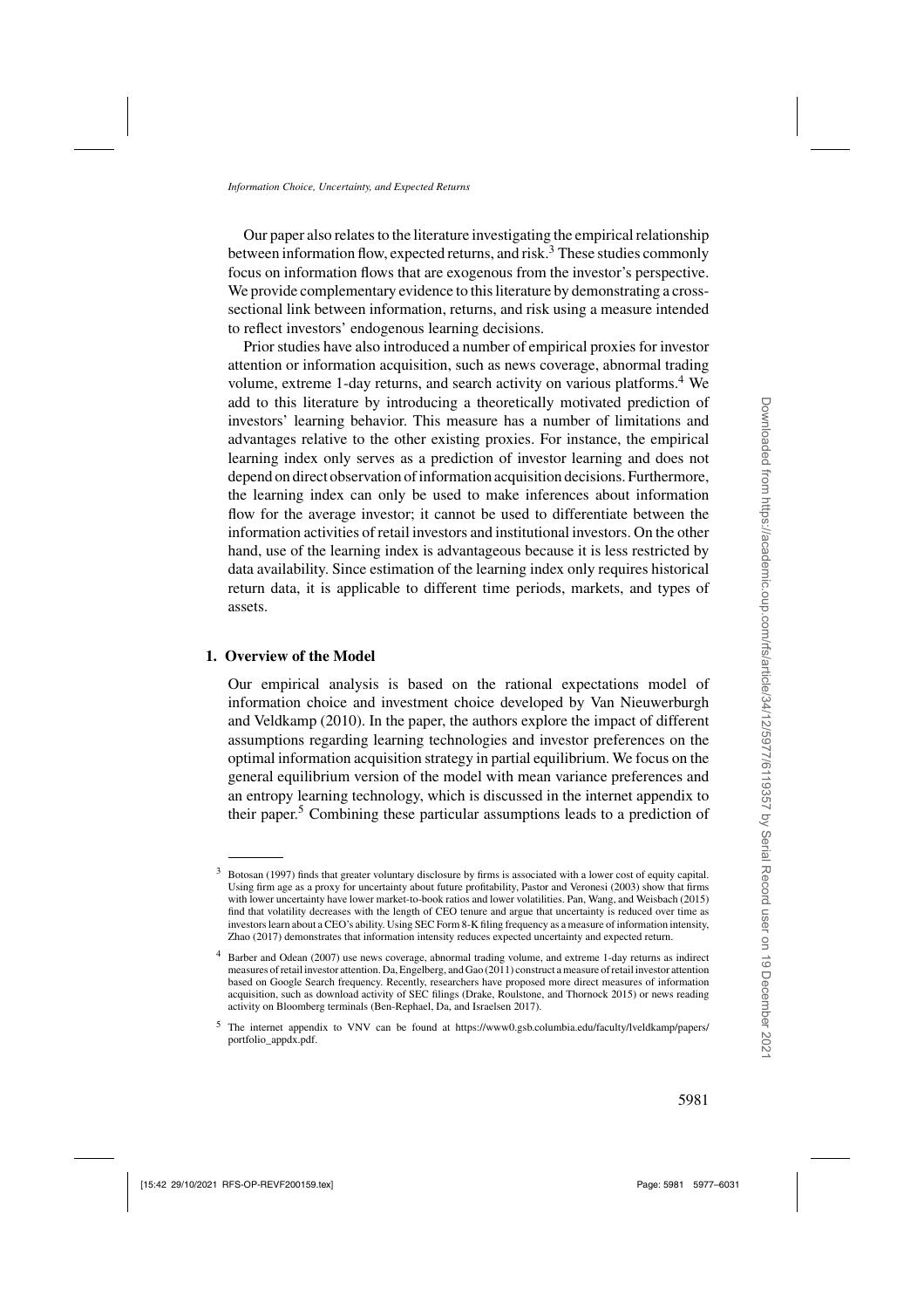<span id="page-5-0"></span>specialized learning as opposed to generalized learning by investors.<sup>6</sup> In this section, we present an overview of their model and the details relevant to our empirical analysis.

The model contains N risky assets, a risk-free asset with return  $r$ , and a continuum of atomless investors. The per capita supply of the risky assets is  $\overline{x} + x$ , where  $\overline{x}$  is a positive constant vector and x is a random vector with known mean and variance and zero covariance across assets:  $x \sim N(0, \sigma_x^2 I)^{7}$ . The vector  $x$  can be interpreted as shocks due to liquidity, hedging, or life cycle needs of traders, noise trading, errors by investors when inverting prices, uninformed trading, or any other trading activity based on reasons orthogonal to prices and payoffs. The risky asset supply leads to noise in prices which prevents perfectly revealing prices and creates an incentive to learn.

The model unfolds over three periods. In period 1, ex ante identical investors acquire information about unknown asset payoffs  $f$ , which are assumed to be normally distributed with mean vector  $\mu$  and covariance matrix  $\Sigma$ . The learning decision involves choosing which assets to learn about and how much to learn about them, subject to a learning capacity constraint and a no-forgetting constraint. In period 2, investors observe an  $N \times 1$  vector of information signals  $\eta = f + e_n$ , where  $e_n \sim N(0, \Sigma_n)$ . Each investor's information signal is an independent draw from the distribution they have chosen.<sup>8</sup> Information from signal realizations is combined with information from prior beliefs and asset prices to form posterior beliefs  $\hat{\mu}$  and  $\hat{\Sigma}$ . Conditioning on this information, investors choose portfolio allocations subject to the budget constraint  $W =$  $W_0r + q'(f - pr)$ , where p is a vector of asset prices determined by market clearing. In period 3, investors receive asset payoffs and realize utility. Investors have mean variance preferences with an absolute risk-aversion coefficient  $\rho$ :<sup>9</sup>

$$
U_1 = E_1 \left[ \rho E_2[W] - \frac{\rho^2}{2} V_2[W] \right].
$$
 (1)

The model assumes independent asset payoffs and independent information signals about these payoffs. The assumption of independent asset payoffs

<sup>6</sup> [VNV](#page-54-0) argue that entropy-based learning technology is preferable to additive technology since the former is scale neutral, which means that learning costs are unaffected by the definition of one share of an asset, and it leads to a prediction of specialized learning (learning about one asset or risk factor) rather than generalized learning (learning about multiple assets). While the specialization of learning is model specific and not a generic feature of entropy models (see [Sims 2006\)](#page-54-0), specialized learning is consistent with the empirical observation that concentrated portfolios outperform diversified ones, implying that investors with informational advantages choose to specialize in t[heir information and portfolio choices \(e.g., Kacperczyk, Sialm, and Zheng 2005;](#page-53-0) Ivkovic,´ Sialm, and Weisbenner [2008](#page-53-0)). When combined with entropy technology, the assumption that investors exhibit constant absolute risk aversion (CARA) preferences leads to indifference between any allocation of learning capacity. On the other hand, an investor with mean variance preferences chooses specialization in learning.

<sup>7</sup> Other related papers using this a[ssumption include](#page-53-0) [Van Nieuwerburgh and Veldkamp](#page-54-0)[\(2009](#page-54-0)[\),](#page-53-0) Kacperczyk, Van Nieuwerburgh, and Veldkamp [\(2016\)](#page-53-0), and [Kacperczyk, Nosal, and Stevens](#page-53-0) [\(2019\)](#page-53-0).

<sup>8</sup> Each investor observes an unbiased signal of the truth that is combined with independent noise. The noise can be viewed as the error investors make when processing and interpreting information.

<sup>9</sup> See equation (18) of [VNV.](#page-54-0)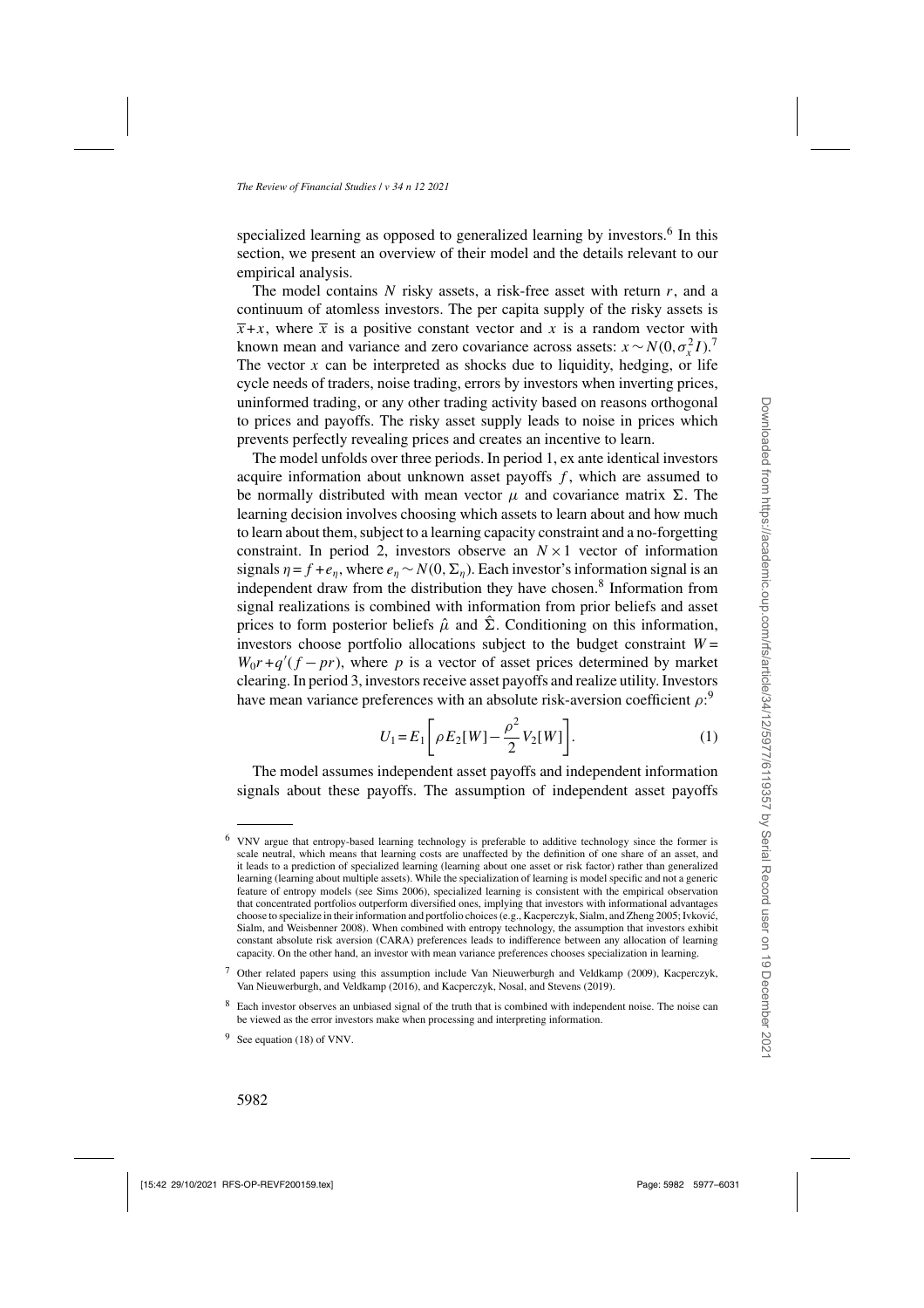<span id="page-6-0"></span>is without loss of generality.<sup>10</sup> If asset payoffs are correlated, an eigen decomposition can be used to form independent linear combinations of the correlated assets. These synthetic assets can be interpreted as principal components (PC), risk factors, or Arrow-Debreu securities. Specifically, a nondiagonal covariance matrix  $\Sigma$  can be decomposed into an eigenvector matrix  $\Gamma$  and a diagonal eigenvalue matrix  $\Lambda$ :  $\Sigma = \Gamma \Lambda \Gamma'$ . The eigenvalue matrix contains the variances of the risk factors, while the eigenvector matrix contains the loadings of the correlated assets on the risk factors.

The assumption of independent information signals is not without loss of generality, but makes the model tractable by reducing the signal covariance matrix  $\Sigma_{\eta}$  from  $N(N+1)/2$  distinct elements to  $N$ .<sup>11</sup> This assumption implies that the variance of posterior beliefs has the same eigenvectors as the variance of prior beliefs, and the prior and posterior covariance matrices of the risk factors are diagonal. The interpretation of this assumption is that investors take the correlation structure of risk factors as given and choose how much to reduce risk through learning. This assumption does not necessarily prevent investors from learning about multiple risk factors. With independent assets and signals, the investor's information choice becomes equivalent to choosing the posterior variance (eigenvalue) for each asset.

The model is solved using backward induction. In period 2, the optimal investment choice is a diversified portfolio that conditions on posterior beliefs:

$$
q^* = \frac{1}{\rho} \hat{\Sigma}^{-1} (\hat{\mu} - pr).
$$
 (2)

Similar to [Admati](#page-52-0) [\(1985\)](#page-52-0), equilibrium prices are a linear function of payoffs and supply shocks  $x$ :

$$
pr = A + Bf + Cx.
$$
 (3)

The coefficient matrices  $A, B$ , and  $C$  are functions of the posterior beliefs of the average investor, the level of risk aversion, and the asset supply (see proposition 1 of the internet appendix to [VNV](#page-54-0)). Note that asset prices are a function of the posterior mean and variance of the average investor. This result is because the [VNV](#page-54-0) model features a continuum agent economy as in [Admati](#page-52-0) [\(1985\)](#page-52-0). If prices take this form, then posterior beliefs can be expressed as follows using standard Bayesian updating: $12$ 

$$
\hat{\mu} = E[f|\mu, \eta, p] \n= (\Sigma^{-1} + \Sigma_{\eta}^{-1} + \Sigma_{p}^{-1})^{-1} (\Sigma^{-1}\mu + \Sigma_{\eta}^{-1}\eta + \Sigma_{p}^{-1}B^{-1}(rp - A))^{-1}
$$
\n(4)

<sup>10</sup> See section 1.3 of [VNV](#page-54-0).

<sup>&</sup>lt;sup>11</sup> See section A.1 of the internet appendix to [VNV](#page-54-0). In section B of their internet appendix, the authors show that relaxing this assumption (allowing correlated signals) does not change the learning behavior predicted by the model.

<sup>12</sup> See equations (9) and (10) of the internet appendix to [VNV](#page-54-0).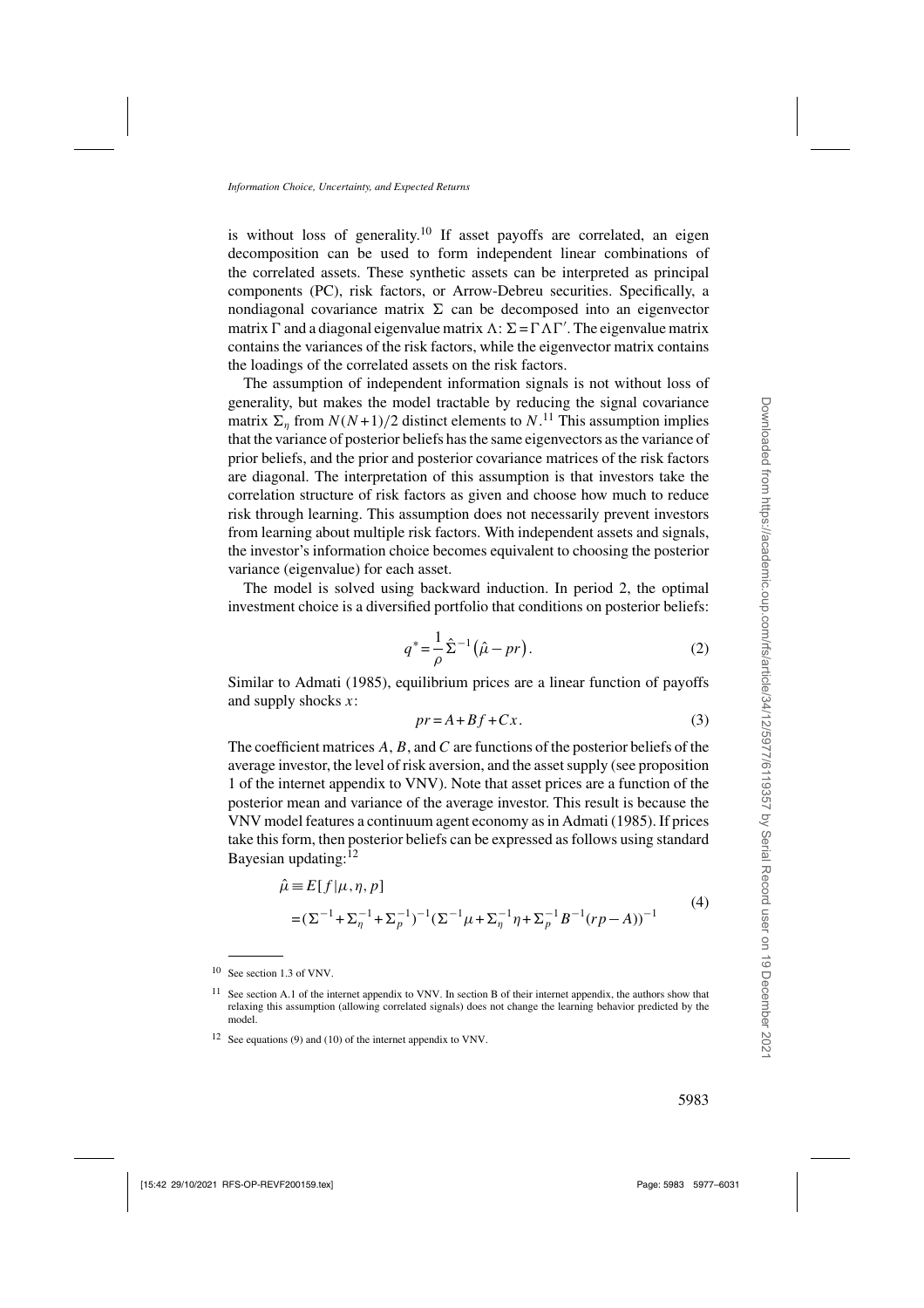$$
\hat{\Sigma} \equiv V[f|\mu, \eta, p] = (\Sigma^{-1} + \Sigma_{\eta}^{-1} + \Sigma_{p}^{-1})^{-1}
$$
\n(5)

Because prior information and prices are taken as given from the investor's perspective, signal variances and posterior belief variances are uniquely associated. Therefore, the information allocation choice can be modeled as choosing posterior belief variance  $\hat{\Sigma}$  instead of  $\Sigma_n$ .

Substituting [\(2\)](#page-6-0) into [\(1\)](#page-5-0) gives

$$
U_1 = E_1 \left[ \frac{1}{2} (\hat{\mu} - pr)' \hat{\Sigma}^{-1} (\hat{\mu} - pr) \right] + r W_0.
$$
 (6)

At time 1, payoffs and prices are unknown, so  $(\hat{\mu} - pr)$  is a random variable, and (6) is a noncentral  $\chi^2$ -distributed random variable. Taking the expectation of (6) gives

$$
U_1 = \frac{1}{2} \text{Trace} \left( \hat{\Sigma}^{-1} V_1 [\hat{\mu} - pr] \right) + \frac{1}{2} E_1 [\hat{\mu} - pr] \hat{\Sigma}^{-1} E_1 [\hat{\mu} - pr] + r W_0, \quad (7)
$$

where  $E_1[\hat{\mu} - pr] = (I - B)\mu - A$  and  $V_1[\hat{\mu} - pr] = \sum_{n=1}^{\infty} \hat{\Sigma} + B \Sigma B' + CC' \sigma_x^2 2B\Sigma^{13}$ 

The information choice is subject to two constraints. The first constraint is an information capacity constraint. With entropy-based learning, this means that the total amount of learning (i.e., the distance between  $\Sigma$  and  $\hat{\Sigma}$ ) cannot exceed capacity  $K<sup>14</sup>$ . The second constraint is a nonnegative learning constraint, which means that investors cannot forget information contained in prior beliefs or prices. After incorporating the assumption of independent information signals and rearranging, the information choice problem in period 1 can be written as  $15$ 

$$
\max_{\hat{\Sigma}_1,\dots,\hat{\Sigma}_N} \frac{1}{2} \left[ -N + \sum_{i=1}^N LIF_i \frac{\Sigma_i}{\hat{\Sigma}_i} \right]
$$
\n(8)

subject to 
$$
\prod_{i=1}^{N} \frac{\Sigma_i}{\hat{\Sigma}_i} = K \text{ and } \left(\hat{\Sigma}_i^{-1} \ge \Sigma_i^{-1} + \Lambda_{pi}^{-1}, \right) \quad \forall i
$$

where *i* refers to risk factor *i*.

<sup>13</sup> See section A.3 and equation (11) of the internet appendix to [VNV](#page-54-0).

<sup>&</sup>lt;sup>14</sup> Two aspects of information acquisition cost should be considered: how much learning capacity to acquire and how to allocate that learning capacity across assets. [VNV](#page-54-0) concentrate on the second of these two aspects. Since the capacity allocation decision only depends on the level of capacity required, the authors assume that the optimal level of capacity acquired is given exogenously by an unspecified utility cost function. Therefore, the cost of learning in their model is defined by the amount of learning capacity required to learn from a given information source. This cost is reflected in the entropy learning constraint. The constraint implies that investors use up their learning capacity to learn from private signals as well as prices.

<sup>15</sup> See equation (14) in the internet appendix to [VNV](#page-54-0).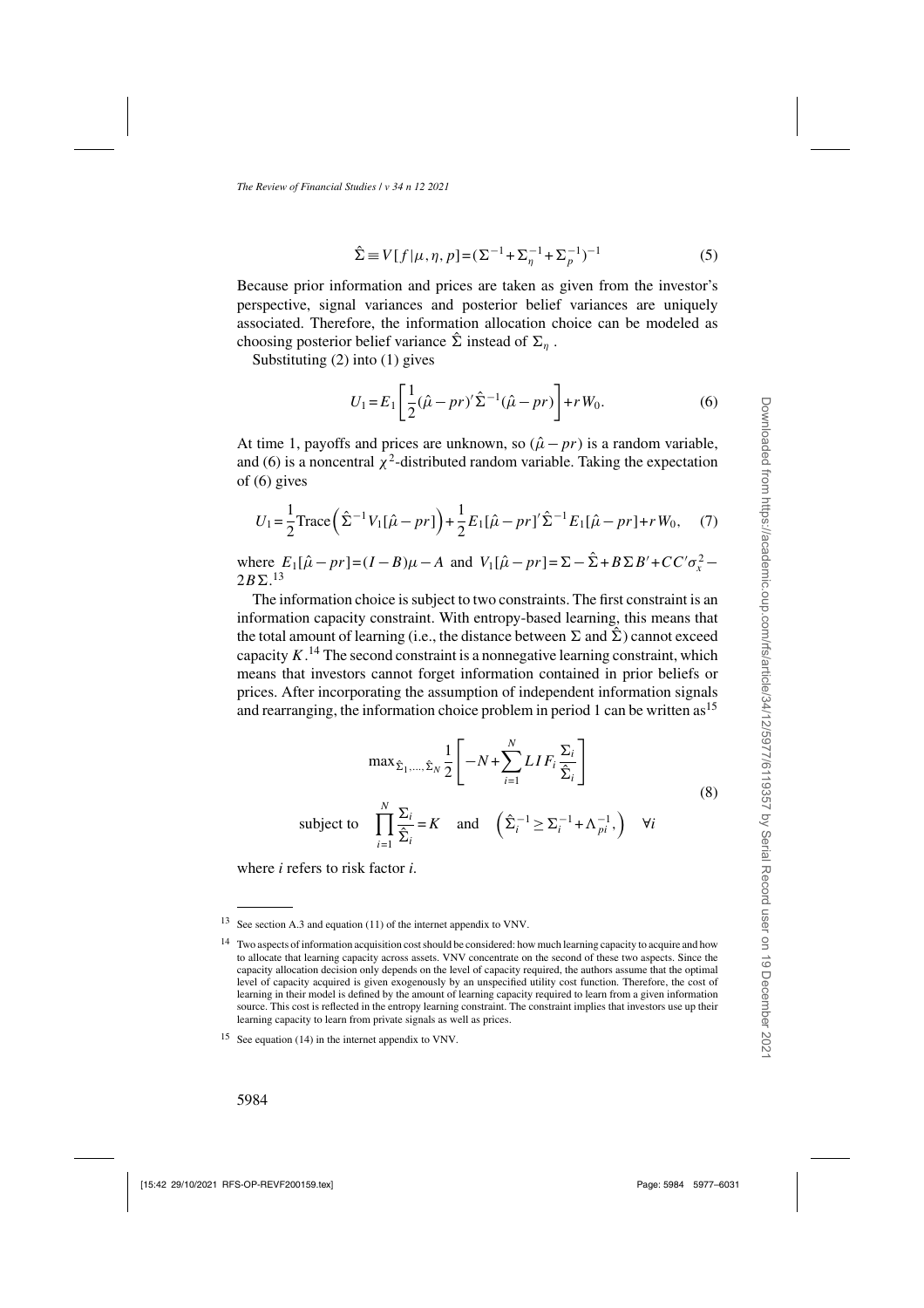In period 1, the optimal information choice is to allocate all learning capacity toward the factor with the highest value of the learning index. The learning index for factor *i* is<sup>16</sup>

$$
LIF_i = ((I - B)\mu - A)^{r_i} \Gamma_i^2 \Lambda_i^{-1} + (1 - \Lambda_{Bi})^2 + \Lambda_i^{-1} \Lambda_{Ci}^2 \sigma_x^2.
$$
 (9)

The first term on the right side of Equation (9) is equivalent to the prior squared Sharpe ratio for factor  $i: \frac{\left(E[\Gamma_i'(f-pr)\right])^2}{Var[\Gamma_i'(f-r)]}$  $\frac{Y_i(y - P(y))}{Var[\Gamma_i^t f]}$ . Alternatively, this term can be viewed as the product of two terms:  $E\left[\Gamma_i'(f-pr)\right]$  and  $\frac{E[\Gamma_i'(f-pr)]}{Var[\Gamma_i' f]}$  $\frac{[f'(y - P')]}{Var[\Gamma'_i f]}$ , which is equivalent to  $\rho$  times the expected investment in factor *i*. These two terms indicate that the value of learning is greater for a factor with a high expected excess return and a high expected portfolio share. Consequently, expecting to hold more of an asset makes learning about that asset more valuable, while learning more about an asset makes the asset less risky and more attractive to hold.

The second term on the right side of Equation (9) reflects expected pricing errors related to the informativeness of prices about payoffs for factor *i*.  $\Lambda_{Bi}$ is the *i*th eigenvalue of B and captures the relationship between payoffs and prices. When  $\Lambda_{Bi}$  is lower, prices covary less with payoffs, making information about payoffs more valuable to learn. The third term reflects expected pricing errors related to the sensitivity of prices to supply shocks for factor *i*.  $\Lambda_i$  and  $\Lambda_{Ci}$ are the *i*th eigenvalues of the prior covariance matrix  $\Sigma$  and C, respectively.  $\sigma_x^2$ is the variance of supply shocks, which is assumed to be the same for all PCs. Holding prior uncertainty constant, higher values of  $\Lambda_{Ci}$  indicate that supply shocks have a greater impact on prices, creating pricing errors that an informed investor can exploit.

Since learning choices in [VNV](#page-54-0) are over risk factors, we follow the method proposed in [Van Nieuwerburgh and Veldkamp](#page-54-0) [\(2009\)](#page-54-0) and [Veldkamp](#page-54-0) [\(2011](#page-54-0)) to generate a learning index for individual stocks by premultiplying the risk factor learning indexes by the eigenvector matrix containing the loadings of the correlated assets on the risk factors.

$$
LI = \Gamma(LIF) \tag{10}
$$

The vector LI contains the learning index for each asset in the cross-section. We provide more detail in the methodology section below.

In equilibrium, ex ante identical investors specialize by learning about a single factor, but each investor chooses to learn about different factors due to strategic substitutability; investors prefer to learn information that other investors do not know. As more investors learn about a given factor, the expected return on that factor is reduced, which reduces the value of learning about that factor. The model has a unique equilibrium in which the aggregate learning capacity of all investors determines the number of risk factors learned

<sup>16</sup> See equations (12) and (13) in the internet appendix to [VNV.](#page-54-0)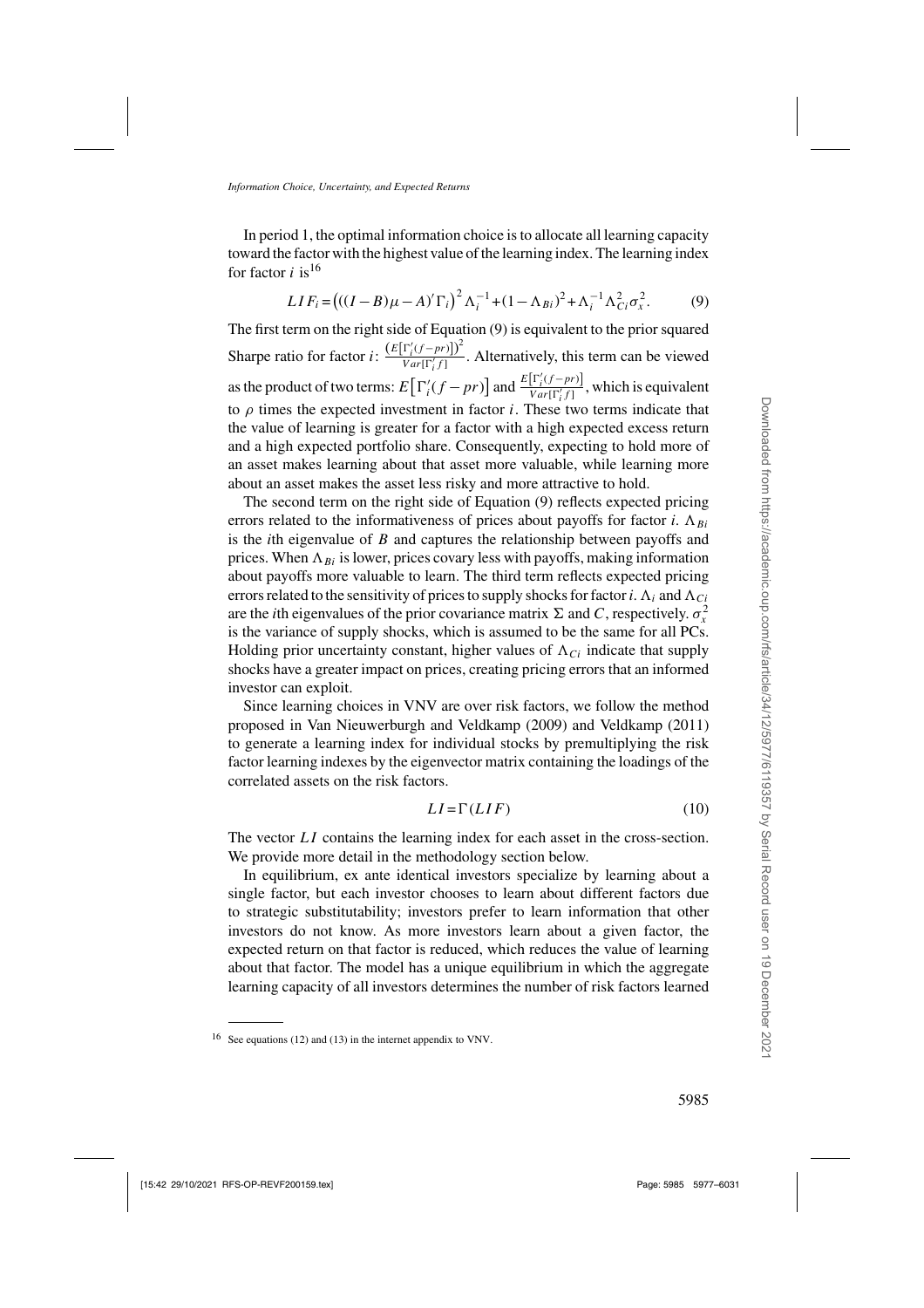about. However, each individual employs a mixed strategy and randomizes over which of these factors to learn about.<sup>17</sup> Furthermore, since information signal realizations and posterior beliefs are random variables, the portfolio choices of ex ante identical investors will also differ based on the actual signal realization each investor receives.

The model generates predictions for the relationships between information choices, risk, and expected returns: an increase in information about an asset leads to a reduction in uncertainty and a lower expected return. The model also provides predictions about the impact of learning on systematic risk exposure and prediction errors from a typical asset pricing model, such as the CAPM. In proposition 4 of the internet appendix to [VNV,](#page-54-0) the authors derive a conditional CAPM relation in which risk and expected return are measured conditional on information that the average investor knows. In contrast, the standard unconditional CAPM beta is based on past return information only.

Predictions of expected returns from the unconditional CAPM do not account for investors' ability to reduce risk through learning. Learning more information about an individual asset reduces the asset's total risk without changing the asset's correlation with the market risk factor. If investors learn more about an asset, the conditional CAPM beta (i.e., the beta conditional on the information learned by investors) will be lower than the unconditional CAPM beta, and the conditional expected return will be lower than the unconditional expected return. Therefore, the model predicts that learning reduces comovement with systematic risk factors. The discrepancy between the empirically estimated unconditional risk exposure and the unobserved conditional risk exposure leads to cross-sectional variation in factor model pricing errors that is related to investors' learning decisions.

As is the case with any theoretical model, the model of [VNV](#page-54-0) relies on a number of simplifying assumptions. Many of these assumptions have long been used in finance and economics, such as mean variance preferences and entropybased learning constraints. While we base our empirical analysis on this model, our objective is not to argue that the model is a perfect representation of reality. One of the important and unique characteristics of the [VNV](#page-54-0) model (which the authors themselves recognize) is that it can be tested using observable data, unlike alternative models with stylized assumptions about information endowments or dynamic overlapping generations models that may arguably be more realistic.

For instance, [Mondria](#page-54-0) [\(2010\)](#page-54-0) extends the [VNV](#page-54-0) model by relaxing the assumption that investors take the structure of risk factors as given. In this model, investors can choose to observe a linear combination of risk factor payoffs as a private signal. Changing this assumption leads to novel predictions

<sup>17</sup> See section A.4 of the internet appendix to [VNV](#page-54-0). In equilibrium, expected returns, learning incentives, and aggregate information allocation choices all can be expressed as functions of the information set of the average investor.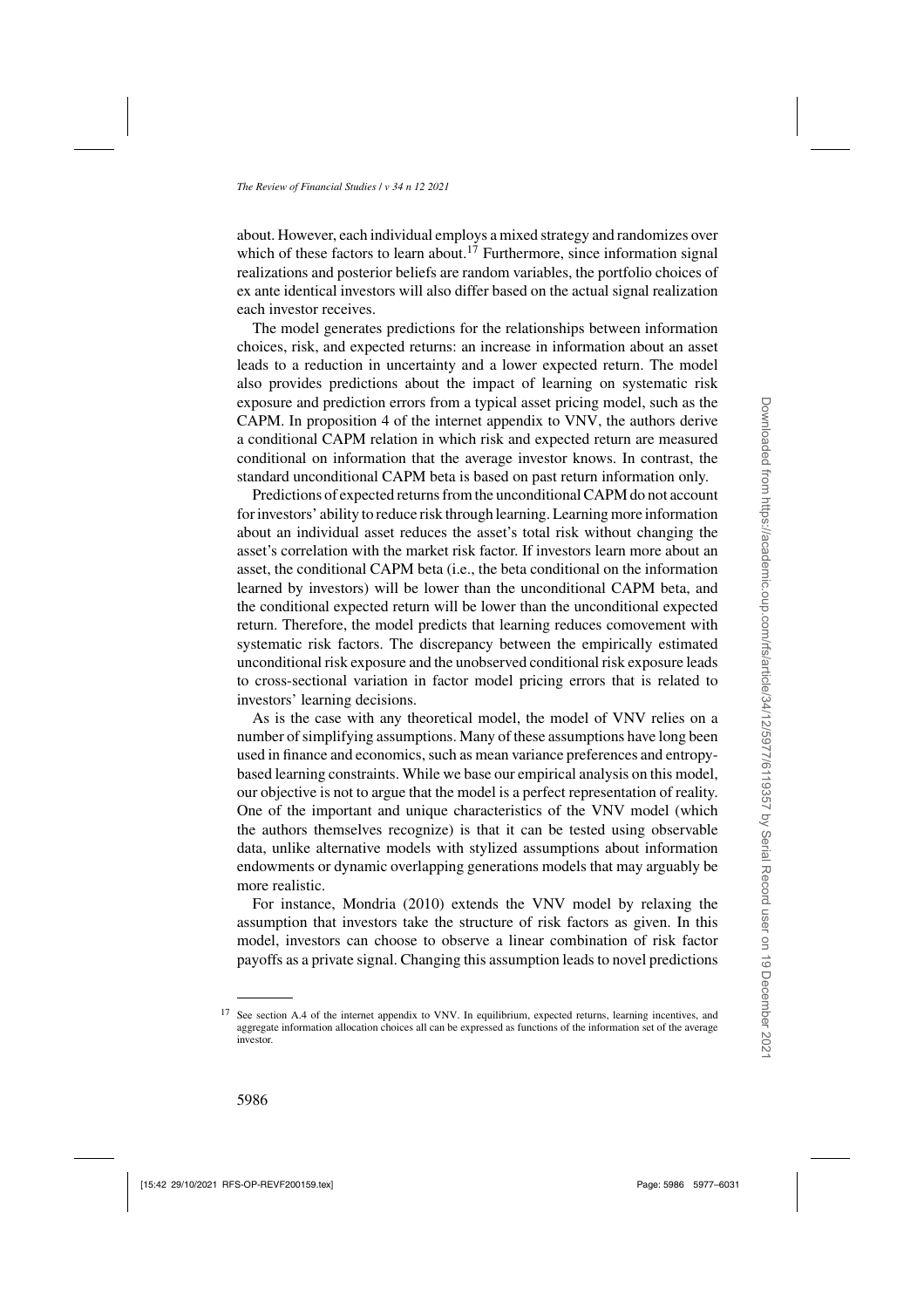about price comovement and the transmission of volatility shocks that are not present in the [VNV](#page-54-0) model. Yet, unlike the VNV model which assumes  $N$ assets, the model only features two assets, which makes it unsuitable for direct empirical testing in the equity market. [Spiegel](#page-54-0) [\(1998](#page-54-0)) proposes an overlapping generations model with multiple securities and homogeneously informed agents in order to explain the discrepancy between dividend and stock price volatilities. [Watanabe](#page-54-0) [\(2008\)](#page-54-0) extends this work by incorporating heterogeneous information and asymmetric information precision. The dynamic nature of these models produces multiple equilibria and a rich set of predictions about volatility, comovement in asset returns, and trading activity. However, these models assume information sets and signal precisions are exogenously determined, so they cannot be used to investigate predictions about information choices.

Another alternative approach to test information theories would be to use direct measures of information acquisition. [Gargano and Rossi](#page-53-0) [\(2018\)](#page-53-0) use a novel brokerage account data set that captures web activity on the brokerage website at the individual investor level. This data set allows them to study the relationship between information acquisition and performance from the investor's standpoint.<sup>18</sup> While this approach of studying information certainly grants some novel insights, it is hamstrung by other limitations related to data availability (e.g., the sample period is only 18 months). The learning index of the [VNV](#page-54-0) model can be estimated for any time period and any set of assets with historical price information. While the learning index cannot be used to evaluate individual investor performance, it can be used to investigate outcomes at the asset level.

Thus, despite the potential limitations of the [VNV](#page-54-0) model, we believe that focusing on an empirically testable and widely applicable model of information choice still represents an important step towards understanding the role of information choice in financial markets. In addition, recent empirical research qualitatively supports the prediction of the [VNV](#page-54-0) model that investors specialize in their learning choices, leading to concentrated portfolios. These findings can provide at least some indication that the model is a reasonable approximation of investor learning.

### **2. Hypotheses**

We apply the model's predictions to the cross-section of domestic equities by estimating the learning index for individual stocks and testing the following hypotheses. The first two hypotheses pertain to the relationship between learning and the cross-section of risk and return.

<sup>18</sup> See [Mondria, Wu, and Zhang](#page-54-0) [\(2010\)](#page-54-0), [Mondria and Quintana-Domeque](#page-54-0) [\(2012\)](#page-54-0), and [Cziraki, Mondria, and Wu](#page-52-0) [\(2020\)](#page-52-0) for other examples of work using internet search and news article counts as measures of information acquisition.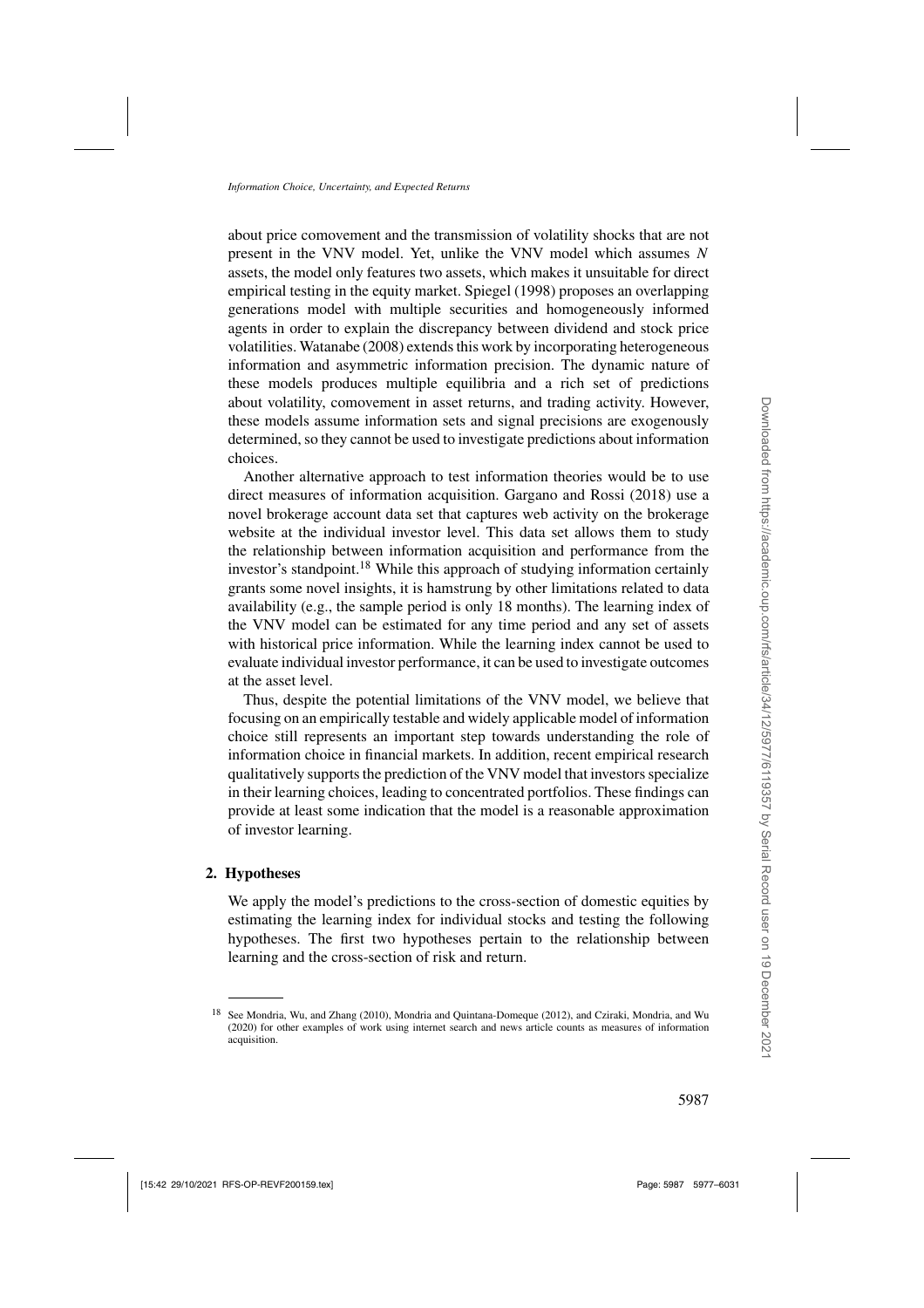**Hypothesis 1.** Stocks with a higher learning index have lower future returns.

**Hypothesis 2.** Stocks with a higher learning index have lower future volatility.

The empirical asset pricing literature has produced a myriad of asset characteristics and risk factor models to explain cross-sectional stock returns. Although these characteristics and factors are not present in the [VNV](#page-54-0) model, we incorporate them into our empirical analyses in order to control for omitted variable biases, reverse causality, and other alternative explanations for the empirical relationships we observe.

The third hypothesis relates to the model's prediction that learning reduces comovement with systematic risk factors, which is not captured by the unconditional CAPM.

**Hypothesis 3.** Stocks with a higher learning index have lower betas than what the CAPM predicts.

We also test a number of hypotheses that are not explicitly derived from the model but relate to the notion that the learning index captures investor learning.

**Hypothesis 4a.** The changes in price and volatility predicted by the learning index are long-lasting and do not reverse in the long run.

**Hypothesis 4b.** The learning index is correlated with other measures of information flow, such as analyst coverage.

**Hypothesis 4c.** Stocks with a higher learning index prior to an earnings announcement have smaller market reactions and greater abnormal trading activity.

**Hypothesis 4d.** The negative relation between the learning index and the market reaction to an earnings announcement is stronger during months with fewer announcements and for announcements with a larger unexpected component in announced earnings.

**Hypothesis 4e.** The explanatory power of the learning index for future returns is not attributable to the effects on learning intensity of information supply or shocks to uncertainty.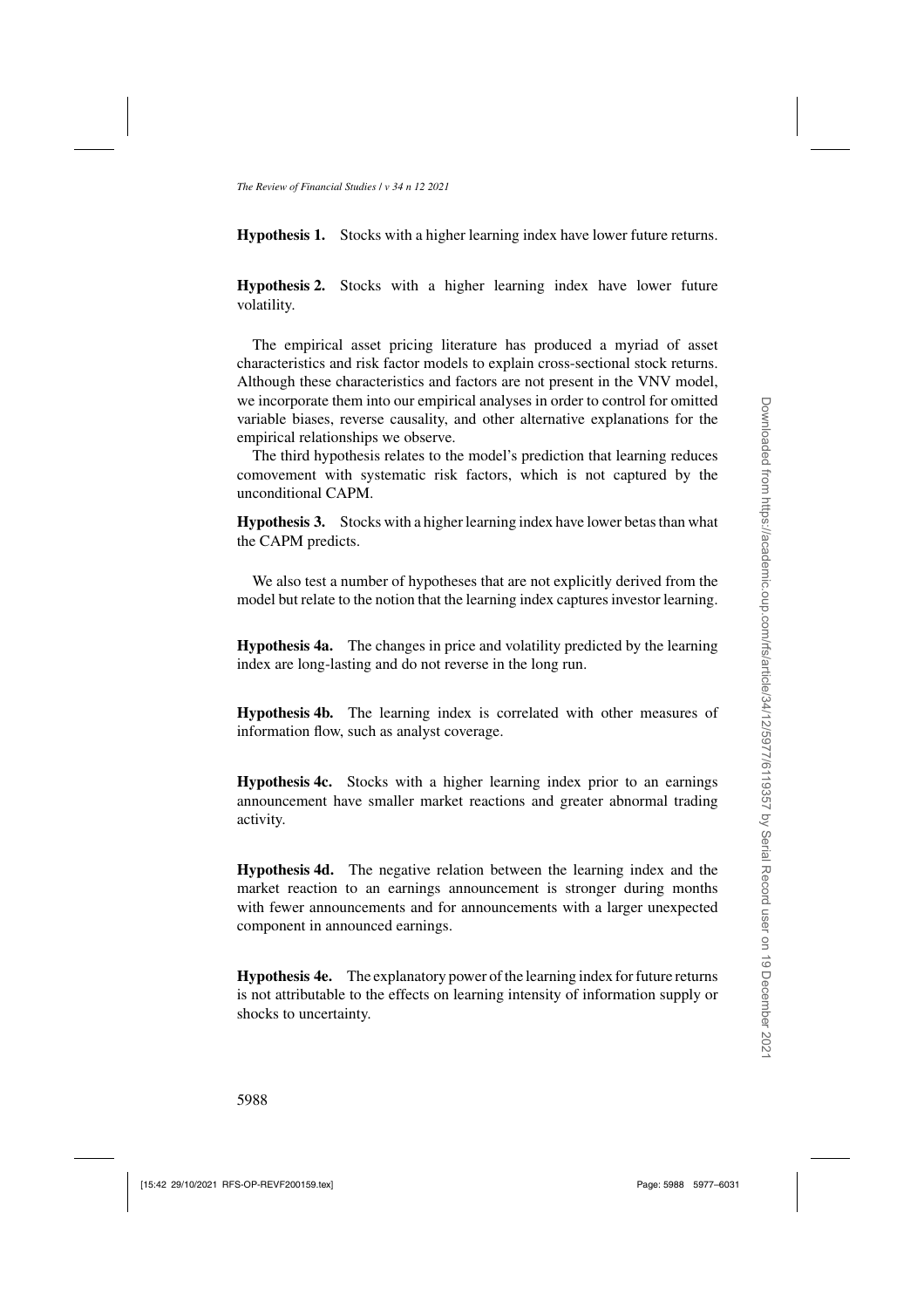# <span id="page-12-0"></span>**3. Methodology and Data**

# **3.1 Estimating the learning index**

Our objective is to measure the learning index at the end of each month for each stock in the sample. The estimation procedure follows the approach described in [Van Nieuwerburgh and Veldkamp](#page-54-0) [\(2009](#page-54-0)) and [Veldkamp](#page-54-0) [\(2011\)](#page-54-0). We use a 2-year rolling window of weekly returns to construct prices, payoffs, and an estimate of the payoff covariance matrix. The return measure we use is the holding period total return, which reflects the change in the total value of an investment and includes both capital appreciation and dividends. We use weekly returns instead of monthly or daily returns in order to increase the number of observations within the window while avoiding the effects of nons[ynchronous trading and other microstructure effects \(see, e.g.,](#page-53-0) Lo and Wang [2006\)](#page-53-0). Following the convention in the literature, we measure weekly returns from Wednesday to Wednesday. The general approach is to use an eigenvalue decomposition to transform a set of correlated stocks to principal components (factors), then estimate the principal component learning index, and finally use the eigenvector matrix to transform the principal component learning index back to a learning index for the correlated stocks. In particular, the following steps are performed at each month-end.

Step 1: Construct price  $(p)$  and payoff  $(f)$  time series for each stock. The price of each stock is set equal to one in the first week. Stock prices then evolve according to the respective weekly return series. Because prices are assumed to be distributed lognormally, we use logarithmic prices to be consistent with the model's assumptions. The stock price in the following week is used as a proxy for the stock's payoff, and excess returns  $f - pr$  are calculated as  $\ln(\frac{P_{t+1}}{P_t}) - \ln(1+r_f)$ , where  $r_f$  is the risk-free interest rate. To avoid look-ahead bias in the empirical tests, we base the estimation on information available at the end of the current month. Therefore, the final payoff observation in each window is the price at the end of the last full week in the current month.

Step 2: Convert the cross-section of correlated stocks to a set of uncorrelated assets. Estimate the prior covariance matrix  $\Sigma$  of payoffs from step 1. To account for heteroscedasticity across individual assets, payoffs are standardized to have zero mean and unit variance prior to computing the covariance matrix and performing the eigen decomposition. Standardizing payoffs prior to estimating principal components avoids overweighting stocks with high idiosyncratic volatility when extracting the principal components and leads to extracted factors with evenly distributed explanatory power across individual assets.<sup>19</sup> Decompose  $\Sigma$  into a diagonal eigenvalue matrix  $\Lambda$  and an eigenvector matrix

<sup>&</sup>lt;sup>19</sup> By definition, principal component analysis maximizes the total variance of each extracted factor. Since return volatilities of individual stocks are largely dominated by idiosyncratic volatility, extracted factors based on unstandardized returns will be significantly influenced by idiosyncratic returns. See [Xu](#page-54-0) [\(2007](#page-54-0)) for further information on the approach of applying principal components analysis to the correlation structure of asset returns. Other papers using this approach include [Stock and Watson](#page-54-0) [\(2002\)](#page-54-0) and [Bai and Ng](#page-52-0) [\(2002](#page-52-0)).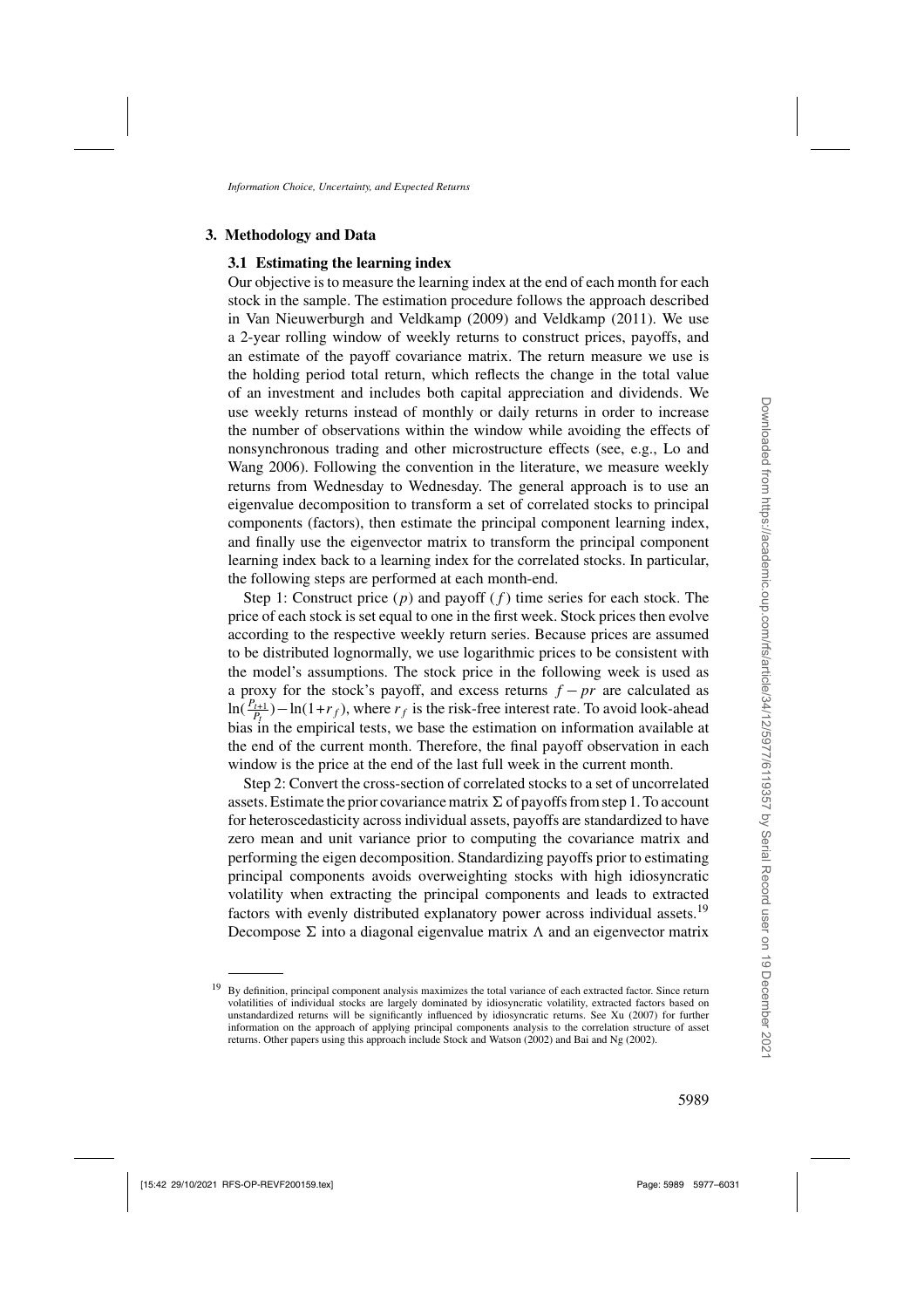$\Gamma: \Sigma = \Gamma \Lambda \Gamma'$ . Construct principal component prices  $(\Gamma' p)$ , payoffs  $(\Gamma' f)$ , and excess returns  $(\Gamma'(f-pr)).$ 

Step 3: Estimate the learning index for principal components. The first term of the learning index is estimated by dividing squared average excess return by the variance of payoffs. The second and third terms require estimation of the equilibrium price equation at the principal component level:  $\Gamma' pr = \Gamma' A +$  $\Gamma' B f + \Gamma' C x$ . Since principal components are uncorrelated, this is equivalent to estimating a separate regression for each principal component of its price on a constant and its payoff.<sup>20</sup> The payoff coefficient  $\Lambda_B$  and the regression  $R^2$ are used to compute the second and third terms.<sup>21</sup>

Step 4: Estimate the learning index for stocks. Premultiply the principal component learning index vector by the eigenvector matrix:  $\Gamma(LIF)$ . The learning index for a given stock is a weighted sum of PC learning indexes where the weights are based on the contribution of the stock to each  $PC<sup>22</sup>$ .

Because these weights are the same across the three components of a given factor learning index for a given stock, the three components of the stock-level learning index are highly correlated. Multicollinearity problems make it impossible to assess the relative importance and independent effect of each component. While it is theoretically possible to decompose the factorlevel learning indexes, doing this empirically is challenging. The ordering of principal components (according to the amount of variance explained) can vary from one month to the next, so the factors cannot be uniquely identified over time. In addition, the potential number of principal components varies with the size of the cross-section. We are primarily interested in examining the

<sup>&</sup>lt;sup>20</sup> This step involves a time-series regression of two nonstationary variables. The underlying theory suggests that in equilibrium, there exists a linear combination of these variables that is stationary. As such, these variables are said to be cointegrated, and the cointegrating vector can be consistently estimated using an ordinary least squares (OLS) regression. In untabulated analysis, we verify the stationarity of the residuals from this regression.

<sup>&</sup>lt;sup>21</sup> When estimating  $(1 - \Lambda_{Bi})^2$ , if prices follow the pricing equation  $pr = A + Bf + Cx$ , then an OLS regression can be used to directly estimate B. Since assets are assumed to be independent, B is a diagonal covariance matrix, and the eigenvalues of  $B$  are the diagonal elements of the matrix. For PC  $i$ , the OLS coefficient is a direct estimate of  $\Lambda_{Bi}$ .

Estimating  $\Lambda_i^{-1} \Lambda_{Ci}^2 \sigma_x^2$ : First, compute the unconditional variance of prices:  $Var(p) = Var(A+Bf+Cx)$  $B\Sigma B' + CC'\sigma_x^2$ . This expression gives us the total sum of squares of prices. Because the asset supply shocks are assumed to be the regression residual,  $CC'\sigma_x^2$  is the unexplained sum of squares and  $B\Sigma B'$  is the explained sum of squares. Then  $\frac{1-R^2}{R^2}$  corresponds to  $(B \Sigma B')^{-1} C C' \sigma_x^2$ . That is, for asset  $i$ ,  $\Lambda_i^{-1} \Lambda_{Ci}^2 \sigma_x^2 = \frac{1-R^2}{R^2} \Lambda_{Bi}^2$ .

<sup>&</sup>lt;sup>22</sup> A well-known practical issue involved in eigen decomposition is that the sign of an eigenvector is arbitrary. Because of this, we use the square of the normalized eigenvector elements as weights in calculating the stock learning index. This excludes the possibility of a stock having a negative learning index, which has no theoretical interpretation. Because the eigenvectors are standardized to unit length (i.e., the sum of squares for every eigenvector is one), an eigenvector element squared represents the contribution of the stock to the corresponding principal component. Therefore, a stock's learning index can be interpreted as a weighted sum of principal component learning indexes, where the weights are proportional to the stock's contribution to each principal component. In any given cross-section, we use the principal components with eigenvalues greater than or equal to one. Because the number of stocks and the number of principal components vary over time, we scale the learning index in each month by the ratio of the number of stocks divided by the number of principal components in that month. This is equivalent to scaling the learning index for all stocks by a constant within each cross-section and does not affect the cross-sectional explanatory power of the measure.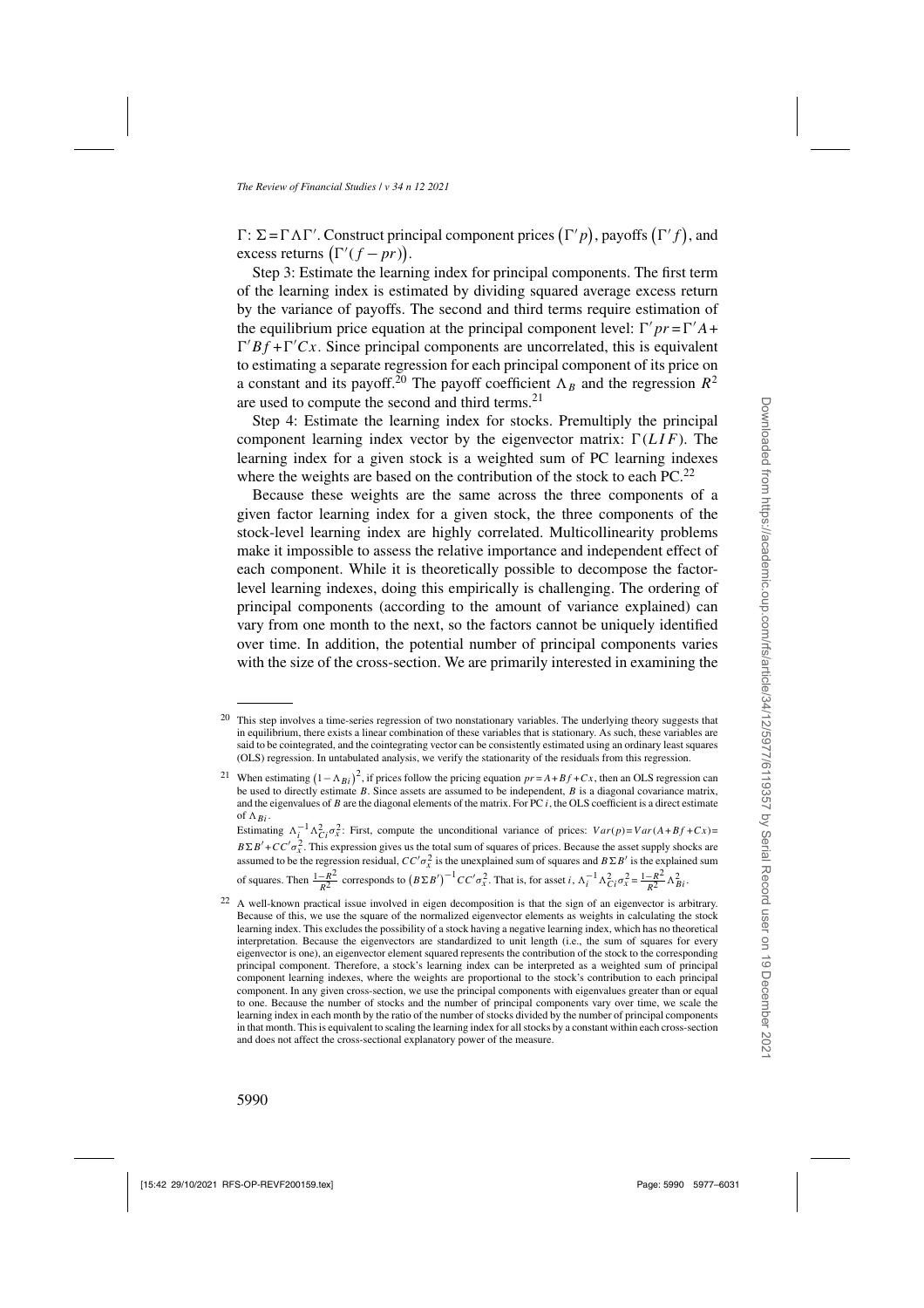explanatory power of the learning index for the cross-section of stock returns, not principal component returns. One well-known disadvantage of principal component analysis is limited interpretability. As such, we do not attempt to directly analyze the principal components and only utilize them in order to apply the [VNV](#page-54-0) model to a set of correlated assets following the authors' suggestion.

Variation in the empirical learning index across assets may seem contradictory to the theoretical equilibrium outcome that the learning index is equal across assets. However, ample evidence indicates that market frictions cause [cross-sectional dispersion in learning over short time periods.](#page-54-0) Menzly and Ozbas [\(2010](#page-54-0)) claim that investor specialization promotes partial incorporation of information into prices since a subset of investors fails to recover informative signals from observed prices as in [Grossman and Stiglitz](#page-53-0) [\(1980](#page-53-0)). This causes market information segmentation resulting in return predictability across economically related firms. Additionally, investors may be limited by how much they can reduce uncertainty about a particular asset or by their aggregate learning capacity. For instance, predictability due to the slow propagation of information flow across economically related firms is attributed to attention constraints of i[nvestors](#page-53-0) [\(Cohen and Frazzini 2008](#page-52-0)[\), investor recognition \(](#page-53-0)Hou and Moskowitz [2005](#page-53-0)), and other market frictions or institutional constraints [\(Hou 2007\)](#page-53-0).

Transactional frictions, such as constraints on short sales, can also lead to cross-sectional differences in learning. [Stambaugh, Yu, and Yuan](#page-54-0) [\(2015](#page-54-0)) term the differing willingness or ability of traders to short stocks, coupled with crosssectional differences in the supply of shortable stocks, arbitrage asymmetry and cite a long list of studies addressing the impact of arbitrage asymmetry in the equity market. Another potential cause of cross-sectional frictions to learning may be found in changes to market sentiment. The long-run information content of market sentiment is plausible behaviorally if people's optimism or pessimism develops into a consensus view indicating that the importance of sentiment may build over time, and rationally if arbitrage forces, which are likely to eliminate short-run mispricing, fail at longer horizons. An example of this limit to arbitrage is the noise trader risk described in [De Long et al.](#page-52-0) [\(1990\)](#page-52-0). [Brown and Cliff](#page-52-0) [\(2005](#page-52-0)) find that while sentiment predicts longer-run returns, they find little predictive evidence for near-term returns.

The actions of insiders and specialists also affect the speed of information transmission. In noisy rational expectations models where informed traders can trade in the options market first [\(Easley, O'Hara, and Srinivas 1998;](#page-53-0) [An et al. 2014\)](#page-52-0), the existence of noise traders allows informed traders to mask the information content of trades, leading to inefficient and hence predictable prices. [Brennan and Hughes](#page-52-0) [\(1991\)](#page-52-0) describe how brokers have pricing incentives to produce information on low price stocks. Lowered prices due to stock splits direct the attention paid to a firm by investment analysts. [Hong and Li](#page-53-0) [\(2019\)](#page-53-0) find evidence that the cessation of trading by insiders who routinely trade predicts future returns and fundamentals.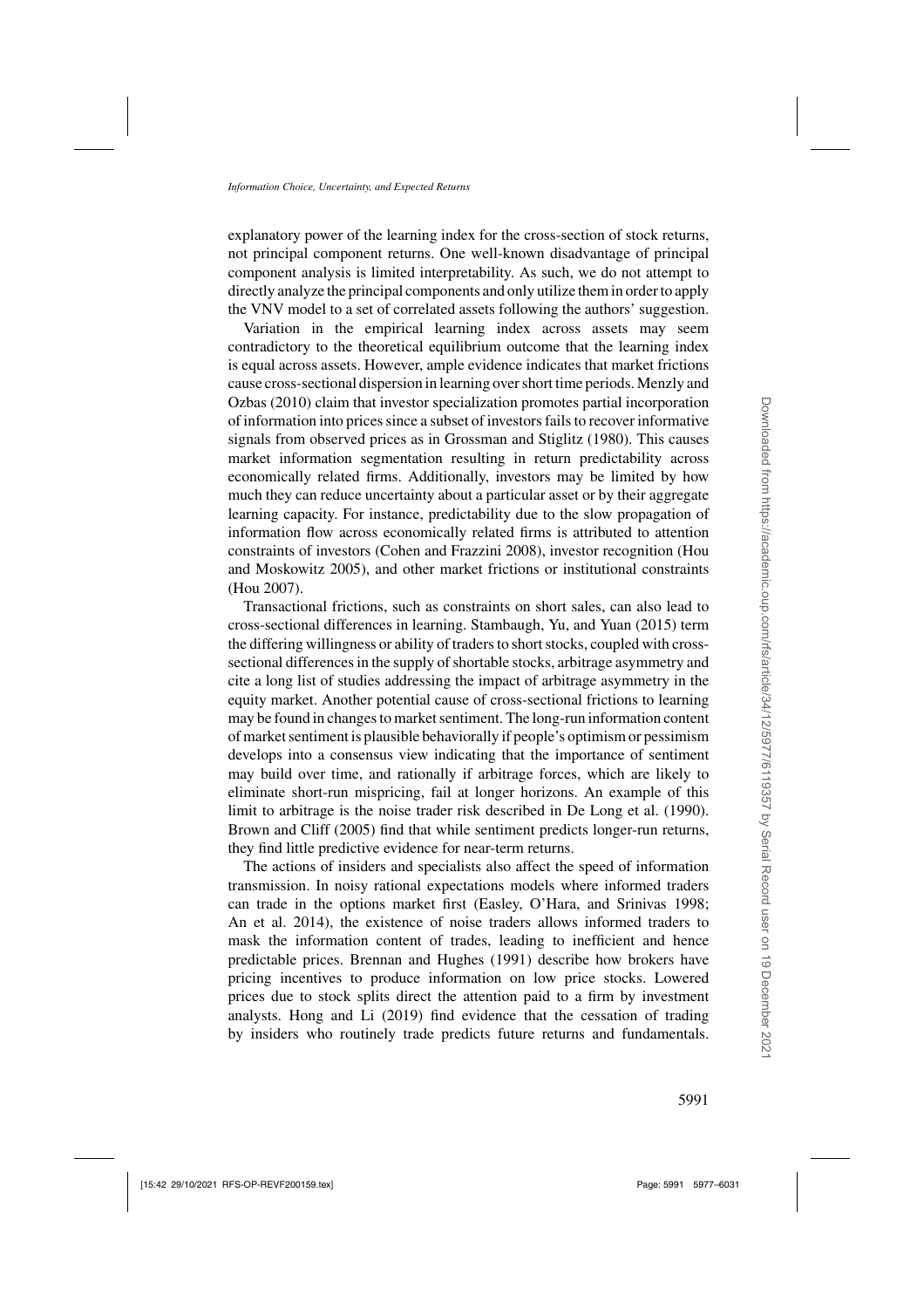[Corwin and Coughenour](#page-52-0) [\(2008\)](#page-52-0) present results showing specialists with limited attention shift effort to the most actively trading stocks, causing less price improvement and higher transaction costs for the remaining stocks they cover. Sudden shifts in attention by information producers and changes in insider trading can plausibly cause changes in the cross-sectional learning environment.

These types of frictions would lead to cross-sectional dispersion in the empirical learning index at a single point in time or over short horizons. Importantly, this dispersion diminishes over longer horizons, as illustrated by the patterns in Table [A2](#page-17-0) in the appendix, which reports transition probabilities for LI -sorted quintile portfolios over 1-, 6-, 12-, 24-, and 36-month periods. Consistent with the theoretical expectation, the value of learning about a particular asset declines as more investors learn about it.

#### **3.2 Data sources and variable definitions**

We obtain daily and monthly data for U.S. common stocks listed on the NYSE, AMEX, and NASDAQ from the Center for Research in Security Prices (CRSP) during the period from July 1962 to December 2016. Stock returns are adjusted for delisting following [Beaver, McNichols, and Price](#page-52-0) [\(2007\)](#page-52-0). To reduce the impact of microstructure issues and the influence of microcaps on the results, we require stocks to have a price greater than \$5 and market capitalization above the 20th NYSE percentile in order to be included in the sample at each monthend. Data for market, size, value, profitability, investment, and momentum risk factors are obtained from Kenneth French's website.<sup>23</sup> Additional data sources include Compustat, Institutional Brokers' Estimate System (I/B/E/S), SEC Electronic Data Gathering, Analysis, and Retrieval (EDGAR) Log Files, and Bloomberg. The learning index is estimated over the period July 1964 to December 2016, but certain analyses are limited to a subset of this period based on data availability.

For each stock-month, we construct the following characteristics which have been identified in prior studies as important cross-sectional return predictors. Market beta  $(\beta^{MKT})$  is calculated from a regression of excess stock returns on excess market returns using weekly data from the past 2 years. To account for biases due to infrequent trading, we follow [Dimson](#page-52-0) [\(1979\)](#page-52-0) and include lagged and lead market returns in this regression. The market beta is the sum of the coefficient estimates for the lagged, current, and lead market return. *SIZE* is the natural logarithm of market value of equity. Book-to-market ratio (*BM*) is the book value of equity in the latest fiscal year ending in the prior calendar year divided by the market value of equity at the end of December of the prior calendar year. Profitability (*PROF*) is annual revenues minus cost of goods sold, interest expense, and selling, general, and administrative expenses divided by book equity for the latest fiscal year ending in the prior calendar year.

 $^{23}$  [mba.tuck.dartmouth.edu/pages/faculty/ken.french/data\\_library.html](mba.tuck.dartmouth.edu/pages/faculty/ken.french/data_library.html)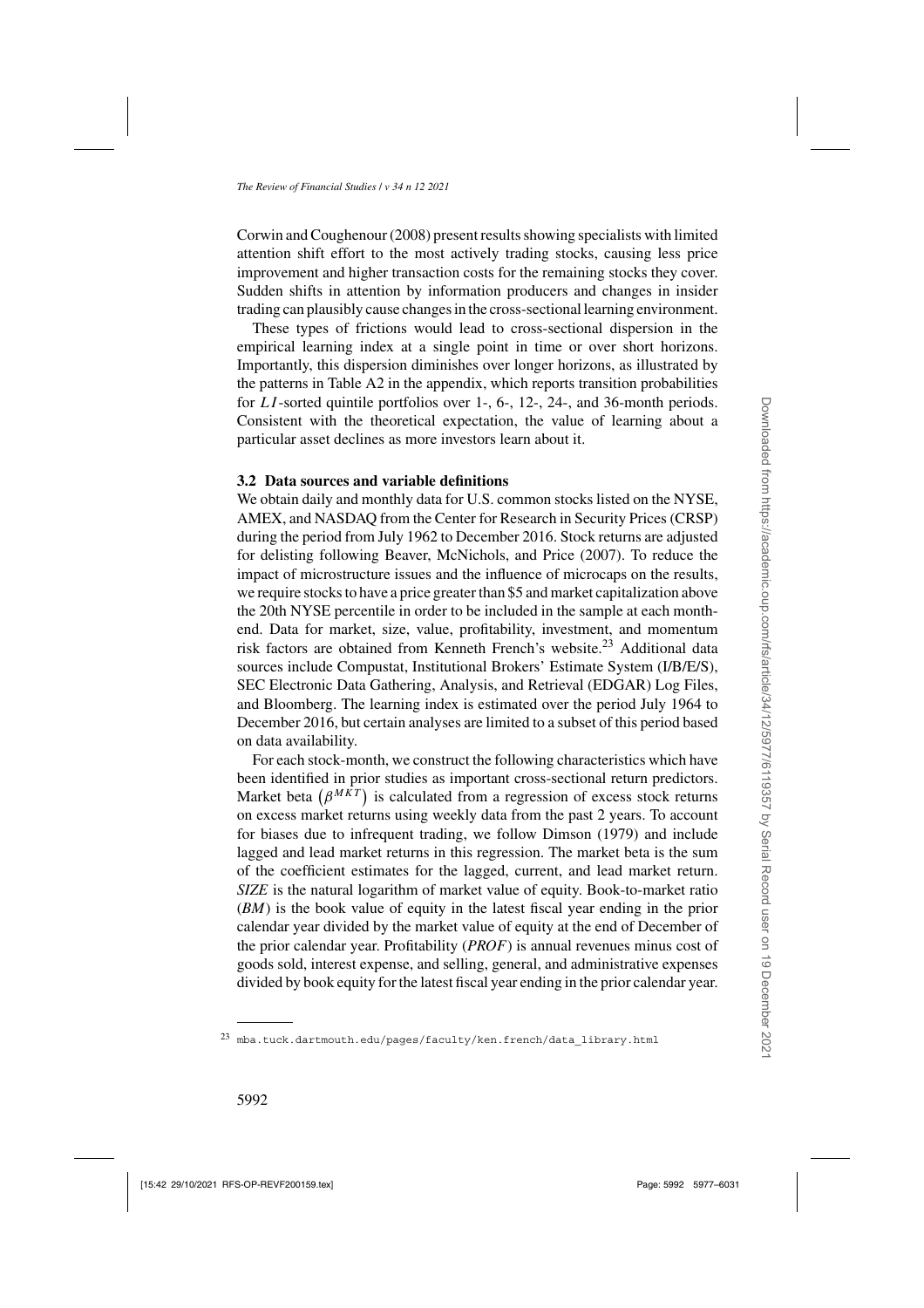Investment (*INV*) is the annual percentage change in total assets. Momentum (*MOM*) is the cumulative return from months  $t - 11$  to  $t - 1$ .

Illiquidity (*ILLIQ*) is the absolute value of the monthly stock return divided by the respective monthly trading volume in dollars, scaled by  $10<sup>5</sup>$ . Shortterm reversal (*STR*) is the monthly return of the stock over the past month. Long-term reversal (*LTR*) is the cumulative return from months  $t - 59$  to  $t - 12$ . Idiosyncratic volatility (*IVOL*) is the standard deviation of daily residuals within a month from estimation of the [Fama and French](#page-53-0) [\(2018\)](#page-53-0) six-factor model, which includes market, size, value, profitability, investment, and momentum risk factors.<sup>24</sup> We also compute total return volatility (*RVOL*) as the standard deviation of daily excess returns within a month, and the systematic component of volatility (*SVOL*) as the square root of the difference between  $RVOL^2$  and  $IVOL<sup>2</sup>$ , although these two variables are not used as cross-sectional return predictors.

In addition, we construct the following predictors for the cross-section of stock volatility. Return on equity (*ROE*) is earnings before extraordinary items as of the most recent fiscal quarter end divided by common shareholders' equity as of the end of the previous quarter and multiplied by 100. Volatility of return on equity (*ROEVOL*) is the standard deviation of return on equity over the prior 12 fiscal quarters. Firm age (*AGE*) is the number of years the firm has existed on CRSP.  $DIVD$  is a dividend dummy equal to one if the firm paid dividends during the most recent fiscal quarter, and zero otherwise. Leverage (*LEV*) is total liabilities scaled by the market value of equity as of the most recent fiscal quarter end. INV PRC is the inverse of the stock price, scaled by 100. R is the monthly stock return (expressed as a percentage). Table [A1](#page-17-0) lists all variable definitions.

#### **3.3 Descriptive statistics**

Table [1](#page-17-0) presents time-series averages of monthly cross-sectional summary statistics for the aforementioned stock characteristics. In the average month, the average stock in the sample has a market beta of 1.07, market capitalization of \$3.62 billion (the logarithm of market capitalization is tabulated), and bookto-market ratio of 0.71. The last row in the table reports time-series summary statistics for the number of stocks in the sample per month. The average (median) number of stocks in the sample in a given month is 1,627 (1,654). Table [2](#page-17-0) includes average cross-sectional correlations for key variables. Stocks with high LI have a lower market beta, lower market capitalization, higher book-tomarket ratio, lower profitability, lower investment, higher illiquidity, lower past returns over short, intermediate, and long horizons, and higher idiosyncratic volatility. These correlations are generally small.

<sup>&</sup>lt;sup>24</sup> Results are robust to the use of alternative factor models to estimate systematic and idiosyncratic volatilities.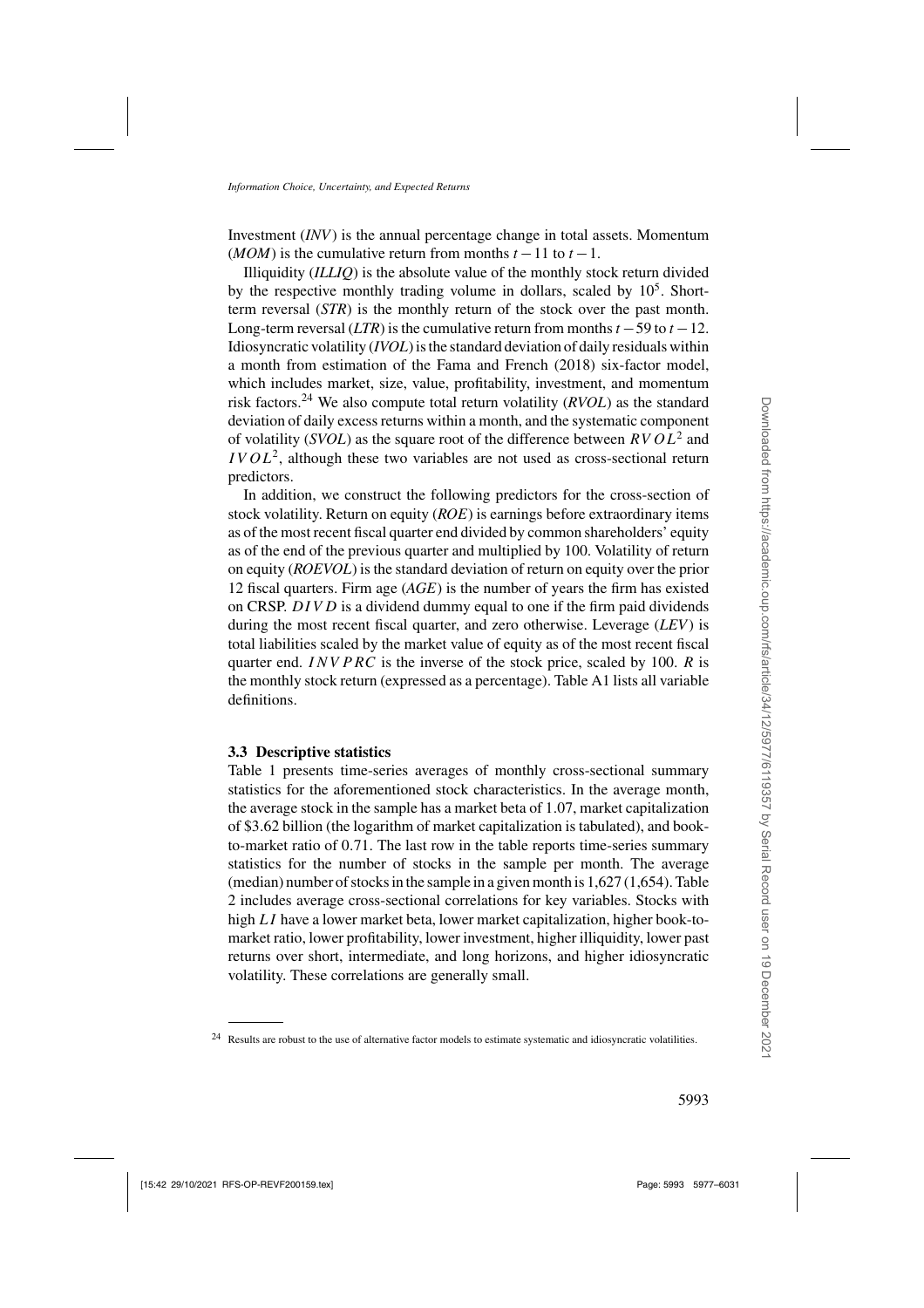<span id="page-17-0"></span>

| <b>Table 1</b>                                              |  |  |
|-------------------------------------------------------------|--|--|
| Cross-sectional summary statistics of stock characteristics |  |  |

|                       |        |        | Percentiles      |        |        |  |
|-----------------------|--------|--------|------------------|--------|--------|--|
|                       | Mean   | SD     | 25 <sub>th</sub> | 50th   | 75th   |  |
| LI                    | 0.460  | 0.589  | 0.111            | 0.242  | 0.566  |  |
| $\beta^{MKT}$         | 1.066  | 0.531  | 0.685            | 0.998  | 1.371  |  |
| <b>SIZE</b>           | 6.503  | 1.244  | 5.501            | 6.244  | 7.269  |  |
| ΒM                    | 0.705  | 0.483  | 0.377            | 0.626  | 0.921  |  |
| <b>PROF</b>           | 0.822  | 0.847  | 0.389            | 0.670  | 1.063  |  |
| <b>INV</b>            | 0.172  | 0.303  | 0.030            | 0.097  | 0.205  |  |
| <b>MOM</b>            | 20.700 | 47.046 | $-4.275$         | 12.788 | 34.418 |  |
| <b>ILLIQ</b>          | 0.217  | 1.071  | 0.018            | 0.059  | 0.183  |  |
| STR                   | 1.760  | 10.003 | $-3.848$         | 1.073  | 6.458  |  |
| <b>LTR</b>            | 1.111  | 2.072  | 0.170            | 0.640  | 1.361  |  |
| <b>RVOL</b>           | 34.203 | 18.001 | 22.403           | 30.474 | 41.891 |  |
| <b>IVOL</b>           | 24.464 | 14.126 | 15.339           | 21.376 | 30.022 |  |
| <b>SVOL</b>           | 22.738 | 12.714 | 14.153           | 20.154 | 28.420 |  |
| ROE                   | 3.384  | 5.165  | 1.881            | 3.369  | 4.971  |  |
| <b>ROEVOL</b>         | 4.325  | 14.109 | 0.900            | 1.644  | 3.244  |  |
| AGE                   | 23.621 | 17.840 | 10.213           | 17.875 | 32.890 |  |
| DIVD                  | 0.709  | 0.422  | 0.422            | 1.000  | 1.000  |  |
| LEV                   | 2.188  | 4.033  | 0.318            | 0.747  | 1.669  |  |
| <b>INVPRC</b>         | 4.106  | 2.483  | 2.436            | 3.483  | 5.055  |  |
| R                     | 1.102  | 9.571  | $-4.246$         | 0.730  | 5.980  |  |
| # of stocks per month | 1,627  | 346    | 1,600            | 1,654  | 1,757  |  |

This table reports time-series averages of monthly cross-sectional means, standard deviations, and quartiles of key variables in the paper. The sample includes all NYSE, AMEX, and NASDAQ domestic common stocks with stock price greater than \$5 and market capitalization greater than the 20th percentile of NYSE stocks at the end of each month. The table summarizes the following characteristics: the learning index (*LI*), market beta (β*MKT* ), logarithm of firm size (*SIZE*), book-to-market ratio (*BM*), profitability (*PROF*), investment (*INV*), momentum (*MOM*), illiquidity (*ILLIQ*), short-term reversal (*STR*), long-term reversal (*LTR*), return volatility (*RVOL*), idiosyncratic volatility (*IVOL*), systematic volatility (*SVOL*), return on equity (*ROE*), volatility of return on equity (*ROEVOL*), firm age (*AGE*), dividend dummy (*DIVD*), leverage (*LEV*), inverse stock price (*INVPRC*), and monthly return  $(R)$ . See Table A1 in the appendix for complete variable definitions. The last row in the table reports time-series summary statistics for the number of stocks in the sample per month. The sample period is July 1964 through December 2016.

**Table 2 Cross-sectional correlations for key variables**

| LI      | $\beta^{MKT}$ | <b>SIZE</b> | BM      | <b>PROF</b> | <i>INV</i> | MOM     | ILLIO   | STR     | <b>LTR</b> | <i>IVOL</i> |
|---------|---------------|-------------|---------|-------------|------------|---------|---------|---------|------------|-------------|
| 1.00    |               |             |         |             |            |         |         |         |            |             |
| $-0.08$ | 1.00          |             |         |             |            |         |         |         |            |             |
| $-0.08$ | $-0.02$       | 1.00        |         |             |            |         |         |         |            |             |
| 0.04    | $-0.13$       | $-0.13$     | 1.00    |             |            |         |         |         |            |             |
| $-0.04$ | 0.11          | $-0.02$     | $-0.29$ | 1.00        |            |         |         |         |            |             |
| $-0.04$ | 0.20          | $-0.05$     | $-0.20$ | 0.18        | 1.00       |         |         |         |            |             |
| $-0.19$ | 0.08          | $-0.02$     | $-0.09$ | 0.05        | 0.01       | 1.00    |         |         |            |             |
| 0.02    | $-0.09$       | $-0.19$     | 0.03    | $-0.01$     | $-0.01$    | $-0.02$ | 1.00    |         |            |             |
| $-0.01$ | 0.01          | $-0.01$     | 0.02    | 0.01        | $-0.01$    | 0.02    | 0.03    | 1.00    |            |             |
| $-0.07$ | 0.16          | 0.02        | $-0.28$ | 0.17        | 0.32       | $-0.03$ | $-0.01$ | $-0.02$ | 1.00       |             |
| 0.03    | 0.35          | $-0.28$     | $-0.07$ | 0.07        | 0.15       | 0.06    | 0.05    | 0.18    | 0.09       | 1.00        |
|         |               |             |         |             |            |         |         |         |            |             |

This table reports time-series averages of monthly cross-sectional correlations between variables used as return predictors: learning index (*LI*), market beta (β*MKT* ), logarithm of firm size (*SIZE*), book-to-market ratio (*BM*), profitability (*PROF*), investment (*INV*), momentum (*MOM*), illiquidity (*ILLIQ*), short-term reversal (*STR*), longterm reversal (*LTR*), and idiosyncratic volatility (*IVOL*). See Table A1 in the appendix for complete variable definitions. The sample period is July 1964 through December 2016.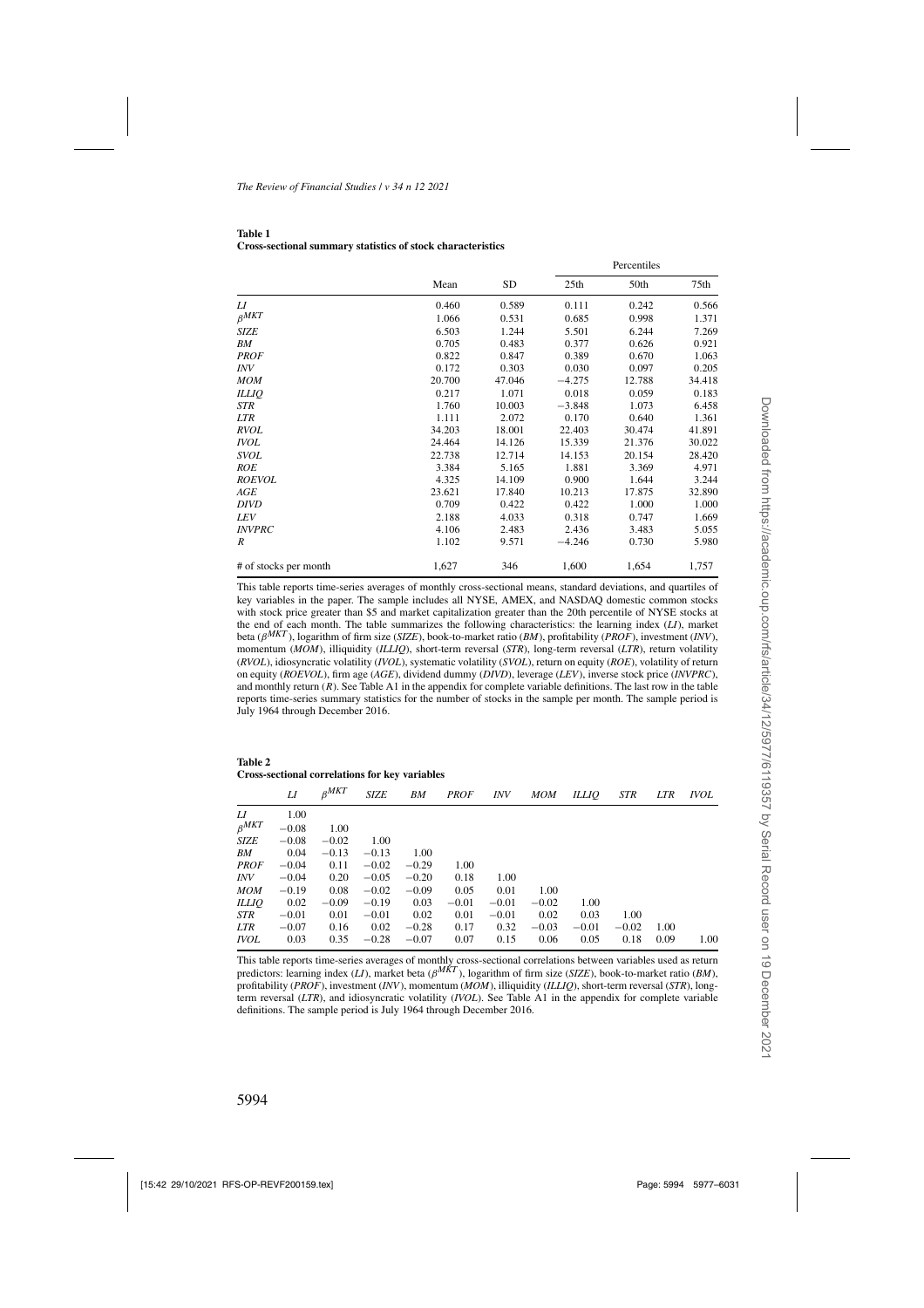# <span id="page-18-0"></span>**4. Learning Index and the Cross-Section of Returns**

An implication of the model by [VNV](#page-54-0) is that stocks with a higher learning index have lower future returns. In this section, we investigate the ability of the learning index to predict future stock returns using portfolio sorting analyses, two-stage cross-sectional regressions, and panel regressions.

# **4.1 Portfolio sorting**

At the end of each month, stocks are sorted into quintiles based on *LI*. For each quintile-month, we calculate value-weighted and equal-weighted average portfolio returns in excess of the risk-free rate  $(R_{p,t} - R_{f,t})$  in the following month as well as the difference in average returns between the extreme quintiles (5−1). Next, we calculate the time-series average return for each of the portfolios. We also measure risk-adjusted excess returns for each portfolio as the alpha  $(\alpha)$  from a time-series regression of portfolio excess returns on nested versions of the six-factor model proposed by [Fama and French](#page-53-0) [\(2018\)](#page-53-0). The six-factor model includes the market  $(R_{M,t} - R_{f,t})$ , size (*SMB*), and value (*HML*) factors of [Fama and French](#page-53-0) [\(1993](#page-53-0)), profitability (*RMW*) and investment (*CMA*) factors of [Fama and French](#page-53-0) [\(2015](#page-53-0)), and a momentum (*UMD*) factor. Specifically, we estimate time-series regressions for each portfolio  $p$  using the six-factor model as well as the nested three-factor and five-factor specifications:

$$
R_{p,t} - R_{f,t} = \alpha_p + \beta_{1,p} (R_{M,t} - R_{f,t}) + \beta_{2,p} SMB_t + \beta_{3,p} HML_t + \beta_{4,p} RMW_t + \beta_{5,p} CMA_t + \beta_{6,p} UMD_t + \varepsilon_{p,t}.
$$
\n(11)

Table [3](#page-19-0) presents average excess returns and risk-adjusted excess returns for value-weighted (panel A) and equal-weighted (panel B) portfolios. We report [Newey and West](#page-54-0) [\(1987](#page-54-0)) *t*-statistics with a maximum lag order of 12 months to account for potential autocorrelation and heteroscedasticity. In panel A, the highest *LI* quintile has an average excess return of 0.24% in the month following portfolio formation, while the lowest *LI* quintile has an average excess monthly return of 0.73%. The difference in excess returns between these quintiles is  $-0.49\%$  per month ( $-6.1\%$  per year) and is significant at the 1% level. These results indicate that expected returns are lower on average for high *LI* stocks compared to low *LI* stocks.

The next three columns report risk-adjusted returns estimated using various factor models. After controlling for exposure to market, size, and value risk factors, the risk-adjusted return of the 5−1 spread portfolio remains economically and statistically significant: the monthly three-factor alpha spread is <sup>−</sup>0.48% with a *<sup>t</sup>*-statistic of <sup>−</sup>3.89. We find qualitatively similar results after adding the profitability, investment, and momentum factors. The fivefactor (six-factor) alpha difference between the extreme *LI* quintiles is <sup>−</sup>0.66%  $(-0.49\%)$  per month or  $-8.1\%$  ( $-6.0\%$ ) per year. Each of these estimates is significant at the 1% level.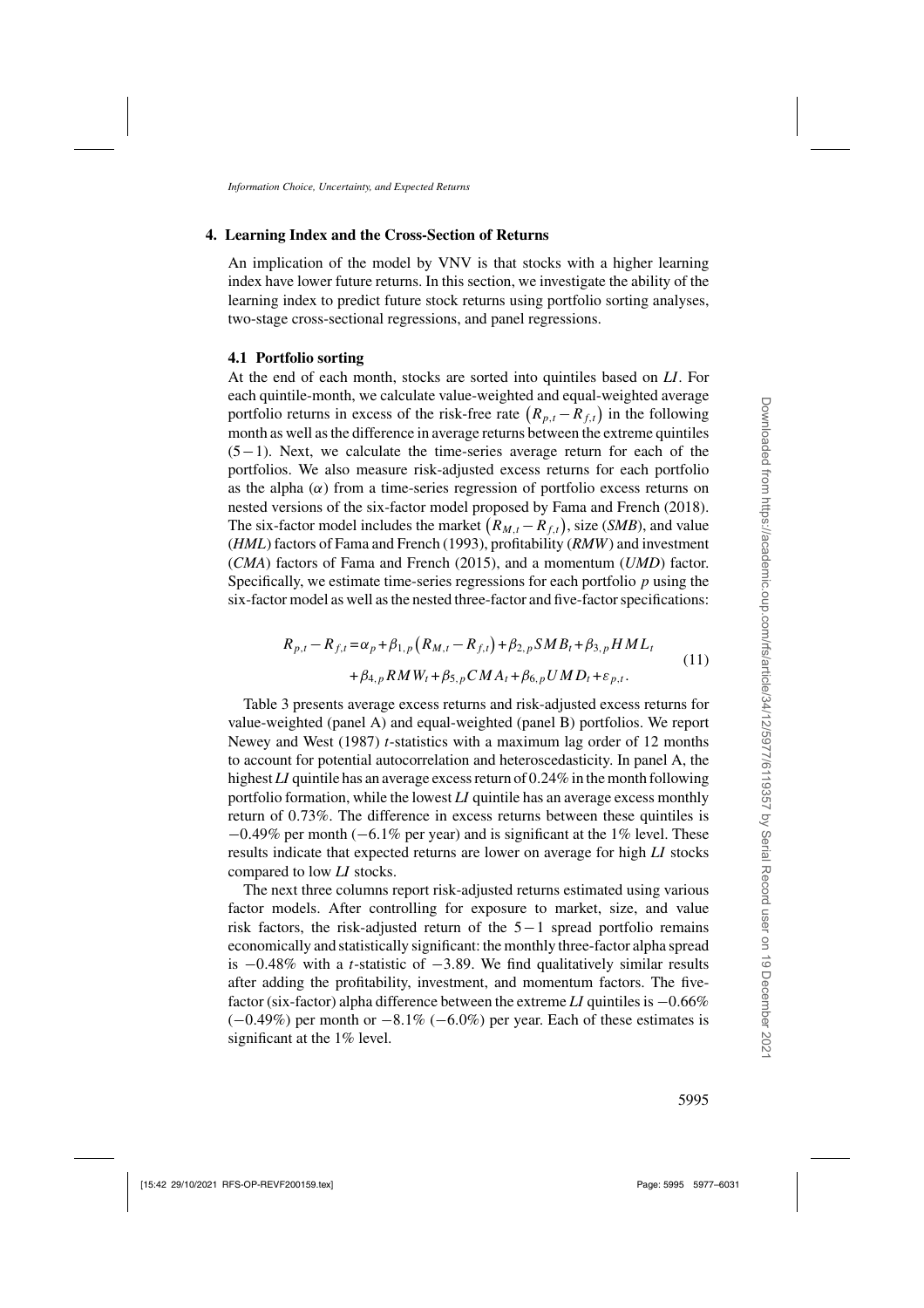| Ouintile        | Excess return | FF3 $\alpha$                 | FF5 $\alpha$ | FF6 $\alpha$ |
|-----------------|---------------|------------------------------|--------------|--------------|
|                 |               | A. Value-weighted portfolios |              |              |
| $1$ (Low $LI$ ) | 0.734         | 0.227                        | 0.296        | 0.220        |
| 2               | 0.556         | 0.043                        | 0.020        | 0.033        |
| 3               | 0.485         | $-0.037$                     | $-0.099$     | $-0.034$     |
| 4               | 0.360         | $-0.163$                     | $-0.233$     | $-0.140$     |
| 5 (High $LI$ )  | 0.242         | $-0.253$                     | $-0.359$     | $-0.265$     |
| $5 - 1$         | $-0.491***$   | $-0.480***$                  | $-0.655***$  | $-0.485***$  |
| t-stat          | $(-3.49)$     | $(-3.89)$                    | $(-5.43)$    | $(-3.35)$    |
|                 |               | B. Equal-weighted portfolios |              |              |
| $1$ (Low $LI$ ) | 1.020         | 0.303                        | 0.334        | 0.317        |
| 2               | 0.832         | 0.115                        | 0.093        | 0.119        |
| 3               | 0.666         | $-0.035$                     | $-0.064$     | $-0.007$     |
| 4               | 0.567         | $-0.127$                     | $-0.182$     | $-0.112$     |
| 5 (High $LI$ )  | 0.454         | $-0.206$                     | $-0.290$     | $-0.240$     |
| $5 - 1$         | $-0.566***$   | $-0.510***$                  | $-0.623***$  | $-0.558***$  |
| t-stat          | $(-4.68)$     | $(-5.05)$                    | $(-6.68)$    | $(-4.54)$    |

<span id="page-19-0"></span>**Table 3 Returns of stocks sorted by learning index**

At the end of each month, stocks are sorted into quintiles based on values of the learning index (*LI*). The table reports the next month's value-weighted (panel A) and equal- weighted (panel B) average monthly excess return and ris[k-adjusted](#page-53-0) [excess](#page-53-0) [return](#page-53-0) [\(alpha](#page-53-0) [or](#page-53-0)  $\alpha$ ) for each quintile. FF3  $\alpha$  is computed with respect to the Fama and French [\(1993](#page-53-0)) three-factor model which includes market, size, and value factors. FF5  $\alpha$  is computed with respect to the [Fama and French](#page-53-0) [\(2015\)](#page-53-0) five-factor model which adds profitability and investment factors to the three aforementioned factors. FF6  $\alpha$  is computed with respect to the [Fama and French \(2018](#page-53-0)) six-factor model which adds a momentum factor to the five aforementioned factors. The row labeled "5−1" presents the difference in monthly return and alpha between the highest and lowest quintile portfolios. [Newey and West](#page-54-0) [\(1987\)](#page-54-0) *t*-statistics are given for the <sup>5</sup>−<sup>1</sup> portfolio. The sample period is July 1964 to December 2016. \*<sup>p</sup> <.1; \*\*<sup>p</sup> <.05; \*\*\*<sup>p</sup> <.01 (significance levels for two-sided tests are indicated).

Table 3, panel B reports results using the returns of equal-weighted portfolios. Quintile 5 has an average excess return of 0.45% and quintile 1 has an average excess return of 1.02% per month. The average monthly return of the 5−<sup>1</sup> portfolio is <sup>−</sup>0.57%. The average differences in three-factor, five-factor, and six-factor alphas between the extreme quintiles are  $-0.51\%$ ,  $-0.62\%$ , and <sup>−</sup>0.56% per month (−6.3%, <sup>−</sup>7.7%, and <sup>−</sup>6.9% per year), respectively. Thus, we find that the results based on value-weighted portfolios and those based on equal-weighted portfolios are qualitatively and quantitatively similar.

Overall, the results of portfolio sorting indicate that high *LI* stocks tend to have lower future returns relative to low *LI* stocks. These results support the prediction that learning is associated with lower expected returns and risk-adjusted returns. The 5−1 spreads in equal-weighted and value-weighted returns are economically and statistically significant, even after controlling for exposure to several sources of systematic risk. The return differences are not driven solely by stocks in any particular quintile. Rather, average returns and alphas tend to decrease monotonically as *LI* increases across quintiles. Throughout the remainder of the paper, we use the [Fama and French](#page-53-0) [\(2018\)](#page-53-0) six-factor model for risk adjustment and volatility decomposition, although conclusions based on alternative factor models are qualitatively similar.

It is useful to distinguish between the 5−1 portfolio formed based on values of *LI* in Table 3 and the hypothetical portfolio of an investor that chooses to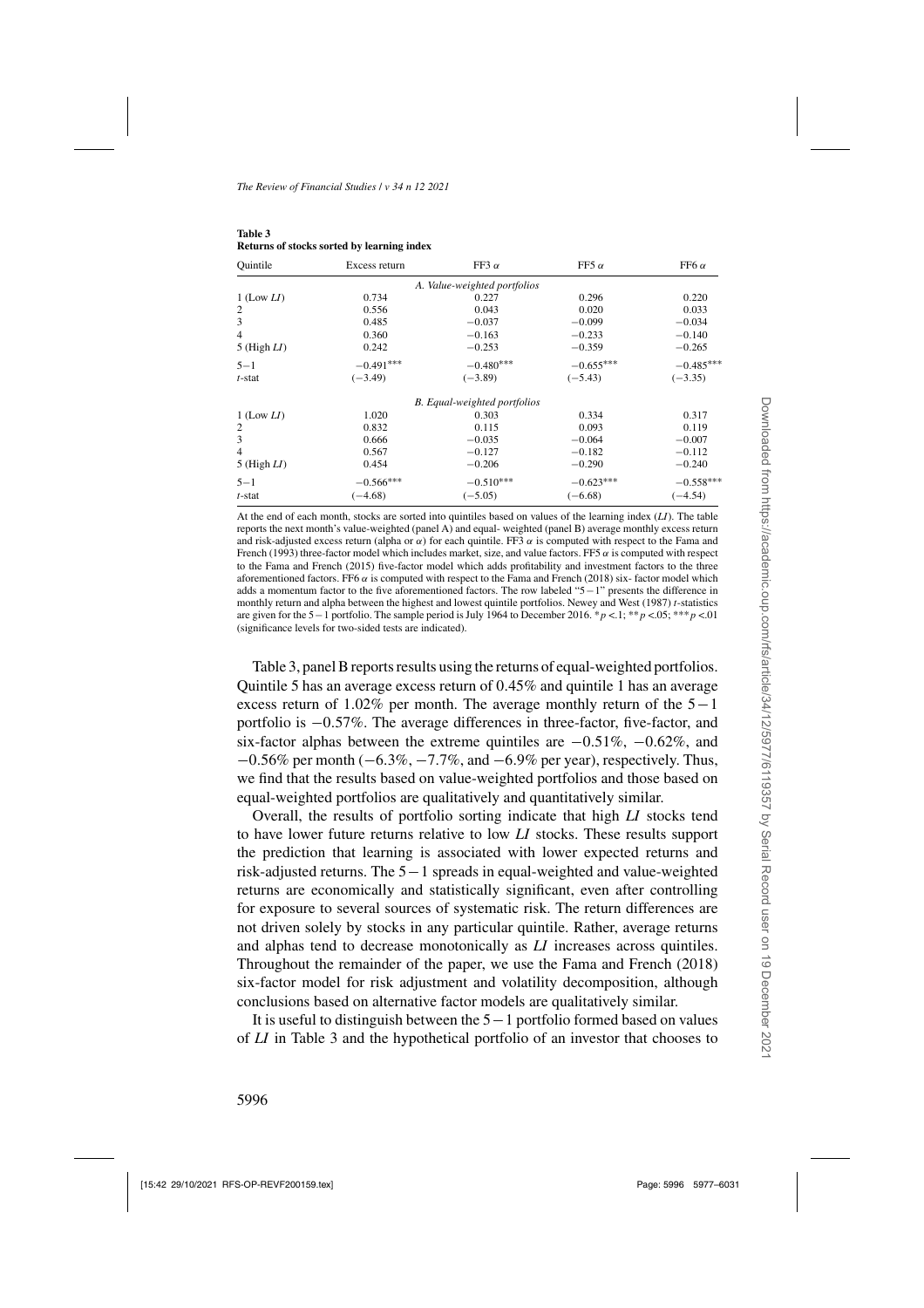<span id="page-20-0"></span>learn information. The objective of the analysis in Table [3](#page-19-0) is to identify whether there is a difference in expected returns between high *LI* and low *LI* stocks, not to evaluate the expected portfolio return of a learning investor. Suppose that an investor learns the most about high *LI* stocks and the least about low *LI* stocks. This information choice does not imply that she will take a long position in high *LI* stocks and a short position in *LI* stocks. Rather, her investment choice for each asset will depend on her posterior information set. The investor uses her information to buy the assets that she expects to have high payoffs and sell the assets that she expects to have low payoffs. Since learning more about an asset makes these expectations more accurate, the investor's expected portfolio return is increasing in her learning capacity. Therefore, while high *LI* assets have lower equilibrium expected returns compared to low *LI* assets, an individual investor who learns about these assets has a higher expected portfolio return compared to an uninformed investor.

## **4.2 Cross-sectional regressions**

In this section, we use two-stage cross-sectional regressions to examine the relation between the learning index and expected returns, while controlling for other determinants of returns. This approach is appropriate for cross-sectional analysis as it accounts for a time effect in the data (i.e., residuals in a given month are correlated across firms).

To facilitate interpretation of the coefficient estimates, we standardize all explanatory variables within each month to a mean of zero and standard deviation of one. In the first stage, we estimate monthly cross-sectional regressions of excess stock returns in month  $t+1$  on values of the learning index and a set of ten control variables measured in month  $t$ . Of the ten stock characteristics used as controls, the first six are associated with exposure to one of the factors used for risk adjustment in the portfolio sorting analysis. Following the prior literature, we also control for the effects of illiquidity, short-term and long-term return reversals, and idiosyncratic volatility.<sup>25</sup> The full cross-sectional model estimated at the end of each month is

$$
R_{i,t+1} - R_{f,t+1} = \lambda_0 + \lambda_1 LI_{i,t} + \lambda_2 \beta_{i,t}^{MKT} + \lambda_3 SIZE_{i,t}
$$
  
+  $\lambda_4 BM_{i,t} + \lambda_5 PROF_{i,t} + \lambda_6 INV_{i,t}$   
+  $\lambda_7 MOM_{i,t} + \lambda_8 ILLIQ_{i,t} + \lambda_9 STR_{i,t}$   
+  $\lambda_{10} LTR_{i,t} + \lambda_{11} IVOL_{i,t} + \varepsilon_{i,t+1}$ . (12)

<sup>&</sup>lt;sup>25</sup> We find that the results are robust to the inclusion of additional cross-sectional return predictors as controls, including return volatility, skewness, coskewness, kurtosis, maximum daily return in the past month, share turnover, institutional ownership, number of institutional owners, number of analysts' forecasts, the call-put option implied volatility spread, and the [Stambaugh, Yu, and Yuan](#page-54-0) [\(2015](#page-54-0)) mispricing measure. We also repeat the cross-sectional regression analysis of returns without standardizing the explanatory variables within each month. As expected, the magnitudes of the coefficient estimates differ from the respective estimates in our main tests. Nevertheless, we continue to find that the learning index is negatively and significantly related to future returns.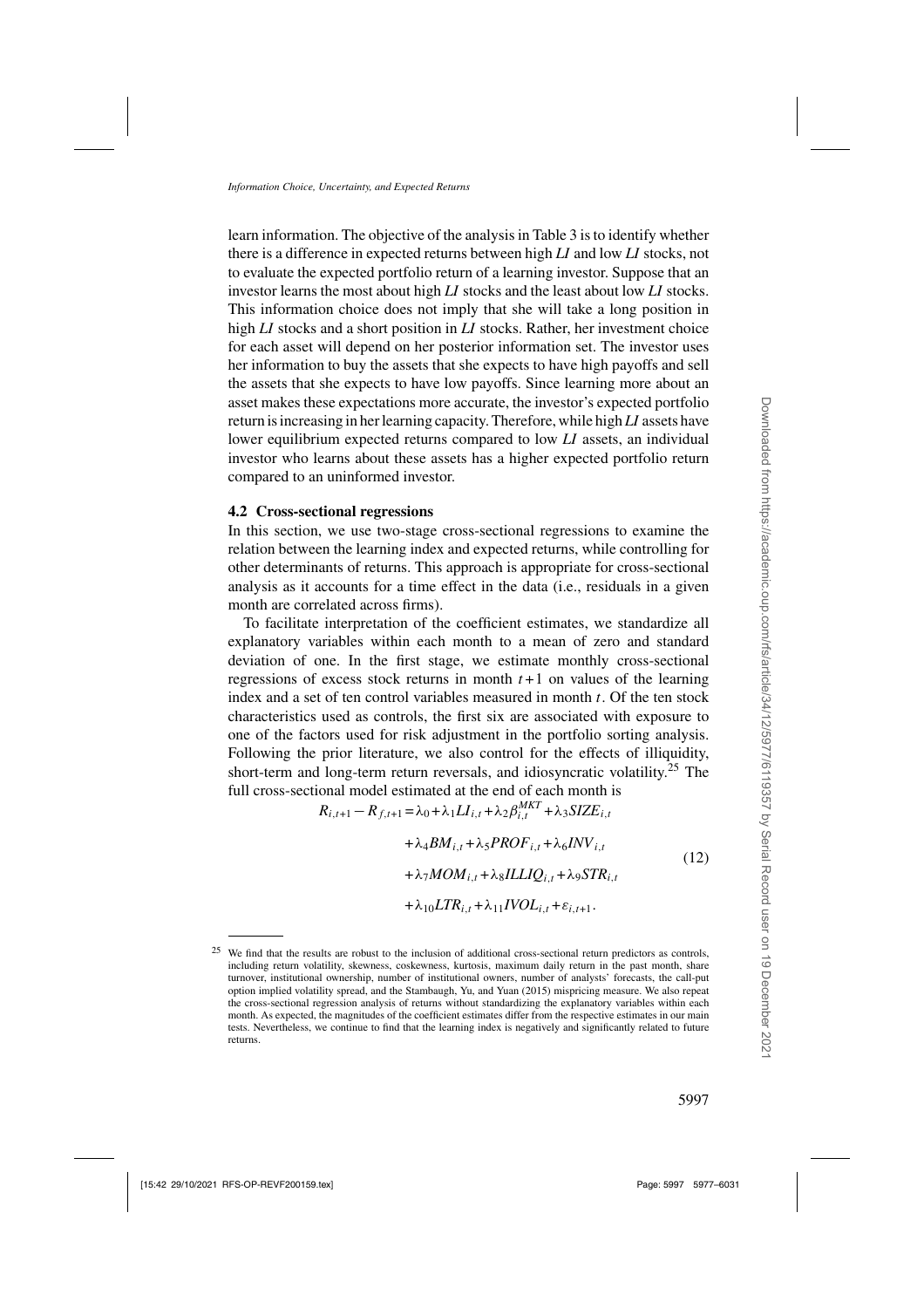<span id="page-21-0"></span>

| Table 4                                                  |
|----------------------------------------------------------|
| Cross-sectional regressions of returns on learning index |

|               | (1)         | (2)                      |
|---------------|-------------|--------------------------|
| L I           | $-0.139***$ | $-0.069***$              |
|               | $(-4.12)$   | $(-3.90)$                |
| $\beta^{MKT}$ |             | 0.002                    |
|               |             | (0.02)                   |
| <b>SIZE</b>   |             | $-0.161***$              |
| BМ            |             | $(-3.75)$<br>0.063       |
|               |             | (1.51)                   |
| <b>PROF</b>   |             | $0.069**$                |
|               |             | (2.13)                   |
| <b>INV</b>    |             | $-0.140***$              |
|               |             | $(-5.79)$                |
| <b>MOM</b>    |             | $0.177***$               |
|               |             | (2.81)                   |
| <b>ILLIQ</b>  |             | $-0.043***$              |
|               |             | $(-2.73)$                |
| <b>STR</b>    |             | $-0.342***$              |
|               |             | $(-6.81)$<br>$-0.083***$ |
| <b>LTR</b>    |             | $(-3.25)$                |
| <b>IVOL</b>   |             | $-0.120***$              |
|               |             | $(-3.70)$                |
| Adj. $R^2$    | .005        | .091                     |
|               |             |                          |

This table presents results from two-stage cross-sectional regressions. At the end of each month, we estimate a cross-sectional regression of the next month's excess stock return on a set of explanatory variables. All explanatory variables are standardized within each month to a mean of zero and standard deviation of one. Each column reports the average slope coefficients for each different regression specification. The explanatory variable of interest is the learning index (*LI*). Control variables include market beta (β*MKT* ), firm size (*SIZE*), book-to-market ratio (*BM*), profitability (*PROF*), investment (*INV*), momentum (*MOM*), illiquidity (*ILLIQ*), short-term reversal (*STR*), long-term reversal (*LTR*), and idiosyncratic volatility (*IVOL*). See Table [A1](#page-17-0) in the appendix for complete variable definitions. The average adjusted  $R^2$  is reported in the last row. The intercept term is not reported for brevity. [Newey and West](#page-54-0) [\(1987\)](#page-54-0) *t*-statistics are given in parentheses. This regression analysis is based on 814,089 stockmonth observations from July 1966 to December 2016 with no missing values for all variables. \*p <.1; \*\*p  $\lt$ .05; \*\*\*p  $\lt$ .01 (significance levels for two-sided tests are indicated).

In the second stage, we calculate the time-series averages of the cross-sectional regression coefficient estimates.<sup>26</sup>

Table 4 reports average slope coefficients, [Newey and West](#page-54-0) [\(1987](#page-54-0))*t*-statistics (in parentheses), and the average adjusted  $R^2$  for each specification. We begin with a univariate regression of excess return on *LI* in column 1. The average slope coefficient from this regression is negative and significant at the 1% level. The reported univariate coefficient estimate can be interpreted as the average return difference associated with a one standard deviation difference in the learning index in an average month. Column 2 presents results using the full regression specification. After controlling for several stock characteristics, the coefficient for the learning index remains negative and statistically significant. The average slope coefficient for *LI* is <sup>−</sup>0.069 (*t*-statistic=−3.90).

<sup>&</sup>lt;sup>26</sup> As an altern[ative approach to deal with potential errors-in-variables bias, we also compute](#page-53-0) Litzenberger and Ramaswamy [\(1979](#page-53-0)) precision-weighted time-series coefficient averages following [Burlacu et al.](#page-52-0) [\(2012](#page-52-0)) and others, where the weights are inversely proportional to the standard error of the estimates from the first stage. The precision-weighted results are qualitatively similar to those reported in Table 4.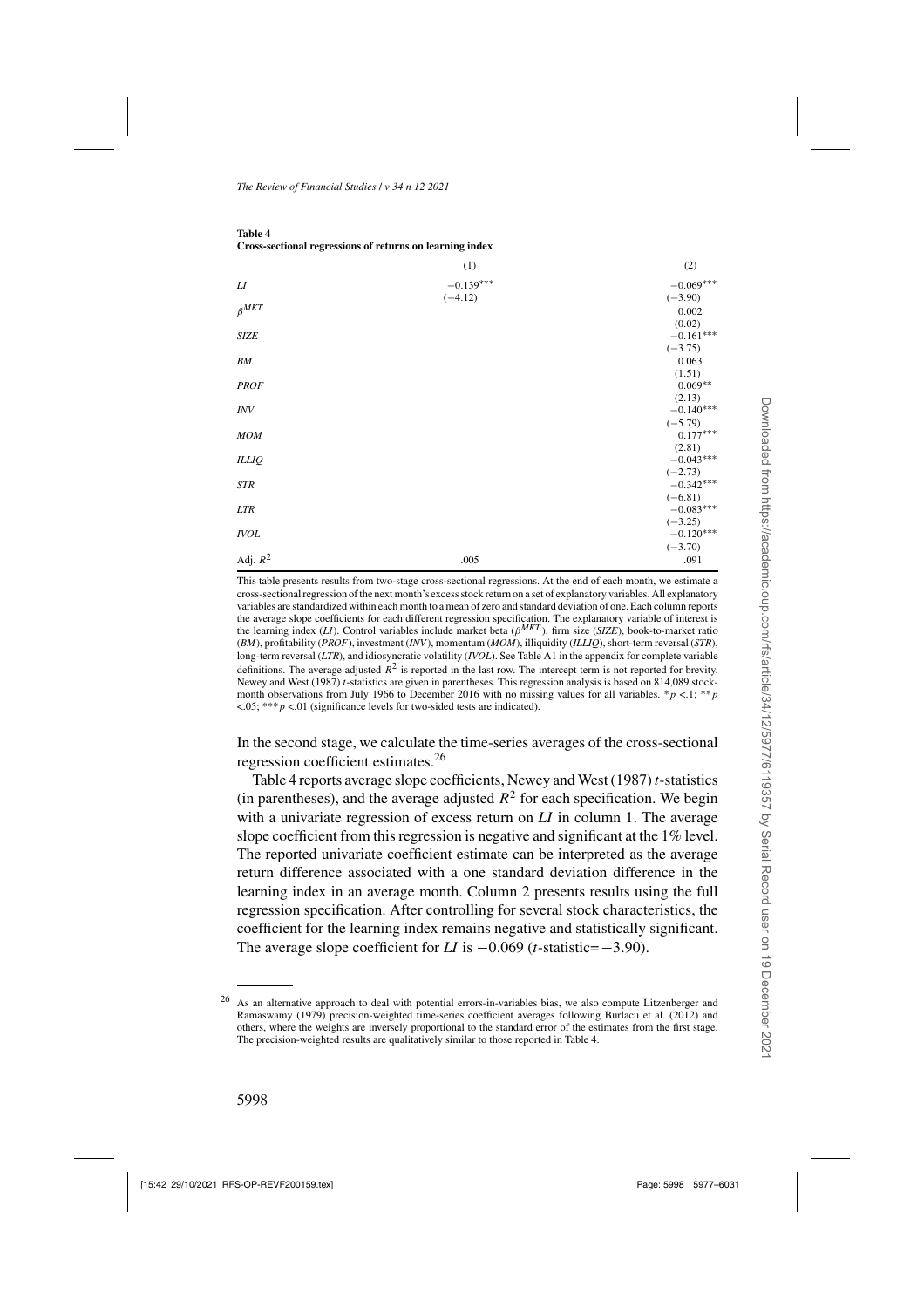The signs of the coefficient estimates for the control variables are generally in accordance with the findings of past studies. The significant coefficient estimates indicate that stocks with lower size, higher profitability, lower investment, higher momentum, lower past short-term and long-term returns, and lower idiosyncratic volatility are all associated with higher expected returns. The coefficient estimates for market beta and book-to-market ratio are positive but insignificant.<sup>27</sup> The results indicate a negative and significant relation between illiquidity and expected returns. While theory suggests a positive relation between these two variables, [Bali, Engle, and Murray](#page-52-0) [\(2016\)](#page-52-0) show that the empirical relation between illiquidity and future stock returns becomes negative within stock samples that exclude extremely small or illiquid stocks. Our sample does not include stocks with market capitalization below the 20th NYSE percentile threshold or price less than \$5.

Because the explanatory variables are standardized, the coefficient estimates reported in Table [4](#page-21-0) can be compared to get a sense of the relative economic importance of each of the variables in explaining the next month's returns. Based on the coefficient estimates in column 2, the short-term reversal effect carries the strongest explanatory power for the next month's returns. An increase of one standard deviation in *STR* results in a decrease in the next month's return of 0.34% on average, all else equal. Increases of one standard deviation in *MOM*, *SIZE*, *INV*, *IVOL*, *LTR*, and *LI* are associated with average cross-sectional differences in expected monthly return of 0.18%, <sup>−</sup>0.16%,  $-0.14\%$ ,  $-0.12\%$ ,  $-0.08\%$ , and  $-0.07\%$  respectively, holding all other variables constant. Thus, even after controlling for several well-known return predictors, the explanatory power of the learning index for expected returns is still economically significant.<sup>28</sup>

## **4.3 Panel regressions**

We estimate Equation [\(12\)](#page-20-0) as a panel regression to further evaluate the relationship between the learning index and expected returns. In these regressions, we use stock fixed effects and/or month fixed effects and two-way clustered standard errors at the stock-month level. Explanatory variables are standardized to facilitate interpretation of the coefficient estimates.

 $27$  [Fama and French](#page-53-0) [\(2015\)](#page-53-0) discuss the redundancy of HML in the five-factor model.

<sup>28</sup> In recent years, a number of papers have expressed concerns about data mining or p-hacking in the empirical asset pricing literature. Using a replicated set of 452 anomaly variables, [Hou, Xue, and Zhang](#page-53-0) [\(2020\)](#page-53-0) find that the explanatory power of 65% of these variables become insignificant at the 5% level after controlling for microcaps (stocks below the 20th NYSE percentile) and using value-weighted portfolios instead of equalweighted portfolios. To address the bias introduced by multiple testing, [Harvey, Liu, and Zhu](#page-53-0) [\(2016\)](#page-53-0) suggest that researchers use a *t*-statistic of 3.0 as a hurdle for assessing the significance of a new anomaly. With these concerns in mind, we note that the estimates of interest from value-weighted portfolio sorting in Table [3](#page-19-0) and multivariate regressions in Tables [4](#page-21-0) and [5](#page-23-0) are based on a sample that excludes microcap stocks and have *t*-statistics exceeding the higher cutoff of 3.0.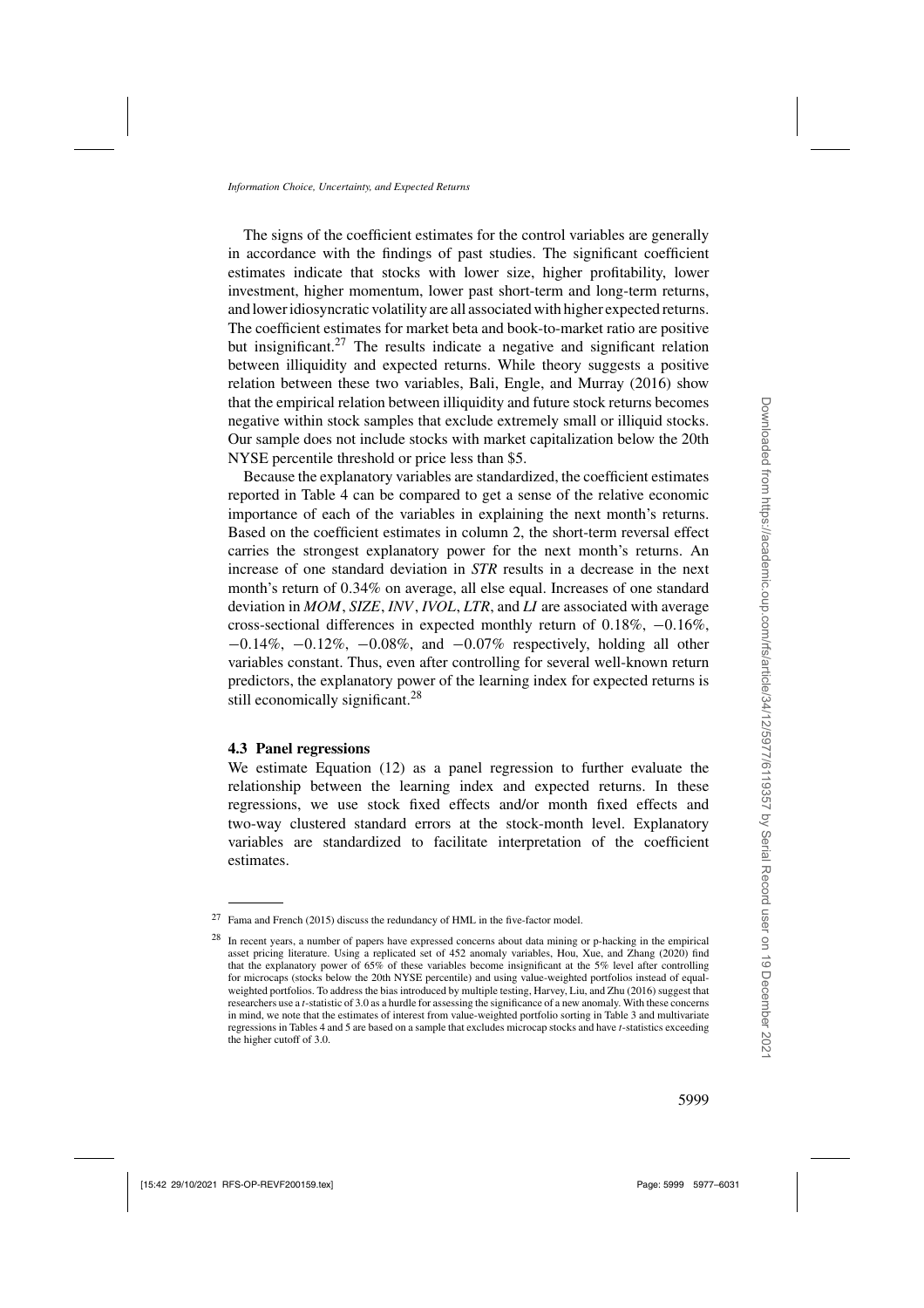|                 | (1)            | (2)         | (3)         | (4)         |
|-----------------|----------------|-------------|-------------|-------------|
| LI              | $-0.126***$    | $-0.139***$ | $-0.126***$ | $-0.137***$ |
|                 | $(-4.03)$      | $(-4.53)$   | $(-4.05)$   | $(-4.67)$   |
| $\beta^{MKT}$   | 0.008          | $-0.008$    | 0.008       | $-0.028$    |
|                 | (0.09)         | $(-0.12)$   | (0.09)      | $(-0.42)$   |
| <b>SIZE</b>     | $-0.154***$    | $-1.716***$ | $-0.154***$ | $-1.971***$ |
|                 | $(-3.62)$      | $(-11.02)$  | $(-3.60)$   | $(-15.73)$  |
| BM              | 0.075          | $0.148**$   | 0.075       | 0.055       |
|                 | (1.53)         | (1.98)      | (1.52)      | (0.96)      |
| <b>PROF</b>     | $0.087**$      | 0.037       | $0.087**$   | 0.012       |
|                 | (2.39)         | (1.17)      | (2.38)      | (0.44)      |
| <b>INV</b>      | $-0.162***$    | $-0.135***$ | $-0.162***$ | $-0.112***$ |
|                 | $(-6.35)$      | $(-4.26)$   | $(-6.30)$   | $(-3.77)$   |
| <b>MOM</b>      | $0.160**$      | $0.181**$   | $0.160**$   | $0.204***$  |
|                 | (2.14)         | (2.49)      | (2.14)      | (2.99)      |
| <b>ILLIQ</b>    | $-0.058***$    | $-0.068***$ | $-0.058***$ | $-0.060***$ |
|                 | $(-3.18)$      | $(-3.00)$   | $(-3.17)$   | $(-2.83)$   |
| <b>STR</b>      | $-0.197***$    | $-0.198***$ | $-0.197***$ | $-0.184***$ |
|                 | $(-3.08)$      | $(-3.15)$   | $(-3.08)$   | $(-2.99)$   |
| <b>LTR</b>      | $-0.074**$     | $-0.101**$  | $-0.074**$  | $-0.079**$  |
|                 | $(-2.26)$      | $(-2.57)$   | $(-2.22)$   | $(-2.11)$   |
| <b>IVOL</b>     | $-0.115**$     | $-0.079**$  | $-0.115**$  | $-0.086**$  |
|                 | $(-2.08)$      | $(-2.18)$   | $(-2.08)$   | $(-2.45)$   |
| <b>Stock FE</b> | N <sub>0</sub> | Yes         | No          | Yes         |
| Month FE        | No             | No          | Yes         | Yes         |
| $R^2$           | .001           | .005        | .002        | .007        |

<span id="page-23-0"></span>**Table 5 Panel regressions of returns on learning index**

This table presents results from panel regressions of the next month's excess stock return on a set of explanatory variables. Each column reports results for a different regression specification. All explanatory variables are standardized within each month to a mean of zero and standard deviation of one. Explanatory variables include the learning index (*LI*), market beta (β*MKT* ), firm size (*SIZE*), book-to-market ratio (*BM*), profitability (*PROF*), investment (*INV*), momentum (*MOM*), illiquidity (*ILLIQ*), short-term reversal (*STR*), long-term reversal (*LTR*), and idiosyncratic volatility (*IVOL*). See Table [A1](#page-17-0) in the appendix for complete variable definitions. The within  $R<sup>2</sup>$  is reported in the last row. Standard errors are clustered at the stock-month level for all specifications. This regression analysis is based on 814,089 stock-month observations from July 1966 to December 2016 with no missing values for all variables. \*p <.1; \*\*p <.05; \*\*\*p <.01 (significance levels for two-sided tests are indicated).

Consistent with the results from the cross-sectional return regressions, the results in Table 5 indicate a statistically and economically significant negative relationship between the learning index and the next's month returns. In column 1, the regression is estimated with no fixed effects included. The coefficient for *LI* is −0.126 with a *t*-statistic of −4.03. When only stock fixed effects are added in column 2, the coefficient for *LI* is <sup>−</sup>0.139 (*t*-statistic =−4.53). When only month fixed effects are added in column 3, the coefficient for *LI* is <sup>−</sup>0.<sup>126</sup> (*t*-statistic =−4.05). When both stock and month fixed effects are included in column 4, the coefficient for *LI* is  $-0.137$  (*t*-statistic =  $-4.67$ ).

Based on the magnitudes of the coefficient estimates in column 4, the explanatory power of the learning index for future returns is comparable to that of investment, momentum, and short-term reversal. The signs of the significant coefficients are consistent with those in the cross-sectional regressions in Table [4.](#page-21-0) After controlling for stock and month fixed effects, the coefficients for book-to-market and profitability are insignificant.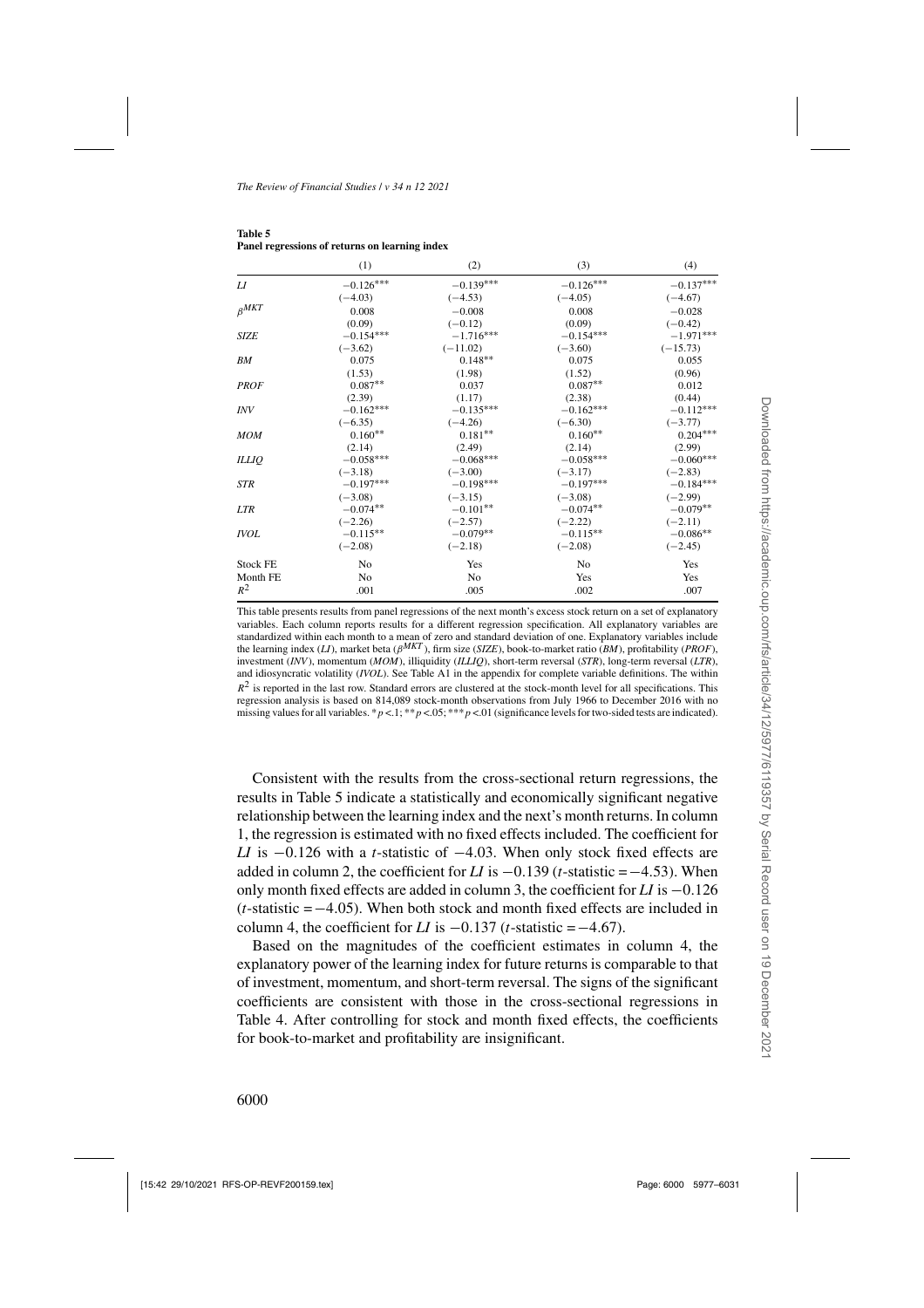# **5. Learning Index and the Cross-Section of Volatility**

In this section, we investigate the cross-sectional relationship between the learning index and return volatility. The model predicts that learning reduces uncertainty relative to investors' prior beliefs. As such, in all of our main volatility tests, we examine the relationship between the learning index and future volatility, while controlling for prior volatility.

# **5.1 Portfolio sorting**

In this section, we use a bivariate sorting procedure to examine the relationship between *LI* and future volatility, while controlling for past volatility (average return volatility over the prior 12 months). As the model predicts that learning also reduces the systematic component of risk, we also use systematic and idiosyncratic volatilities as dependent variables (and past systematic volatility or past idiosyncratic volatility as the respective control variable).<sup>29</sup> At the end of each month, stocks are sorted into quintiles based on average volatility over the past 12 months. Within each volatility quintile, stocks are sorted based on values of *LI*, and then each *LI* subquintile is combined across volatility quintiles into a single quintile.

Table [6](#page-25-0) presents value-weighted average (panel A), equal-weighted average (panel B), and median (panel C) values of return volatility (*RVOL*), systematic volatility (*SVOL*), and idiosyncratic volatility (*IVOL*) expressed as a percentage for each *LI* quintile. Based on value-weighted averages in panel A, the next month's return volatility is 2.09% lower on average for high *LI* stocks relative to low *LI* stocks after controlling for past volatility. This difference is significant at the 1% level. Results are qualitatively similar when we examine equalweighted average volatility or portfolio median volatility. The results in the next column suggest that the information choices of investors predict crosssectional differences in systematic volatility. In panel A, *SVOL* in the month following portfolio formation is 2.27% lower for high *LI* stocks compared to low *LI* stocks after controlling for past *SVOL*, with a *<sup>t</sup>*-statistic of <sup>−</sup>5.90. Again, we arrive at similar conclusions using equal-weighted average or median systematic volatility in panels B and C. In the last column, we examine the relationship between the learning index and idiosyncratic volatility. After controlling for past *IVOL*, the difference in the next month's *IVOL* between extreme *LI* quintiles is negative but insignificant in panel A. However, this difference is significant using the equal-weighted portfolio average or portfolio median: <sup>−</sup>0.58% in panel B and <sup>−</sup>0.79% in panel C (*t*-statistics of <sup>−</sup>3.28 and <sup>−</sup>4.85, respectively).

At first glance, the spreads in volatility predicted by the learning index may not seem economically significant in relation to the overall level of

<sup>&</sup>lt;sup>29</sup> For robustness, we also use a bivariate independent sorting approach and alternative factor model specifications to measure systematic and idiosyncratic volatility. Our conclusions are qualitatively similar under each of these robustness checks.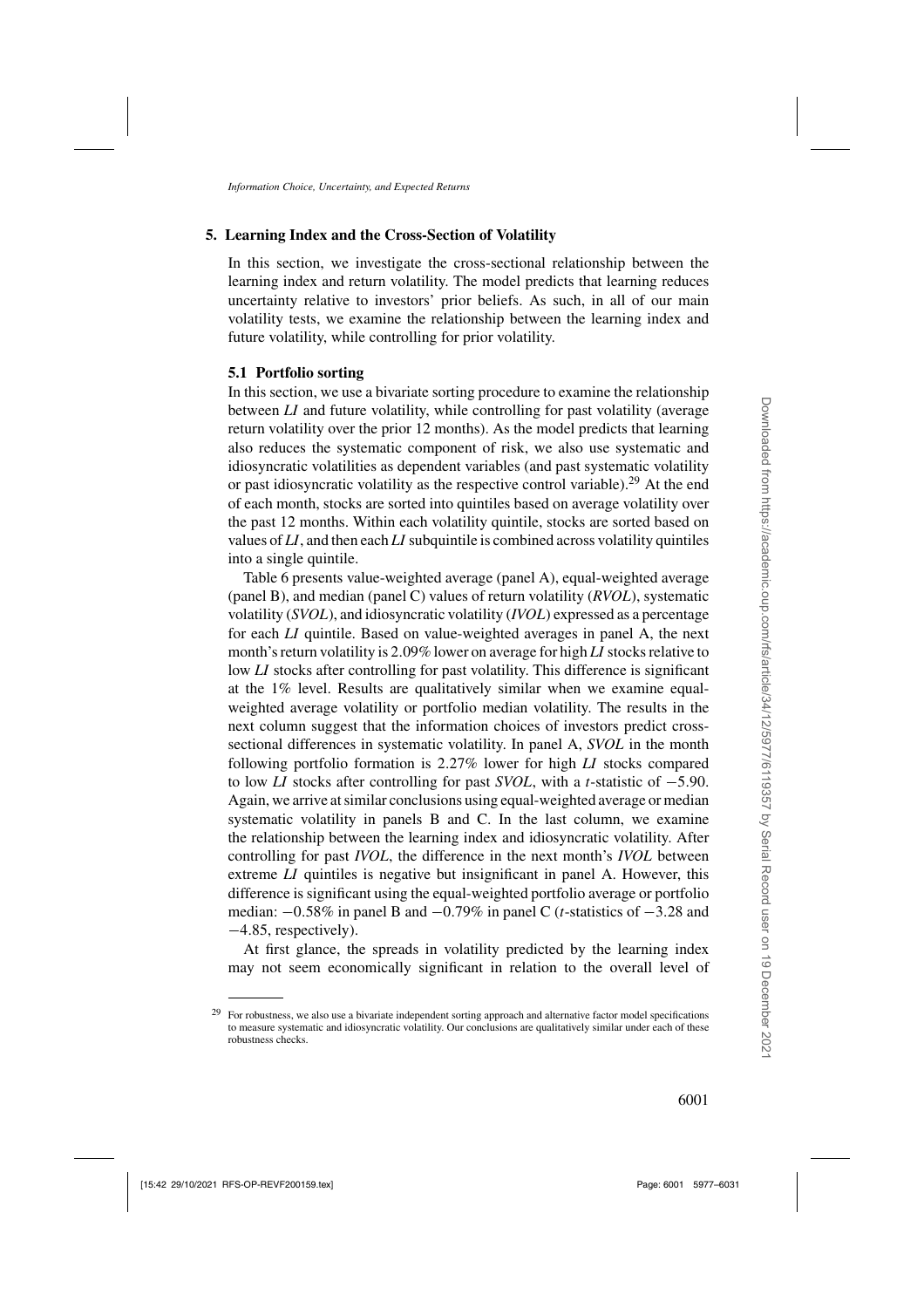| Quintile         | <b>RVOL</b>                  | <b>SVOL</b>                  | <b>IVOL</b> |
|------------------|------------------------------|------------------------------|-------------|
|                  | A. Value-weighted portfolios |                              |             |
| $1$ (Low $LI$ )  | 28.71                        | 21.20                        | 18.29       |
| $\overline{c}$   | 27.56                        | 20.03                        | 17.88       |
| 3                | 27.37                        | 19.71                        | 17.99       |
| $\overline{4}$   | 27.13                        | 19.39                        | 18.01       |
| $5$ (High $LI$ ) | 26.62                        | 18.93                        | 17.91       |
| $5 - 1$          | $-2.09***$                   | $-2.27***$                   | $-0.39$     |
| $t$ -stat        | $(-4.33)$                    | $(-5.90)$                    | $(-1.22)$   |
|                  |                              | B. Equal-weighted portfolios |             |
| $1$ (Low $LI$ )  | 34.25                        | 23.07                        | 24.21       |
| $\overline{c}$   | 33.81                        | 22.65                        | 24.02       |
| 3                | 33.54                        | 22.42                        | 23.90       |
| $\overline{4}$   | 33.35                        | 22.25                        | 23.82       |
| $5$ (High $LI$ ) | 32.91                        | 21.80                        | 23.63       |
| $5 - 1$          | $-1.34***$                   | $-1.27***$                   | $-0.58***$  |
| $t$ -stat        | $(-4.40)$                    | $(-5.31)$                    | $(-3.28)$   |
|                  |                              | C. Portfolio median          |             |
| $1$ (Low $LI$ )  | 31.09                        | 20.67                        | 21.64       |
| $\overline{2}$   | 30.46                        | 20.20                        | 21.30       |
| 3                | 30.15                        | 19.98                        | 21.12       |
| $\overline{4}$   | 29.96                        | 19.83                        | 20.98       |
| $5$ (High $LI$ ) | 29.59                        | 19.50                        | 20.85       |
| $5 - 1$          | $-1.50***$                   | $-1.18***$                   | $-0.79***$  |
| $t$ -stat        | $(-5.62)$                    | $(-5.76)$                    | $(-4.85)$   |

<span id="page-25-0"></span>

| Table 6                                                                   |  |
|---------------------------------------------------------------------------|--|
| Volatility of stocks sorted by learning index Bivariate dependent sorting |  |

The table presents results for the cross-sectional relationship between the learning index (*LI*) and volatility in the following month, controlling for past volatility using bivariate dependent sorting. At the end of each month, stocks are sorted into quintiles based on average volatility over the past 12 months. Within each volatility quintile, stocks are sorted based on values of *LI*. Each *LI* subquintile is combined across volatility quintiles into a single quintile. The next month's value-weighted average (panel A), equal-weighted average (panel B), and median (panel C) values of return volatility (*RVOL*), systematic volatility (*SVOL*), and idiosyncratic volatility (*IVOL*) expressed as a percentage are computed for each *LI* quintile. See Table [A1](#page-17-0) for complete variable definitions. The row labeled "5−1" presents the difference in volatility between the highest and lowest quintile portfolios. [Newey and West \(1987](#page-54-0)) *t*-statistics are given for the 5−1 portfolio. The sample period is July 1964 to December 2016. \*  $p < 1$ ; \* \*  $p < 0.05$ ; \* \* \*  $p < 0.01$  (significance levels for two-sided tests are indicated).

volatility (about 7% and 7.5% of return volatility for quintile 1 and quintile 5, respectively). However, it is important to recognize that stocks likely carry a high degree of uncertainty that simply cannot be resolved through learning. To evaluate the economic significance of the learning index, we use a multivariate regression approach in the following two sections. This approach allows us to control for other stock characteristics and compare the explanatory power of *LI* with that of several other variables identified in the literature as predictors of volatility.

Altogether, the results from these sorting analyses indicate that learning is associated with a cross-sectional reduction in both (a) the firm-specific and systematic components of risk and (b) total risk. The findings based on the systematic component of volatility do not necessarily imply that the choice to learn about a stock involves the discovery of market-wide or macroeconomic information. Rather, the results support the idea that learning news about a firm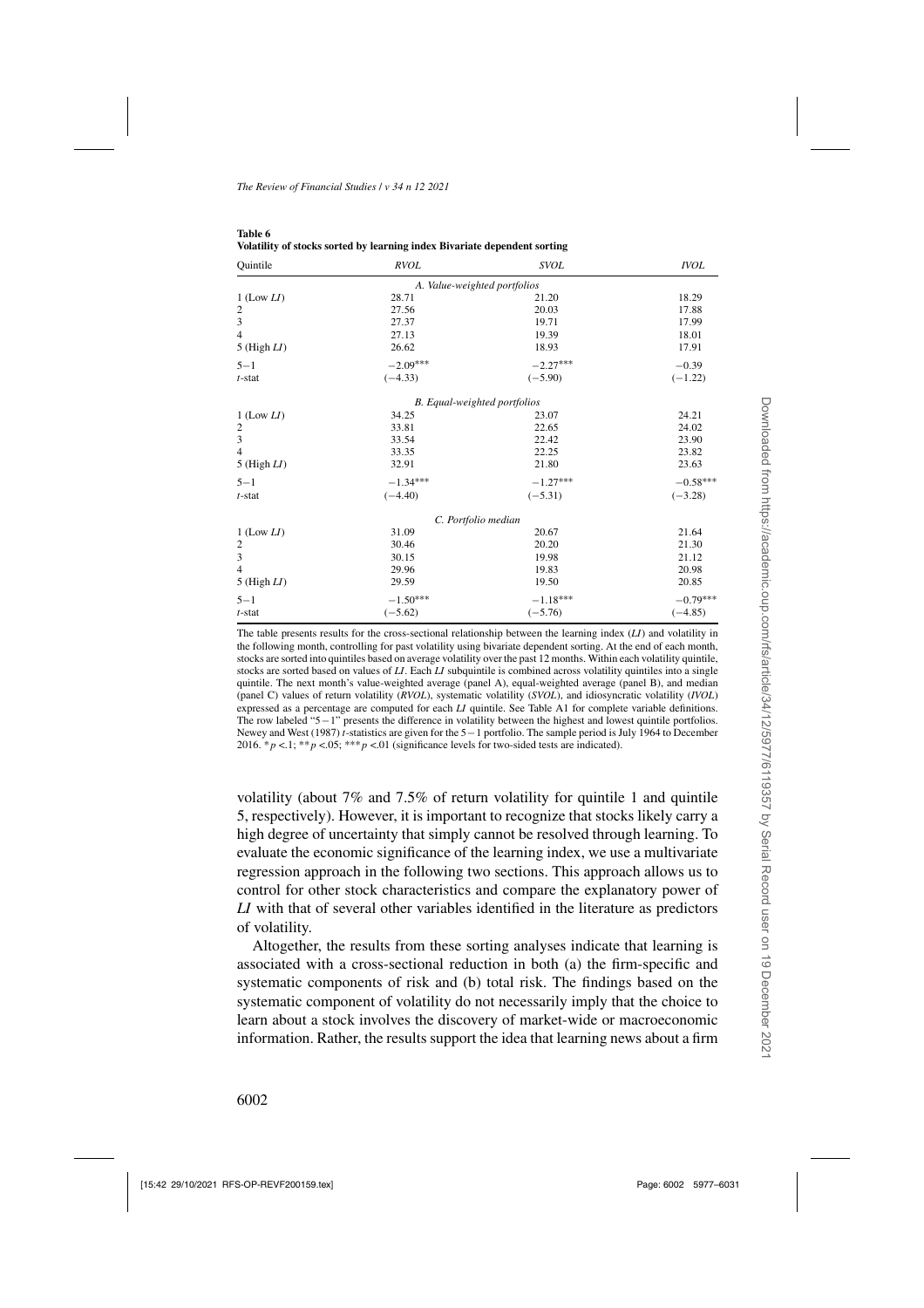<span id="page-26-0"></span>can reduce not only firm-specific uncertainty but also uncertainty arising from comovement with the market or other common risk factors.

## **5.2 Cross-sectional regressions**

 $j=0$ 

Next, we use two-stage cross-sectional regressions to examine the crosssectional relationships between the learning index and total return, systematic, and idiosyncratic volatilities in a multivariate setting. To facilitate interpretation of the coefficient estimates, we standardize all explanatory variables within each month to a mean of zero and standard deviation of one. In the first stage, we estimate monthly cross-sectional regressions of a measure of volatility in month  $t + 1$  on values of  $LI$  and a set of control variables. In the second stage, we calculate the time-series averages of the cross-sectional regression coefficient estimates from the first stage.<sup>30</sup> The full cross-sectional model estimated at the end of each month is

$$
VOL_{i,t+1} = \lambda_0 + \lambda_1 LI_{i,t} + \lambda_2 ROE_{i,t} + \lambda_3 ROEVOL_{i,t} + \lambda_4 AGE_{i,t}
$$
  
+  $\lambda_5 DIVD_{i,t} + \lambda_6 LEV_{i,t} + \lambda_7 INVPRC_{i,t} + \lambda_8 R_{i,t+1}$   
+  $\lambda_9 SIZE_{i,t} + \lambda_{10} BM_{i,t} + \lambda_{11} MOM_{i,t} + \lambda_{12} STR_{i,t}$  (13)  
+  $\sum_{i} Y_{j,i} VOL_{i,t-j} + \varepsilon_{i,t+1}$ ,

where *VOL* is one of total return volatility *(RVOL)*, systematic volatility (*SVOL*), or idiosyncratic volatility (*IVOL*). [Pastor and Veronesi](#page-54-0) [\(2003\)](#page-54-0) find that stock return volatility is higher for less profitable firms, firms with more volatile profitability, younger firms, and firms that do not pay dividends. Based on their findings, we include return on equity (*ROE*), the volatility of return on equity (*ROEVOL*), firm age (*AGE*), and a dividend dummy (*DIVD*) as controls. [Christie](#page-52-0) [\(1982](#page-52-0)) shows that stock return volatility increases after stock prices fall due to a leverage effect, while [Duffee](#page-53-0) [\(1995\)](#page-53-0) documents a contemporaneous relation between return and volatility. As such, we include financial leverage (*LEV*), the inverse of stock price (*INVPRC*), and the stock return in the next month's (R) as control variables. We also include *SIZE*, *BM*, *MOM*, and *STR* to account for the impact of well-known sources of risk. Finally, we control for 12 lagged monthly values of the respective volatility measure in all specifications. The coefficient estimates on lagged volatilities and the intercept term are not reported in the tables for brevity. Based on the availability of data for the explanatory variables, the sample period for this analysis is December 1974 to December 2016.<sup>31</sup>

<sup>30</sup> Results based on [Litzenberger and Ramaswamy](#page-53-0) [\(1979\)](#page-53-0) precision-weighted time-series averages are qualitatively similar.

<sup>&</sup>lt;sup>31</sup> We repeat the cross-sectional regression analysis of volatility without standardizing the explanatory variables within each month. While the magnitudes of the coefficient estimates differ from the respective estimates in our main tests, we continue to find that the learning index is negatively and significantly related to future volatility.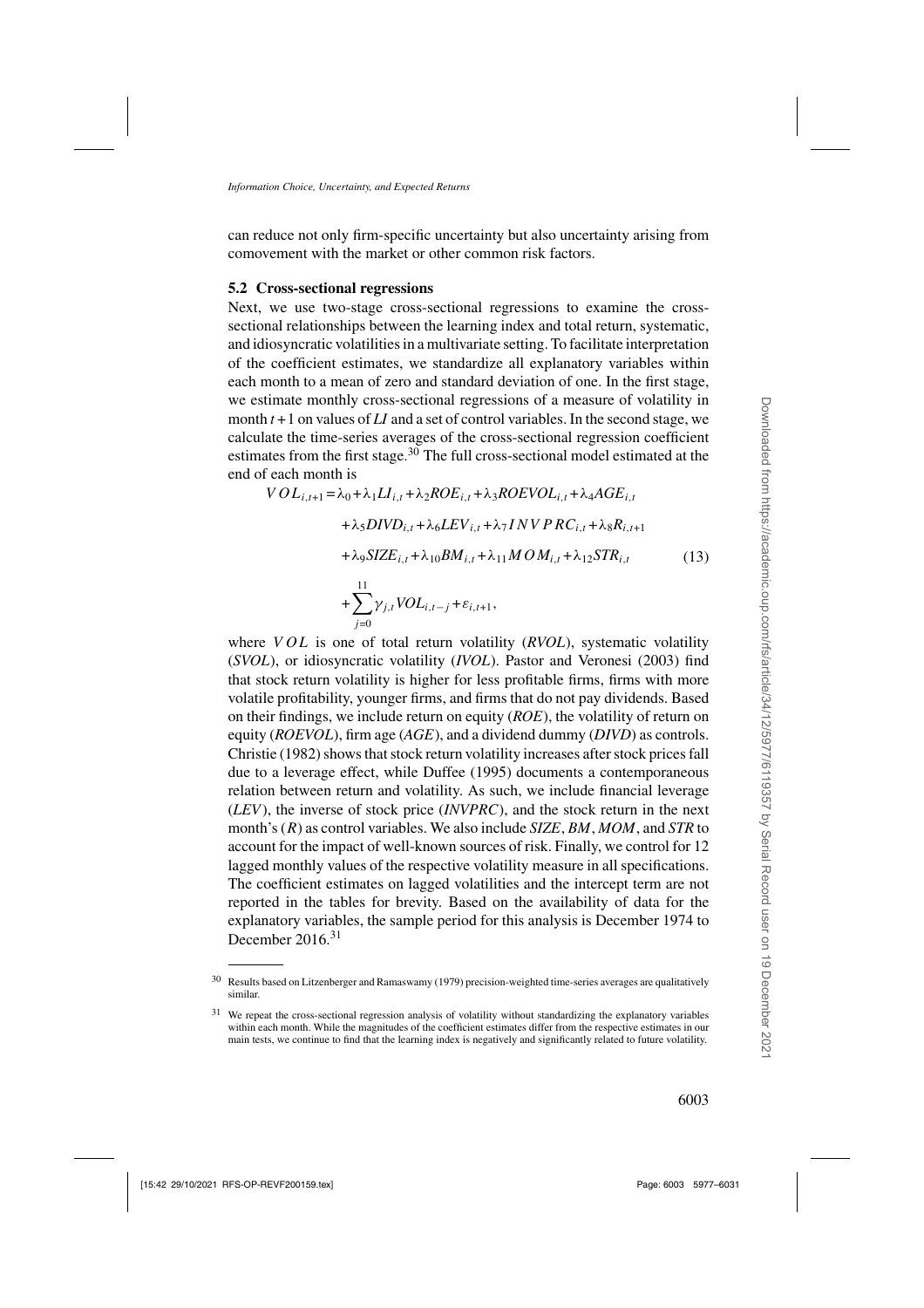| Dependent variable: | <b>RVOL</b>      |             | <b>SVOL</b> |             | <b>IVOL</b> |             |  |
|---------------------|------------------|-------------|-------------|-------------|-------------|-------------|--|
|                     | (1)              | (2)         | (3)         | (4)         | (5)         | (6)         |  |
| L I                 | $-0.286^{***}\,$ | $-0.258***$ | $-0.228***$ | $-0.164***$ | $-0.159***$ | $-0.185***$ |  |
|                     | $(-5.35)$        | $(-6.74)$   | $(-5.87)$   | $(-6.04)$   | $(-3.98)$   | $(-6.18)$   |  |
| <b>ROE</b>          |                  | $-0.210***$ |             | $-0.151***$ |             | $-0.185***$ |  |
|                     |                  | $(-8.17)$   |             | $(-7.51)$   |             | $(-8.72)$   |  |
| <b>ROEVOL</b>       |                  | $0.079***$  |             | $0.052***$  |             | $0.083***$  |  |
|                     |                  | (3.17)      |             | (2.65)      |             | (4.07)      |  |
| AGE                 |                  | $-0.161***$ |             | $-0.107***$ |             | $-0.155***$ |  |
|                     |                  | $(-5.58)$   |             | $(-4.41)$   |             | $(-6.94)$   |  |
| <b>DIVD</b>         |                  | $-0.330***$ |             | $-0.242***$ |             | $-0.327***$ |  |
|                     |                  | $(-7.22)$   |             | $(-6.49)$   |             | $(-8.73)$   |  |
| <b>LEV</b>          |                  | 0.015       |             | 0.079       |             | $-0.095$    |  |
|                     |                  | (0.15)      |             | (1.01)      |             | $(-1.43)$   |  |
| <b>INVPRC</b>       |                  | $0.706***$  |             | $0.502***$  |             | $0.639***$  |  |
|                     |                  | (10.34)     |             | (9.85)      |             | (11.66)     |  |
| $\boldsymbol{R}$    |                  | $0.689***$  |             | $0.435***$  |             | $0.543***$  |  |
|                     |                  | (3.45)      |             | (3.42)      |             | (3.49)      |  |
| <b>SIZE</b>         |                  | $-0.028$    |             | $0.139**$   |             | $-0.193***$ |  |
|                     |                  | $(-0.43)$   |             | (2.04)      |             | $(-5.68)$   |  |
| <b>BM</b>           |                  | $-0.344***$ |             | $-0.243***$ |             | $-0.308***$ |  |
|                     |                  | $(-6.94)$   |             | $(-6.15)$   |             | $(-8.11)$   |  |
| <b>MOM</b>          |                  | 0.109       |             | $0.237***$  |             | $-0.043$    |  |
|                     |                  | (1.16)      |             | (2.75)      |             | $(-0.76)$   |  |
| <b>STR</b>          |                  | $-0.944***$ |             | $-0.500***$ |             | $-0.734***$ |  |
|                     |                  | $(-8.10)$   |             | $(-5.27)$   |             | $(-9.35)$   |  |
| Lagged volatilities | Yes              | Yes         | Yes         | Yes         | Yes         | Yes         |  |
| Adj. $R^2$          | .492             | .532        | .438        | .478        | .419        | .455        |  |

<span id="page-27-0"></span>

| Table 7 |                                                             |
|---------|-------------------------------------------------------------|
|         | Cross-sectional regressions of volatility on learning index |

This table presents results from two-stage cross-sectional regressions. At the end of each month, we estimate a cross-sectional regression of the next month's return volatility (*RVOL*), systematic volatility (*SVOL*), or idiosyncratic volatility (*IVOL*) expressed as a percentage on a set of explanatory variables. All explanatory variables are standardized within each month to a mean of zero and standard deviation of one. Each column reports the average slope coefficients for each different regression specification. The explanatory variable of interest is the learning index (*LI*). Control variables include return on equity (*ROE*), volatility of return on equity (*ROEVOL*), firm age (*AGE*), a dividend dummy (*DIVD*), leverage (*LEV*), inverse of stock price (*INVPRC*), the next month's return (R), firm size (*SIZE*), book-to-market ratio (*BM*), momentum (*MOM*), short-term reversal (*STR*), and 12 lagged values of volatility. See Table [A1](#page-17-0) in the appendix for complete variable definitions. The average adjusted  $R<sup>2</sup>$  is reported in the last row. The intercept term and coefficient estimates for lagged volatilities are not reported for brevity. [Newey and West](#page-54-0) [\(1987](#page-54-0)) *t*-statistics are given in parentheses. This regression analysis is based on 686,245 stock-month observations from December 1974 to December 2016 with no missing values for all variables. \*  $p < 0.1$ ; \*\* $p < 0.05$ ; \*\*\*  $p < 0.01$  (significance levels for two-sided tests are indicated).

Table 7 reports the cross-sectional regression results for volatility. In the first column, we estimate monthly cross-sectional regressions of total return volatility in the next month on *LI*, while controlling for lagged monthly volatilities over the past year. In this specification, we find a negative and significant relation between the learning index and volatility, supporting the prediction that learning is associated with a reduction in uncertainty in the cross-section. Column 2 of Table 7 contains results from the full regression specification. Consistent with [Pastor and Veronesi](#page-54-0) [\(2003\)](#page-54-0), firms with lower return on equity, firms with higher volatility of return on equity, younger firms, and non-dividend-paying firms are all associated with higher stock return volatility. In addition, we find a positive and significant contemporaneous relation between return and volatility as well as between the inverse price level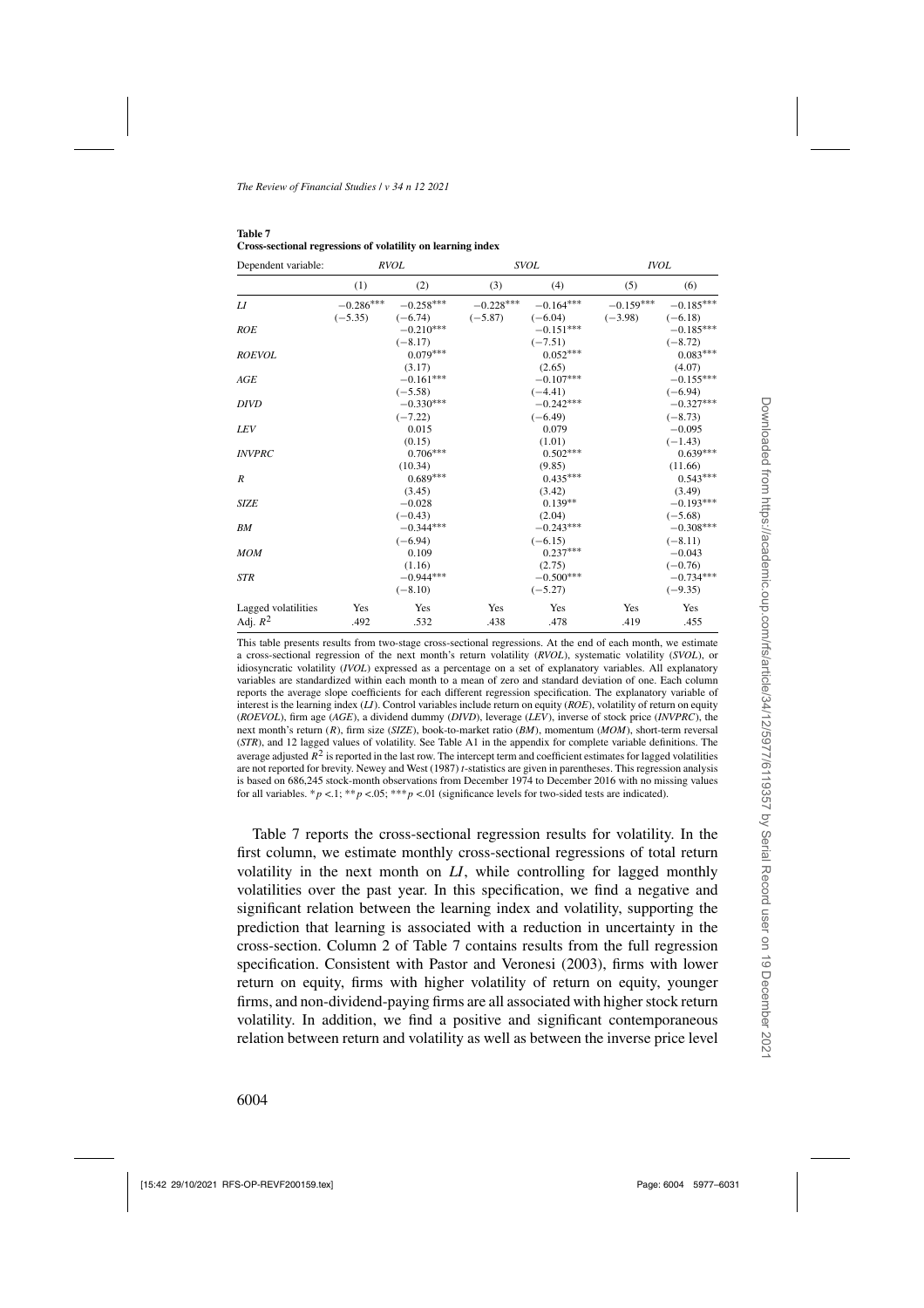and volatility. After controlling for a number of characteristics known to have cross-sectional explanatory power for volatility, we continue to find a negative and significant relation between the learning index and volatility. The average coefficient for *LI* is  $-0.258$  (*t*-statistic =  $-6.74$ ).

Based on coefficient estimates in column 2, variation in the next month's returns, current month's returns, and stock price have the largest impact on return volatility in the following month. All else equal, increases of one crosssectional standard deviation in *STR*,*INVPRC*, and R are associated with average cross-sectional differences of <sup>−</sup>0.94%, 0.71%, and 0.69% in the next month's return volatility. The explanatory power of the learning index for future monthly return volatility is comparable to that of the book-to-market ratio, dividend dummy, and return on equity. Increases of one standard deviation in *LI*, *BM*, *DIVD*, and *ROE* correspond to cross-sectional decreases in return volatility in the following month of 0.26%, 0.34%, 0.33%, and 0.21% on average, holding all other variables constant.

Next, we focus on explaining the systematic and idiosyncratic components of return volatility using a similar cross-sectional multivariate analysis. Table [7](#page-27-0) presents average coefficient estimates from regressions of systematic volatility in columns 3 and 4 and idiosyncratic volatility in columns 5 and 6. In column 3, we regress *SVOL* in the next month on *LI*, while controlling for lagged monthly values of *SVOL* over the past year. The results indicate a negative and significant cross-sectional relation between learning and systematic risk in the following month. The coefficient for *LI* is <sup>−</sup>0.228 and is significant at the 1% level. Column 4 contains results from regressions of the next month's *SVOL* on the full set of explanatory variables. The results for control variables are consistent with those in column 2 with respect to sign and significance, with a few exceptions. Firm size and momentum are not significantly related to total return volatility but are positively related to the systematic component of volatility in this specification. In column 4, the average coefficient estimate on *LI* is  $-0.164$  (*t*-statistic = −6.04). In terms of economic significance, the explanatory power of *LI* for the systematic component of the next month's volatility is comparable to that of return on equity and firm size.

In column 5 of Table [7,](#page-27-0) we repeat the cross-sectional regression analyses using idiosyncratic volatility as the dependent variable and lagged values of idiosyncratic volatility as controls. The average coefficient estimate on the learning index measure is again negative and significant at the 1% level. In the final column, the other control variables are added to the regression. Similar to the previous results in Table [7,](#page-27-0) the results indicate that the control variables exhibit significant explanatory power for cross-sectional variation in the next month's idiosyncratic volatility. We find that firm size is negatively related to *IVOL*. Thus, it appears that combining the negative effects of size on *IVOL* with the positive effects on *SVOL* results in the insignificant relation with total volatility reported in column 2. After controlling for a number of other stock characteristics, we find that the explanatory power of the learning index for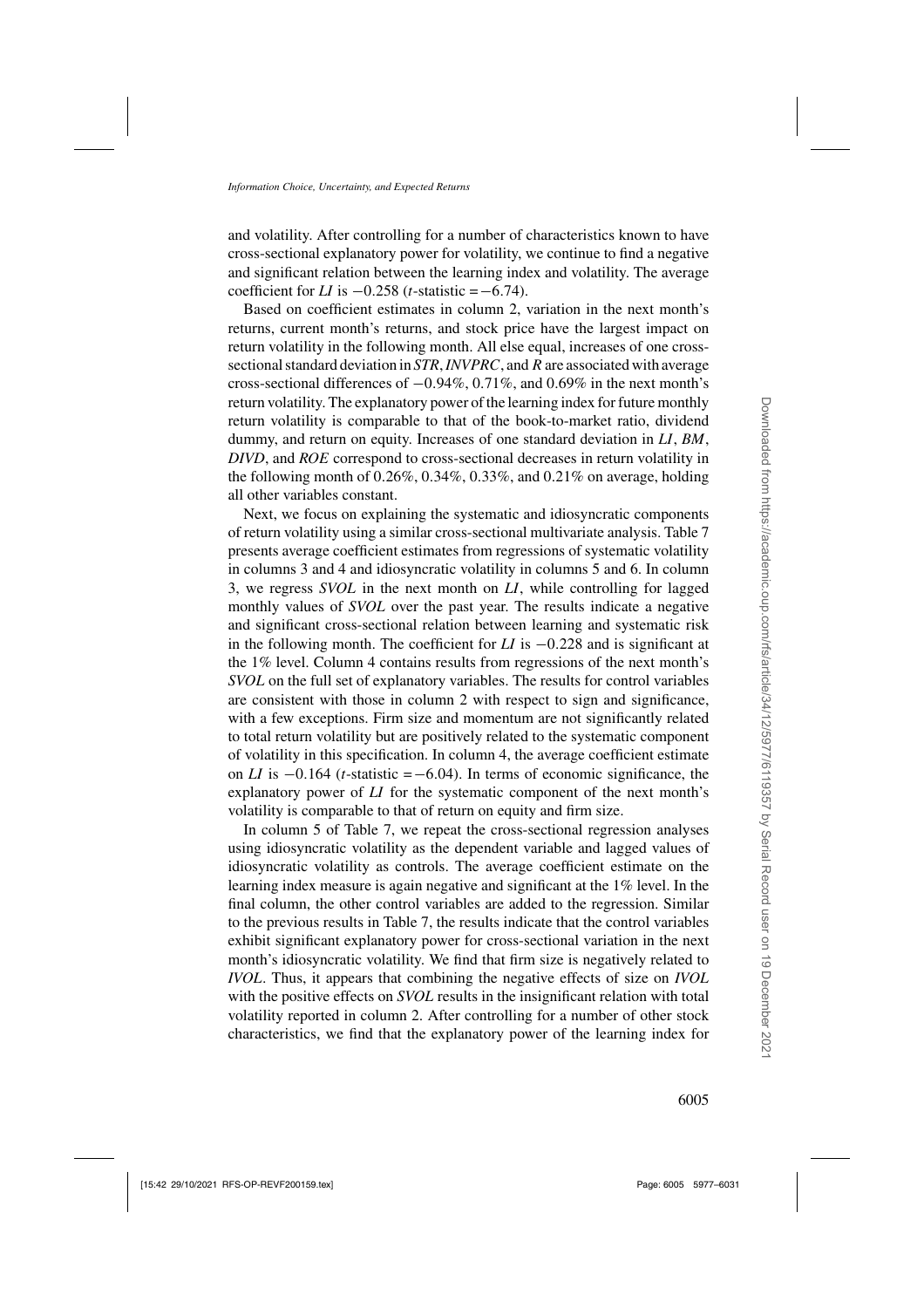cross-sectional variation in *IVOL* becomes stronger. The average coefficient estimate on the learning index measures  $-0.185$  and is significant at the 1% level. In terms of economic significance, the cross-sectional explanatory power of *LI* for the next month's *IVOL* is comparable to that of firm size, firm age, and return on equity.

In summary, the analyses in this section support the hypothesis that investor learning leads to a cross-sectional reduction in volatility. When combined with the findings in Section [4,](#page-18-0) the results suggest that this cross-sectional reduction in risk corresponds to a cross-sectional reduction in risk premium or expected return.

## **5.3 Panel regressions**

Similar to our analysis of expected returns, we also estimate panel regressions to further evaluate the relationship between the learning index and the three measures of volatility. The regression specification is similar to Equation [\(13\)](#page-26-0), except we do not include lagged volatilities as controls. Instead, we used stock fixed effects to control for differences in average volatility across stocks. The panel regression specification also includes month fixed effects and two-way clustered standard errors at the stock-month level. Explanatory variables are standardized to facilitate interpretation of the coefficient estimates.

Table [8](#page-30-0) presents results from panel regressions of return volatility on the learning index. In column 1, the regression is estimated with no fixed effects included. The coefficient for *LI* is <sup>−</sup>0.655 with a *<sup>t</sup>*-statistic of <sup>−</sup>6.96. When only stock fixed effects are added in column 2, the coefficient for *LI* is <sup>−</sup>0.801. When only month fixed effects are added in column 3, the coefficient for *LI* is <sup>−</sup>0.655. Each of these estimates is significant at the 1% level. In column 4, the regression is estimated with both stock and month fixed effects included. The coefficient for *LI* is <sup>−</sup>0.800 (*t*-statistic =−13.32). Based on the magnitudes of the coefficient estimates in column 4, the explanatory power of the learning index for future volatility is comparable to that of the dividend dummy, bookto-market ratio, and short-term reversal. The signs of the control variables are consistent with those of the control variables in the cross-sectional regressions in Table [7,](#page-27-0) with the exception of leverage, firm size, and momentum. In the cross-sectional regressions, these three variables are not statistically significant. In the panel regression with stock and month fixed effects, each of these variables is positively and significantly related to the next month's volatility.

We perform a similar set of panel regressions in columns 5 and 6 using systematic and idiosyncratic volatilities as the dependent variable. The results indicate that *LI* is negatively related to both the systematic and idiosyncratic components of return volatility. When stock and month fixed effects are included, the coefficient for *LI* is <sup>−</sup>0.746 (*t*-statistic =−14.01) in the *SVOL* regression in column 5 and <sup>−</sup>0.350 (*t*-statistic =−10.89) in the *IVOL* regression in column 6. Overall, the findings from these panel regressions reinforce our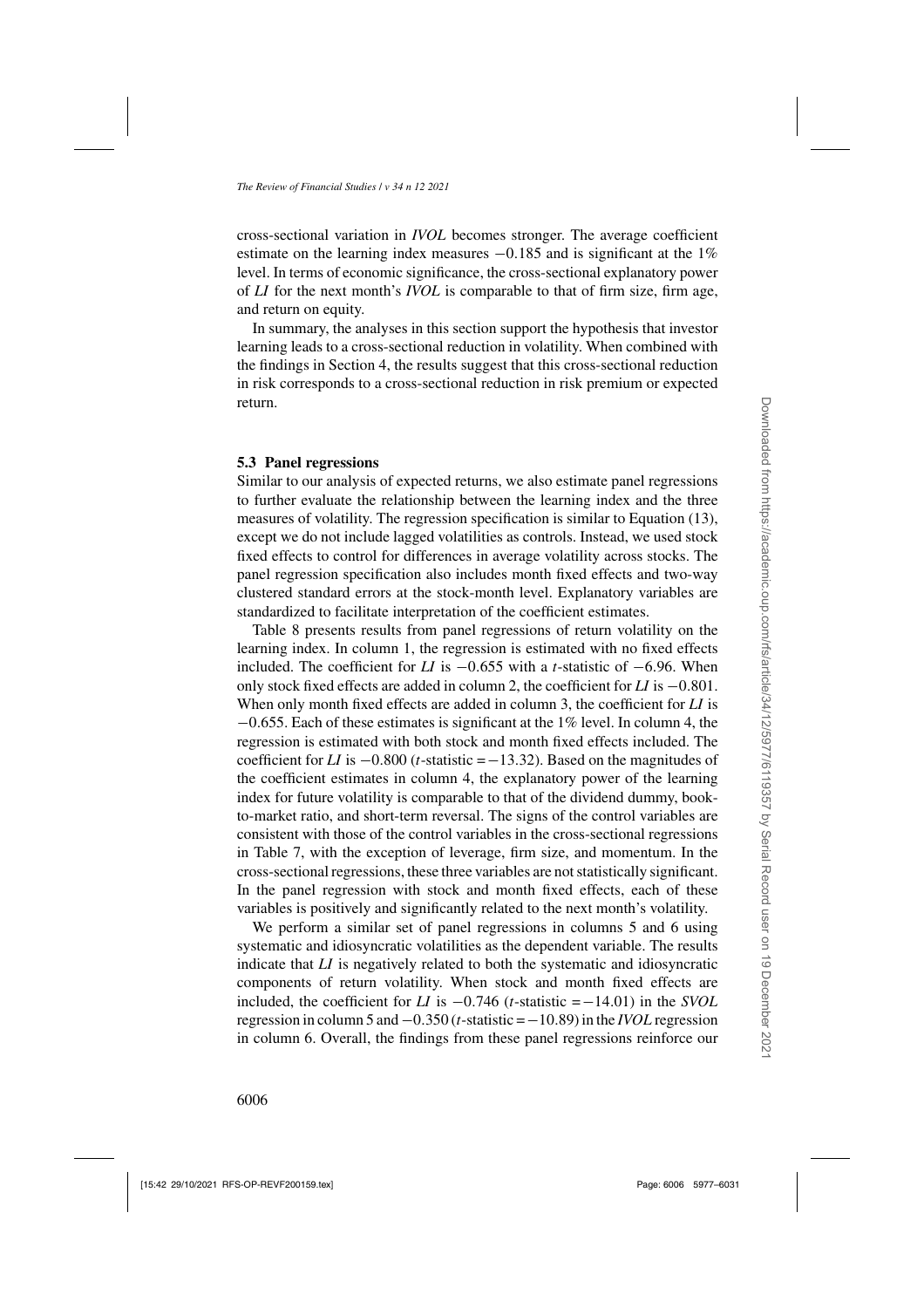| Dependent variable: RVOL RVOL |             |                                                                         | <i>RVOL</i>          | RVOL                                                   | <i>SVOL</i>                           | <i>IVOL</i> |
|-------------------------------|-------------|-------------------------------------------------------------------------|----------------------|--------------------------------------------------------|---------------------------------------|-------------|
|                               | (1)         | (2)                                                                     | (3)                  | (4)                                                    | (5)                                   | (6)         |
| LI                            |             | $-0.655***$ $-0.801***$ $-0.655***$ $-0.800***$ $-0.746***$ $-0.350***$ |                      |                                                        |                                       |             |
|                               |             | $(-6.96)$ $(-11.99)$ $(-7.35)$ $(-13.32)$ $(-14.01)$ $(-10.89)$         |                      |                                                        |                                       |             |
| <b>ROE</b>                    |             | $-1.201***$ $-0.361***$ $-1.201***$ $-0.421***$ $-0.247***$ $-0.332***$ |                      |                                                        |                                       |             |
|                               |             | $(-12.31)$ $(-5.77)$ $(-13.39)$ $(-7.58)$ $(-5.28)$ $(-9.40)$           |                      |                                                        |                                       |             |
| <b>ROEVOL</b>                 |             | $0.071***$ $0.385***$ $0.671***$ $0.297***$ $0.227***$ $0.175***$       |                      |                                                        |                                       |             |
|                               |             | $(6.48)$ $(3.65)$ $(7.48)$ $(3.45)$ $(3.43)$                            |                      |                                                        |                                       | (3.07)      |
| AGE                           |             | $-1.576***$ $-0.414$ $-1.576***$                                        |                      |                                                        | $-12.435***$ $-4.296***$ $-12.940***$ |             |
|                               |             | $(-11.33)$ $(-0.63)$ $(-11.74)$ $(-6.54)$ $(-2.66)$                     |                      |                                                        |                                       | $(-11.23)$  |
| <b>DIVD</b>                   |             | $-3.420***$ $-0.913***$ $-3.420***$ $-1.092***$ $-0.823***$ $-0.678***$ |                      |                                                        |                                       |             |
|                               | $(-21.72)$  |                                                                         |                      | $(-6.41)$ $(-22.76)$ $(-9.72)$ $(-9.01)$ $(-9.58)$     |                                       |             |
| LEV <sub></sub>               |             | $-0.723***$ 2.872*** $-0.723***$ 2.624*** 1.979*** 1.606***             |                      |                                                        |                                       |             |
|                               |             | $(-4.38)$ $(7.69)$ $(-4.64)$ $(9.22)$                                   |                      |                                                        | (8.43)                                | (9.69)      |
| <b>INVPRC</b>                 |             | 3.781*** 2.976*** 3.781*** 2.941*** 1.696*** 2.331***                   |                      |                                                        |                                       |             |
|                               | (27.95)     |                                                                         |                      | $(15.55)$ $(30.00)$ $(19.05)$                          | (13.95)                               | (23.34)     |
| R                             |             | $0.456***$ $0.533***$ $0.456***$ $0.512***$ $0.265***$ $0.465***$       |                      |                                                        |                                       |             |
|                               | (2.80)      |                                                                         | $(4.73)$ $(2.80)$    | (4.43)                                                 | (2.83)                                | (6.24)      |
| <b>SIZE</b>                   |             | $-0.227$ 1.354*** $-0.227$ 1.252*** 1.589***                            |                      |                                                        |                                       | 0.056       |
|                               | $(-1.49)$   |                                                                         | $(3.68)$ $(-1.56)$   | (4.01)                                                 | (6.03)                                | (0.31)      |
| BM                            | $-1.934***$ |                                                                         |                      | $-0.854***$ $-1.934***$ $-0.771***$                    | $-0.541***$                           | $-0.545***$ |
|                               | $(-13.16)$  |                                                                         | $(-5.56)$ $(-13.74)$ |                                                        | $(-5.94)$ $(-5.14)$ $(-6.59)$         |             |
| <b>MOM</b>                    | $0.909***$  |                                                                         |                      | $0.496***$ $0.909***$ $0.447***$ $0.367***$ $0.268***$ |                                       |             |
|                               | (5.32)      |                                                                         |                      | $(4.64)$ $(5.42)$ $(4.11)$ $(3.57)$                    |                                       | (5.11)      |
| <b>STR</b>                    |             | $-0.578***$ $-0.738***$ $-0.578***$ $-0.760***$ $-0.552***$             |                      |                                                        |                                       | $-0.489***$ |
|                               | $(-3.77)$   | $(-7.05)$                                                               |                      | $(-3.77)$ $(-7.00)$ $(-5.70)$ $(-8.63)$                |                                       |             |
| <b>Stock FE</b>               | No.         | Yes                                                                     | No                   | Yes                                                    | Yes                                   | Yes         |
| Month FE                      | No          | No                                                                      | Yes                  | Yes                                                    | Yes                                   | Yes         |
| $R^2$                         | .138        | .026                                                                    | .197                 | .043                                                   | .028                                  | .046        |

<span id="page-30-0"></span>**Table 8 Panel regressions of volatility on learning index**

This table presents results from panel regressions of the next month's return volatility (*RVOL*), systematic volatility (*SVOL*), or idiosyncratic volatility (*IVOL*) expressed as a percentage on a set of explanatory variables. Each column reports results for a different regression specification. All explanatory variables are standardized within each month to a mean of zero and standard deviation of one. Explanatory variables include the learning index (*LI*), return on equity (*ROE*), volatility of return on equity (*ROEVOL*), firm age (*AGE*), a dividend dummy (*DIVD*), leverage (*LEV*), inverse of stock price (*INVPRC*), the next month's return (R), firm size (*SIZE*), bookto-market ratio (*BM*), momentum (*MOM*), and short-term reversal (*STR*). See Table [A1](#page-17-0) in the appendix for complete variable definitions. The within  $R^2$  is reported in the last row. Standard errors are clustered at the stock-month level for all specifications. This regression analysis is based on 686,245 stock-month observations from December 1974 to December 2016 with no missing values for all variables. \*p <.1; \*\*p <.05; \*\*\*p <.01 (significance levels for two-sided tests are indicated).

conclusion from the previous analyses of a negative relationship between the learning index and future volatility.

### **6. Support for Interpretation of the Learning Index**

#### **6.1 Equilibrium asset prices**

As already noted in Section [1,](#page-4-0) proposition 4 of the [VNV](#page-54-0) internet appendix implies that as investors learn more about an asset, the CAPM beta conditional on the information learned by investors will be lower than the unconditional CAPM beta. This suggests a test of the [VNV](#page-54-0) model using a conditional version of the CAPM where  $\beta$  is a function of lagged values of *LI*. Consider the following conditional specification of the CAPM:

$$
R_{i,t} - R_{f,t} = \alpha_{0,i} + \beta_i \left( L I_{i,t-1} \right) * \left( R_{M,t} - R_{f,t} \right) + \varepsilon_{i,t}.
$$
 (14)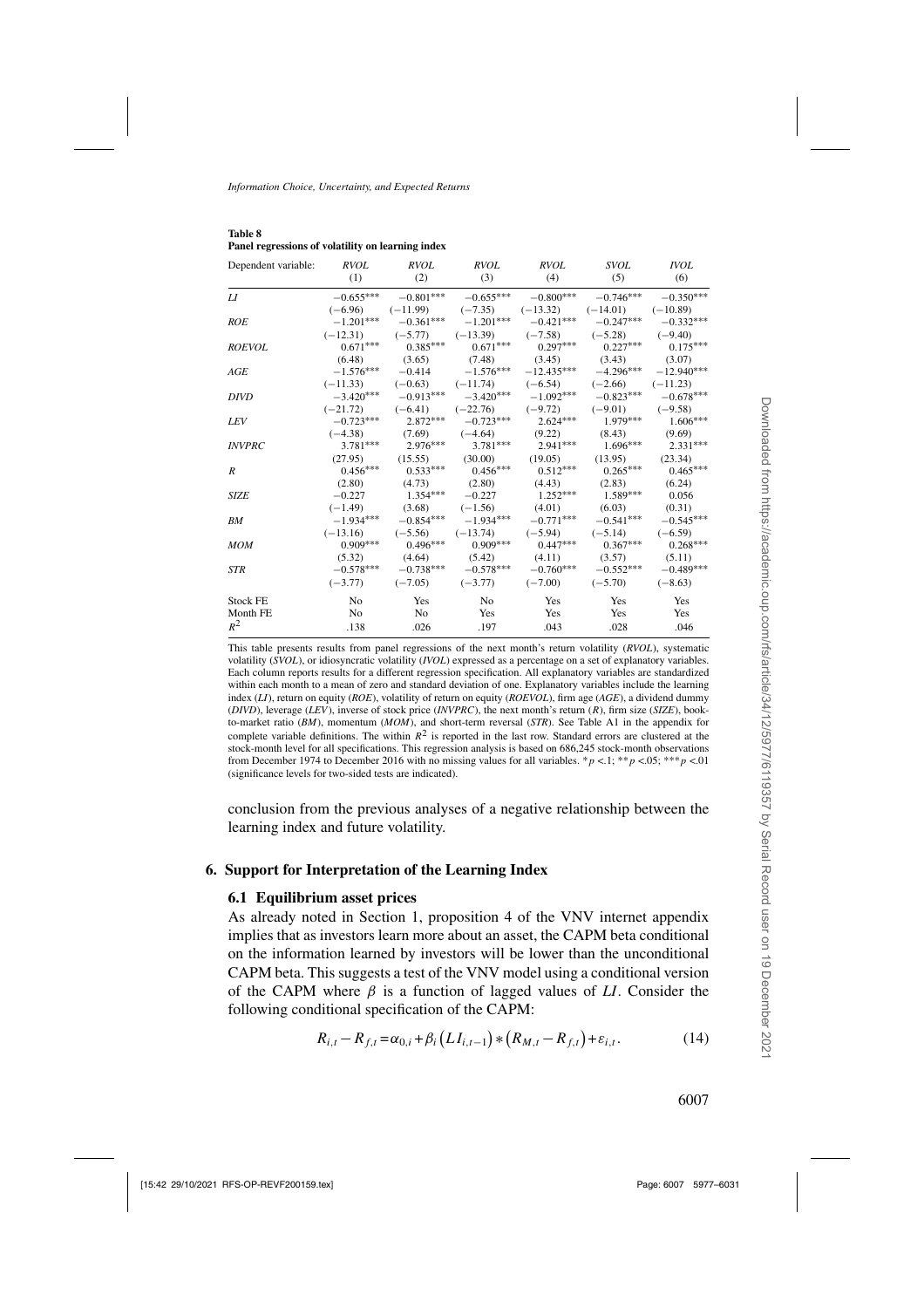<span id="page-31-0"></span>We assume a linear specification for  $\beta_i(LI_{i,t-1}) = \beta_{i,0}(1 + \gamma LI_{i,t-1})$ . Theoretically, *LI* should be negatively related to market risk. Accounting for the reduction in market risk should produce better expectations of returns than the unconditional CAPM, especially for assets that investors learn more about, that is, assets with a high *LI* value. In this section, we test whether the coefficient  $\gamma$  is negative and whether the expectations of returns from Equation [\(14\)](#page-30-0) are closer to the next month's returns than those from the unconditional CAPM and other factor models.

Letting  $r_t$  represent excess returns, the reduced form of the specification in Equation [\(14\)](#page-30-0) can be written as

$$
r_{i,t} = \alpha_{0,i} + \beta_{0,i} r_{M,t} + \gamma \beta_{0,i} \left( L I_{i,t-1} r_{M,t} \right) + \varepsilon_{i,t},\tag{15}
$$

which is a linear model with nonlinearity in the parameters. As such, we cannot directly estimate  $\gamma$  and  $\beta_0$ . Assuming that Equation (15) holds for each crosssection through time, we first estimate a time series for  $\gamma$ .

We use a 2-year rolling window of weekly returns to estimate the coefficients  $b_{0,i}$  and  $b_{1,i}$  in the following regression for all stocks in our sample having at least 2 years of data.

$$
r_{i,t} = \alpha_{0,i} + b_{0,i}r_{M,t} + b_{1,i}\left(LI_{i,t-1}r_{M,t}\right) + \varepsilon_{i,t}
$$
\n(16)

At time t, we use the *n*-vectors of these betas,  $B_0$  and  $B_1$ , to estimate  $\hat{\gamma}_t$  as

$$
\hat{\gamma}_t = \frac{\left(B_1 \Sigma^{-1} B_0\right)}{\left(B_0 \Sigma^{-1} B_0'\right)}\tag{17}
$$

where  $\Sigma$  is the diagonal of the covariance of residuals from the regressions in Equation (16). Figure [1](#page-32-0) plots the time series of  $\hat{\gamma}$ . Consistent with the theory, the impact of *LI* on CAPM beta is consistently negative with a mean of <sup>−</sup>0.<sup>973</sup> (significant at the 1% level) and a standard deviation of 0.184.

We test if the conditional version of the CAPM in Equation (15) produces better expectations of returns than other models through a forecasting exercise. Our test data are the value-weighted *LI*-sorted quintile portfolios. Using 60 month rolling windows, we estimate the conditional CAPM (CCAPM), the traditional CAPM, and the [Fama and French](#page-53-0) [\(2018\)](#page-53-0) six-factor model along with the nested three-factor and five-factor specifications. Forecasts for the next month's return are formed under the null of zero alphas using unconditional expected values of the factors for each model.<sup>32</sup> For example, the forecast errors for portfolio  $p$  from the traditional CAPM are

$$
FECAPM_{p,t} = r_{p,t+1} - \hat{b}_p E(r_{M,t+1})
$$
\n(18)

<sup>32</sup> [Simin](#page-54-0) [\(2008](#page-54-0)) provides a proof of the benefits of estimating the model under the null of zero alpha if alphas are not included in the expectations.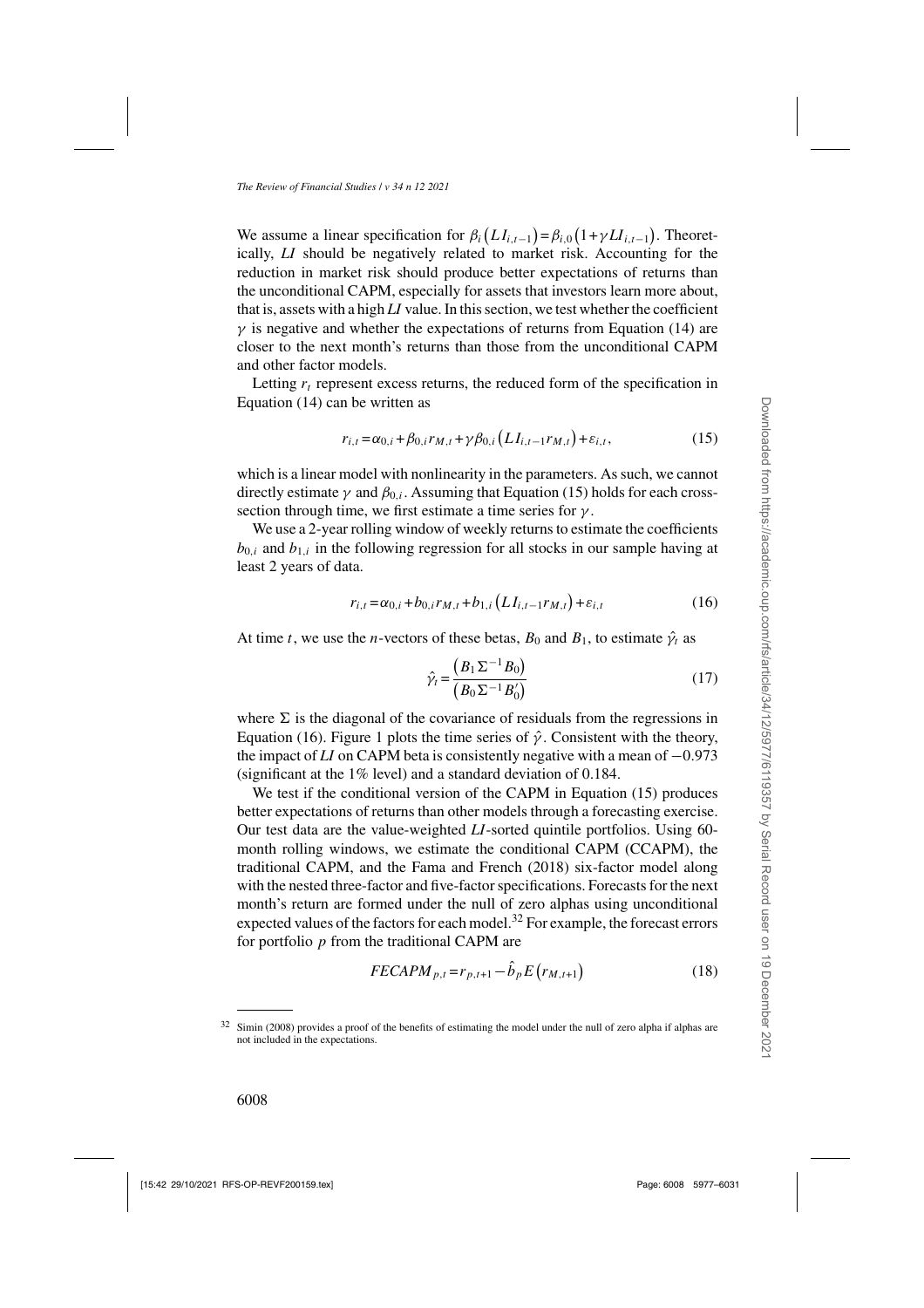<span id="page-32-0"></span>

#### **Figure 1 Impact of learning on CAPM beta over time**

This figure shows the time-series estimates of  $\gamma$  from the conditional version of the CAPM in Equation [\(14\)](#page-30-0). We use a 2-year rolling window of weekly returns to estimate the coefficients  $b_{0i}$  and  $b_{1i}$  in the following regression for all stocks in our sample having at least 2 years of data:

$$
r_{i,t}\!=\!\alpha_{0,i}\!+\!b_{0,i}r_{M,t}\!+\!b_{1,i}\left(LI_{i,t-1}r_{M,t}\right)\!+\!\varepsilon_{i,t}.
$$

At time t, we use the n-vectors of these betas,  $B_0$  and  $B_1$ , to estimate  $\hat{\gamma}_t$  as

$$
\hat{\gamma}_t = \frac{\left(B_1 \Sigma^{-1} B_0\right)}{\left(B_0 \Sigma^{-1} B_0'\right)},
$$

where  $\Sigma$  is the diagonal of the covariance of residuals from the regressions. The sample period is July 1964 to December 2016.

and from the conditional version of the CAPM are

$$
FECCAPM_{p,t} = r_{p,t+1} - \hat{b}_{0,p} \left(1 + \hat{\gamma}_t\right) \left[LI_{p,t-1}E\left(r_{M,t+1}\right)\right] \tag{19}
$$

where  $LI_{p,t-1}$  is the average of the lagged learning index across all stocks in portfolio p at time t and  $\hat{\gamma}_t$  is from Equation [\(17\)](#page-31-0).

Table [9](#page-33-0) contains the forecast evaluation of the the five linear asset pricing models for the value weighted quintiles of *LI*-sorted portfolios. Panel A contains the average root mean square forecast error for each model. For all the *LI* quintiles, the CCAPM produces expected returns that are closer to the realized returns than any of the other models.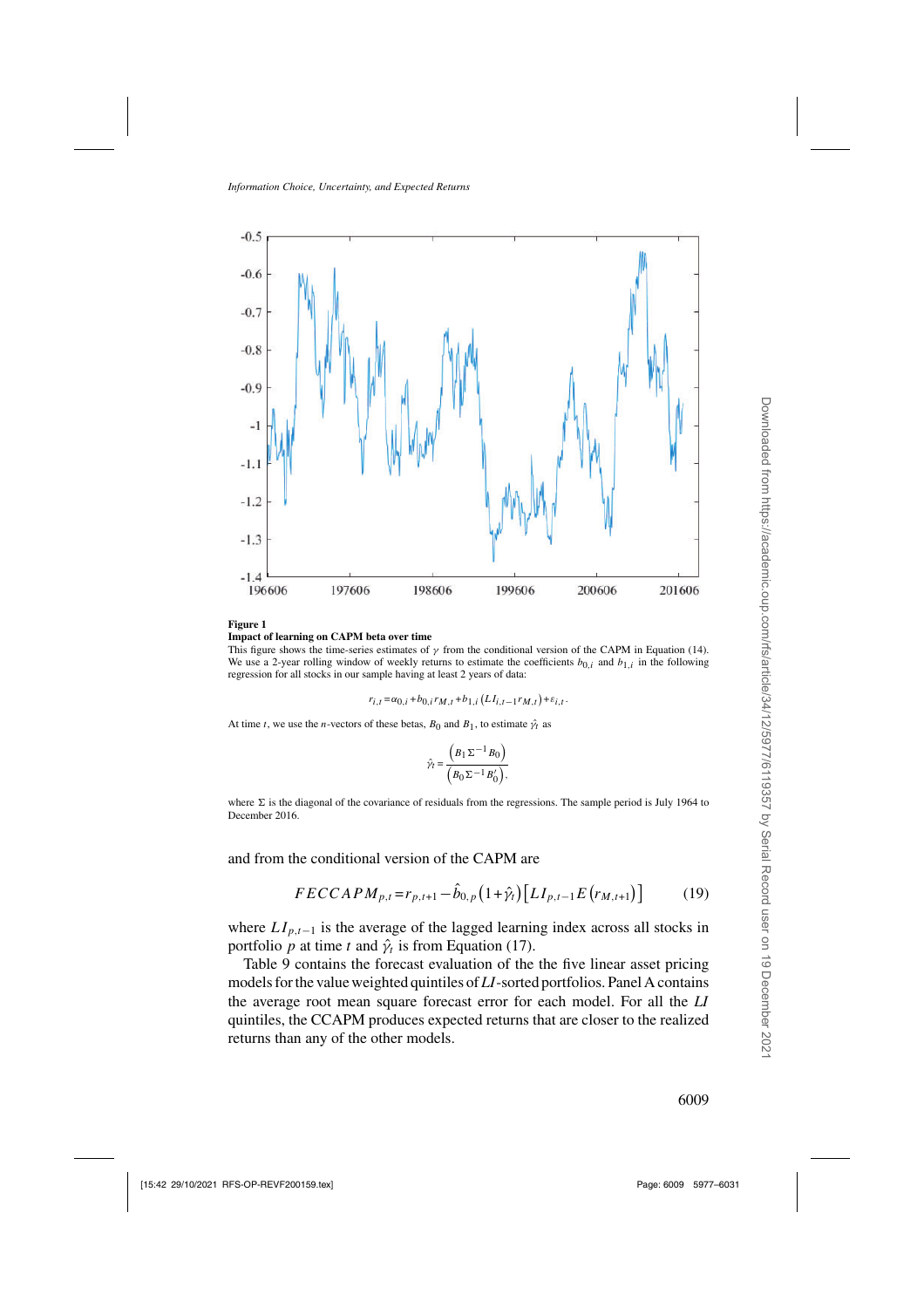|                 | LI     | LI <sub>2</sub>                    | LI3    | LI4    | LI5    |
|-----------------|--------|------------------------------------|--------|--------|--------|
|                 |        | A. Root-mean-square forecast error |        |        |        |
| <b>CCAPM</b>    | 5.371  | 4.736                              | 4.637  | 4.465  | 4.487  |
| <b>CAPM</b>     | 5.381  | 4.745                              | 4.660  | 4.495  | 4.506  |
| FF3             | 5.376  | 4.749                              | 4.662  | 4.502  | 4.517  |
| FF5             | 5.377  | 4.747                              | 4.658  | 4.502  | 4.519  |
| FF6             | 5.385  | 4.747                              | 4.656  | 4.497  | 4.515  |
|                 |        | B. Diebold-Mariano test            |        |        |        |
| <b>CAPM</b>     | 0.537  | 0.329                              | 0.008  | 0.001  | 0.006  |
| FF3             | 0.747  | 0.230                              | 0.008  | 0.001  | 0.001  |
| FF5             | 0.716  | 0.285                              | 0.015  | 0.001  | 0.001  |
| FF6             | 0.438  | 0.294                              | 0.018  | 0.000  | 0.000  |
|                 |        | C. $R_{OS}^2$                      |        |        |        |
| <b>CAPM</b>     | 0.004  | 0.004                              | 0.010  | 0.013  | 0.008  |
|                 | (0.08) | (0.02)                             | (0.00) | (0.00) | (0.01) |
| FF3             | 0.002  | 0.005                              | 0.010  | 0.017  | 0.013  |
|                 | (0.07) | (0.01)                             | (0.00) | (0.00) | (0.00) |
| FF5             | 0.002  | 0.005                              | 0.009  | 0.016  | 0.014  |
|                 | (0.05) | (0.01)                             | (0.01) | (0.00) | (0.00) |
| FF <sub>6</sub> | 0.005  | 0.004                              | 0.008  | 0.014  | 0.012  |
|                 | (0.03) | (0.01)                             | (0.01) | (0.00) | (0.01) |

#### <span id="page-33-0"></span>**Table 9 Evaluation of expected return forecasts**

This table contains the forecast evaluation of five linear asset pricing models for the returns of the value-weighted *LI*-sorted quintile portfolios (LI1 through LI5). Panel A contains the average root mean square forecast error for each model based on using a 60-month rolling window. Panel B contains the p-values for the Diebold-Mariano test comparing the forecast errors of the conditional CAPM to the other four models. Panel C contains the outof-sample  $R^2$  values comparing the forecast errors of the conditional CAPM to the other four models with the [Clark and West](#page-52-0) [\(2007](#page-52-0)) p-values in parentheses.

Panel B of Table 9 contains the p-values for the Diebold-Mariano (DM) test comparing the forecast errors of the conditional CAPM to the other four models. Define the time t forecast error for model m as  $u_m$  and the sample average of the squared forecast error differential of two competing forecasts as  $\overline{d} = \frac{1}{T} \sum_{t=1}^{T} [u_{1,t}^2 - u_{2,t}^2]$ . Under the null that  $\overline{d} = 0$ , the large sample statistic is

$$
DM = \frac{\overline{d}}{\sqrt{\frac{2\pi \hat{f}_d(0)}{T}}} \sim N(0, 1)
$$
\n(20)

where  $\hat{f}_d(0)$  is a consistent estimator of the spectral density (long-run variance) of  $\left[u_{1,t}^2 - u_{2,t}^2\right]$  [at frequency 0. We estimate](#page-54-0)  $\hat{f}_d(0)$  using the method of Newey and West [\(1987\)](#page-54-0). This asymptotic test reveals that the CCAPM produces significantly smaller forecast errors relative to the other models for the higher *LI* quintiles. For the two lowest *LI* quintiles, there is no significant difference between forecast errors of the CCAPM and any of the models at the 5% level.

Panel C of Table 9 contains the out-of-sample  $R_{OS}^2$  values comparing the forecast errors of the conditional CCAPM to the other four models with the [Clark and West](#page-52-0) [\(2007\)](#page-52-0) p-values in parentheses. The out-of-sample  $R_{OS}^2$  statistic measures the proportional reduction in the mean squared forecast error (*MSFE*)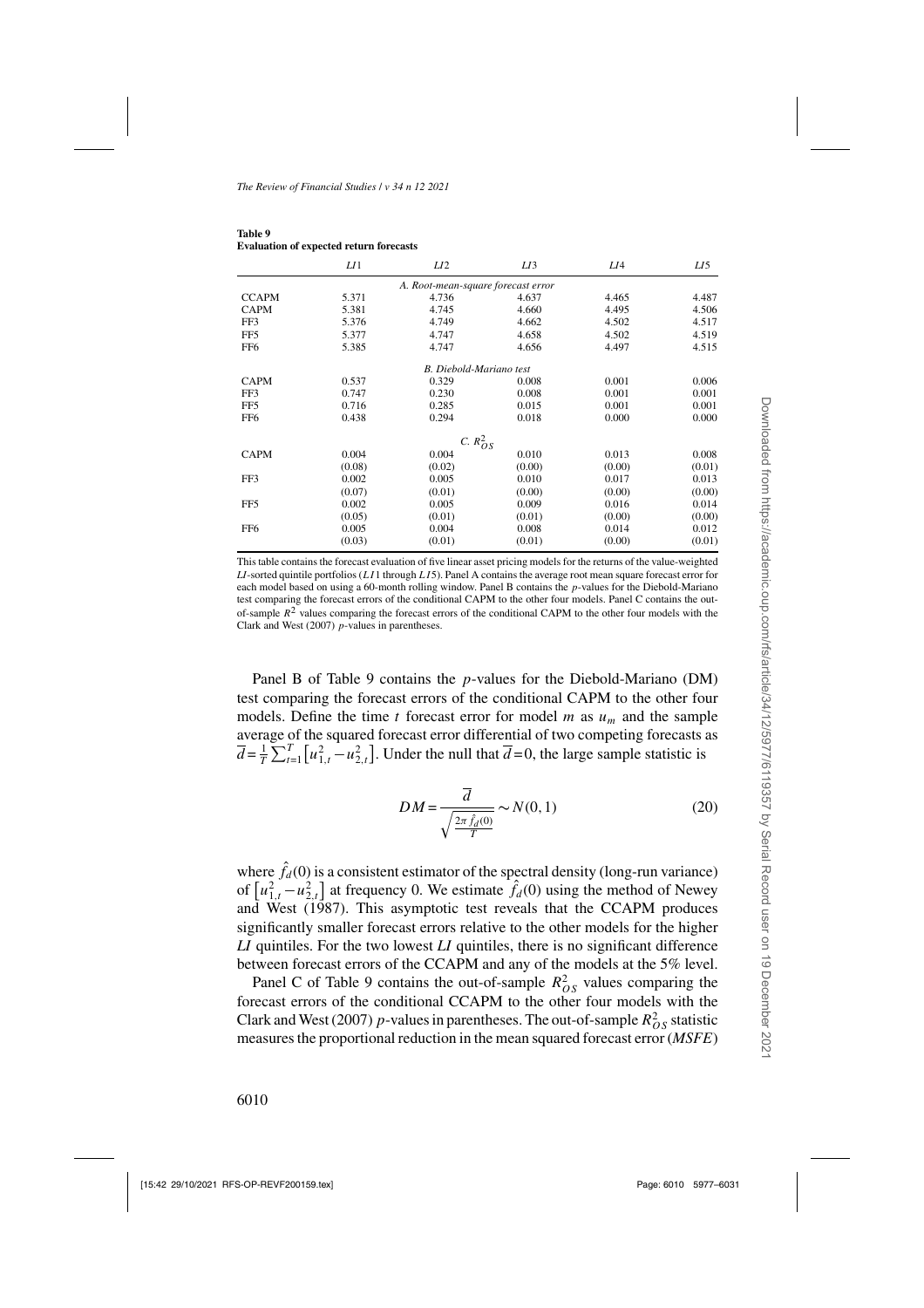for the predictive regression forecast relative to another model.

$$
R_{OS}^2 = 1 - \frac{MSFE_{CCAPM}}{MSFE_m} \tag{21}
$$

If  $R_{OS}^2 > 0$ , then the  $MSFE_{CCAPM} < MSFE_m$ . We use the p[-value for the](#page-52-0) Clark and West [\(2007](#page-52-0)) *MSFE*-adjusted statistic to evaluate the statistical significance of  $R_{OS}^2$ . To test the null hypothesis  $R_{OS}^2 \le 0$  against the alternative hypothesis  $R_{OS}^2 > 0$ , we first calculate

$$
\widetilde{d}_m = u_m^2 - \left[ u_{CCAPM}^2 - \left( \hat{r}_m - \hat{r}_{CCAPM} \right)^2 \right],\tag{22}
$$

where  $\hat{r}_m$  is the return forecast from model m, then we regress  $\tilde{d}_m$  on a constant. The *MSFE*-adjusted statistic is the *t*-statistic corresponding to the constant. In panel C, we see that the CCAPM produces smaller forecast errors than the traditional CAPM and the Fama-French models, particularly for the high *LI* quintiles.

To summarize, we find that the impact of learning on market risk, measured by  $\hat{\gamma}$ , is negative in every cross-section of our sample and that incorporating the negative influence of learning on CAPM beta improves expectations of returns. The reduction in forecast errors is greater for stocks with higher values of *LI*. We take these results not only as supportive evidence for the [VNV](#page-54-0) model but also as an indication of the importance of accounting for investor learning in asset pricing factor models.

#### **6.2 Long-term predictability**

In this section, we examine the cross-sectional explanatory power of the learning index for subsequent months up to 3 years. To the extent that the learning index reflects investors learning fundamental information and incorporating this information into prices, we expect that prices move toward fundamental value and do not reverse in the long run. Alternatively, if the explanatory power of the learning index derives from temporary price movements away from intrinsic value, we expect this mispricing to be eventually corrected over time.

At the end of each month t, we sort stocks into quintiles based on *LI* and track the difference in value-weighted average returns between the highest *LI* quintile and the lowest *LI* quintile (5−1) in each of the 36 months after portfolio formation.<sup>33</sup> Figure [2](#page-35-0) presents the monthly alphas for the spread portfolio. On a risk-adjusted basis, the value-weighted alpha spread between the highest and lowest *LI* quintiles is negative and significant until month  $t + 8$ and is not significantly different from zero in any of the subsequent months. The results indicate that the explanatory power of *LI* for returns continues in a

<sup>33</sup> Results are qualitatively similar based on equal-weighted portfolio average returns.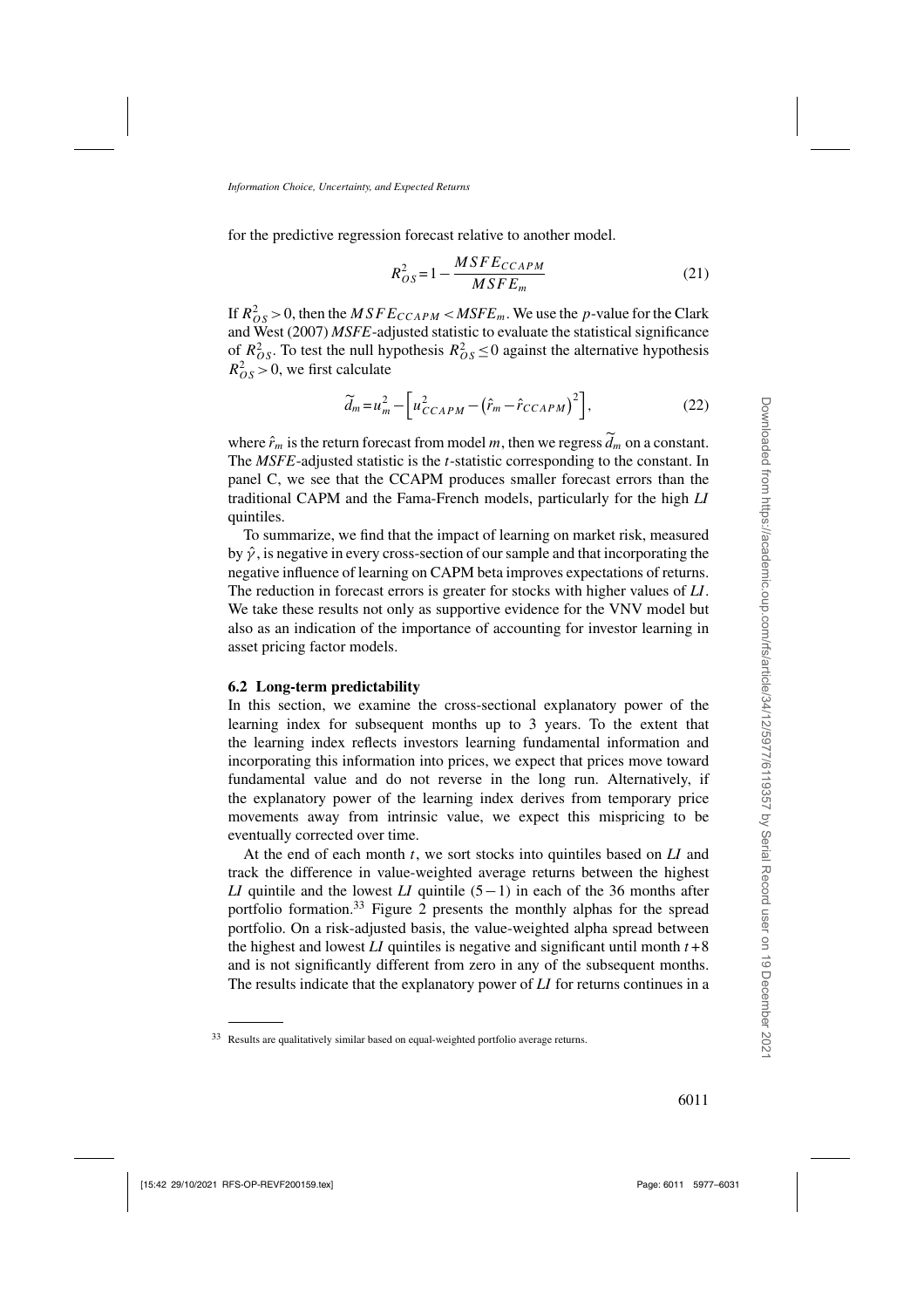<span id="page-35-0"></span>

#### **Figure 2**

#### **Long-term return predictability using learning index**

At the end of each month, we sort stocks into quintiles based on values of the learning index (*LI*) and track the difference in value-weighted returns between the highest *LI* quintile and the lowest *LI* quintile (5−1 portfolio) in each of the 36 months following portfolio formation. Stocks are required to have nonmissing return observations for all 36 months to be included in the sample. The figure presents value-weighted monthly risk-adjusted excess returns for the 5−1 portfolio. Black bars represent statistical significance at the 10% level. The sample period is July 1964 to December 2016.

declining manner over a period of several months. Furthermore, the differences in alpha between extreme *LI* quintiles are not reversed over the subsequent 3 year period. This finding supports the notion that the cross-sectional explanatory power of *LI* for returns reflects the effects of prices moving closer to (rather than further from) their fundamental values as investors learn and trade on new information.

Next, we repeat the portfolio sorting analysis and track the difference in portfolio median volatility between the extreme *LI* quintiles over the subsequent 36 months.<sup>34</sup> In Figure [3,](#page-36-0) the spread in *RVOL* is negative and significant for at least 36 months after portfolio formation. This result suggests that the cross-sectional relation between the learning index and risk is not attributable to temporary decreases in volatility. When we decompose volatility into systematic and idiosyncratic components, we find similar results. Figure [3](#page-36-0) shows that the differences in systematic and idiosyncratic volatilities predicted by *LI* do not reverse over the long run.

In aggregate, the results in this section support the interpretation of the learning index by demonstrating that the cross-sectional differences in risk and risk-adjusted returns predicted by this measure are generally long-lasting.

<sup>34</sup> Conclusions are qualitatively similar based on using equal- or value-weighted portfolio averages, with one exception. Consistent with the portfolio sorting results in Table [6,](#page-25-0) the spread in value-weighted average idiosyncratic volatility is negative but insignificant over the subsequent 36 months.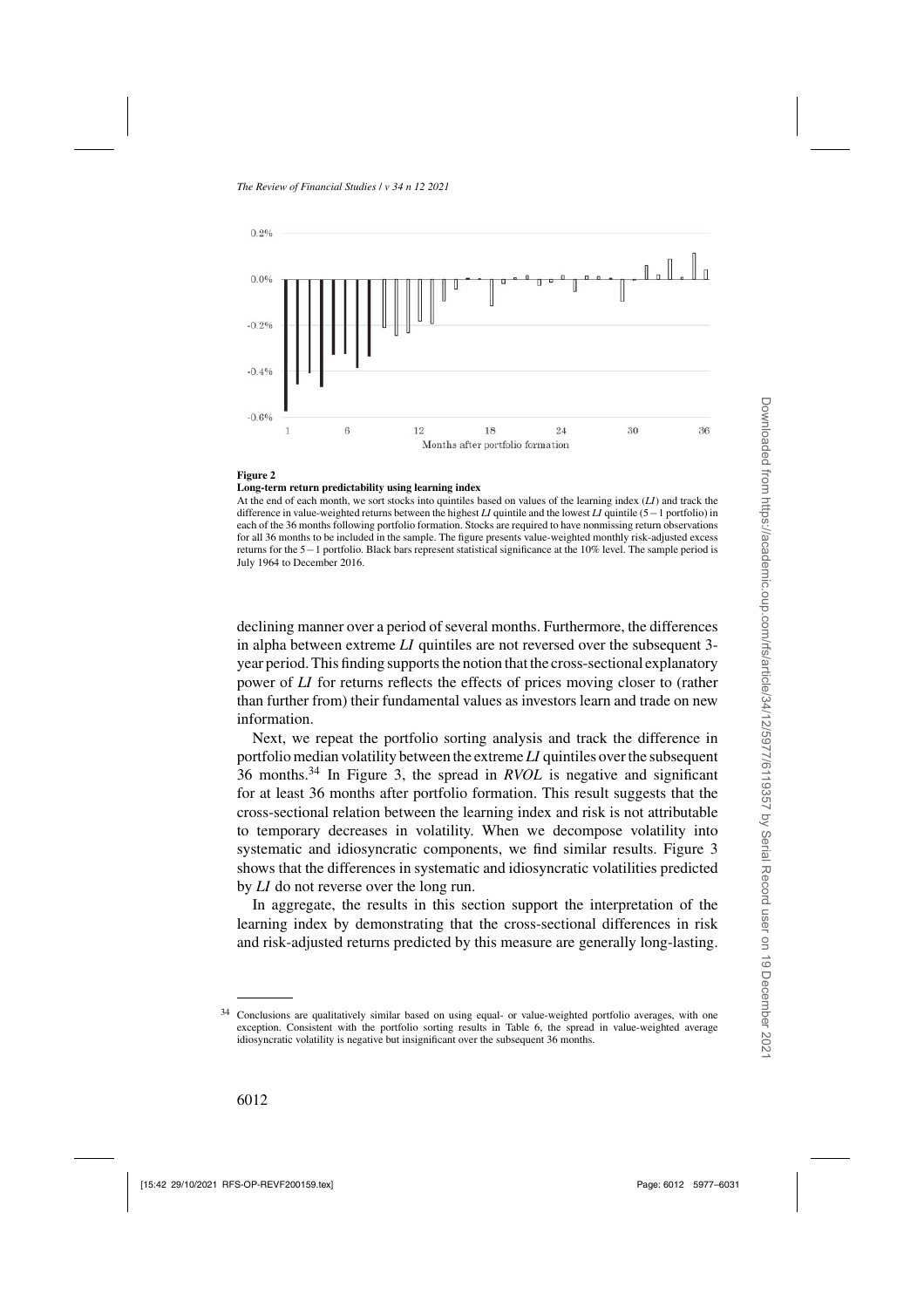<span id="page-36-0"></span>

#### **Figure 3**

#### **Long-term volatility predictability using learning index**

At the end of each month, stocks are sorted into quintiles based on average volatility over the past 12 months. Within each volatility quintile, stocks are sorted based on values of *LI*. Each *LI* subquintile is combined across volatility quintiles into a single quintile. We track the difference in portfolio median return volatility (*RVOL*), systematic volatility (*SVOL*), and idiosyncratic volatility (*IVOL*) between the highest *LI* quintile and the lowest *LI* quintile (5−1 portfolio) in each of the 36 months after portfolio formation. Stocks are required to have nonmissing volatility observations for all 36 months to be included in the sample. Black bars represent statistical significanc[e at the 10% level. Systematic and idiosyncratic components of volatility are measured using the](#page-53-0) Fama and French [\(2018](#page-53-0)) six-factor model. See Table [A1](#page-17-0) in the appendix for complete variable definitions. The sample period is July 1964 to December 2016.

## **6.3 Relationship with measures of information flow**

In this section, we examine the cross-sectional relation between *LI* and a number of proxies for investor attention or information demand. We consider measures related to trading activity, analyst coverage, forecast revision and accuracy, SEC filing download activity on EDGAR, and Bloomberg news reading activity. In practice, information acquisition efforts are likely to be constrained by the fact that smaller firms may be less visible to investors, less informationally transparent, or may have less information available for acquisition. As such, for this analysis we use a bivariate dependent portfolio sorting approach based on size and *LI*. This approach enables investigation of the outcomes of differences in information choices across firms, while controlling for the impact of firm visibility, informational transparency, or the amount of acquirable information (as captured by firm size).  $35$ 

At the end of each month, we sort stocks into quintiles based on firm size. Then, within each size quintile, we sort stocks based on *LI*. Each *LI* subquintile is combined across size quintiles into a single quintile. This procedure creates portfolios of stocks with differences in *LI* but similar distributions of size.

<sup>35</sup> [Hong, Lim, and Stein \(2000](#page-53-0)) document that firm size is by far the most significant determinant of analyst coverage.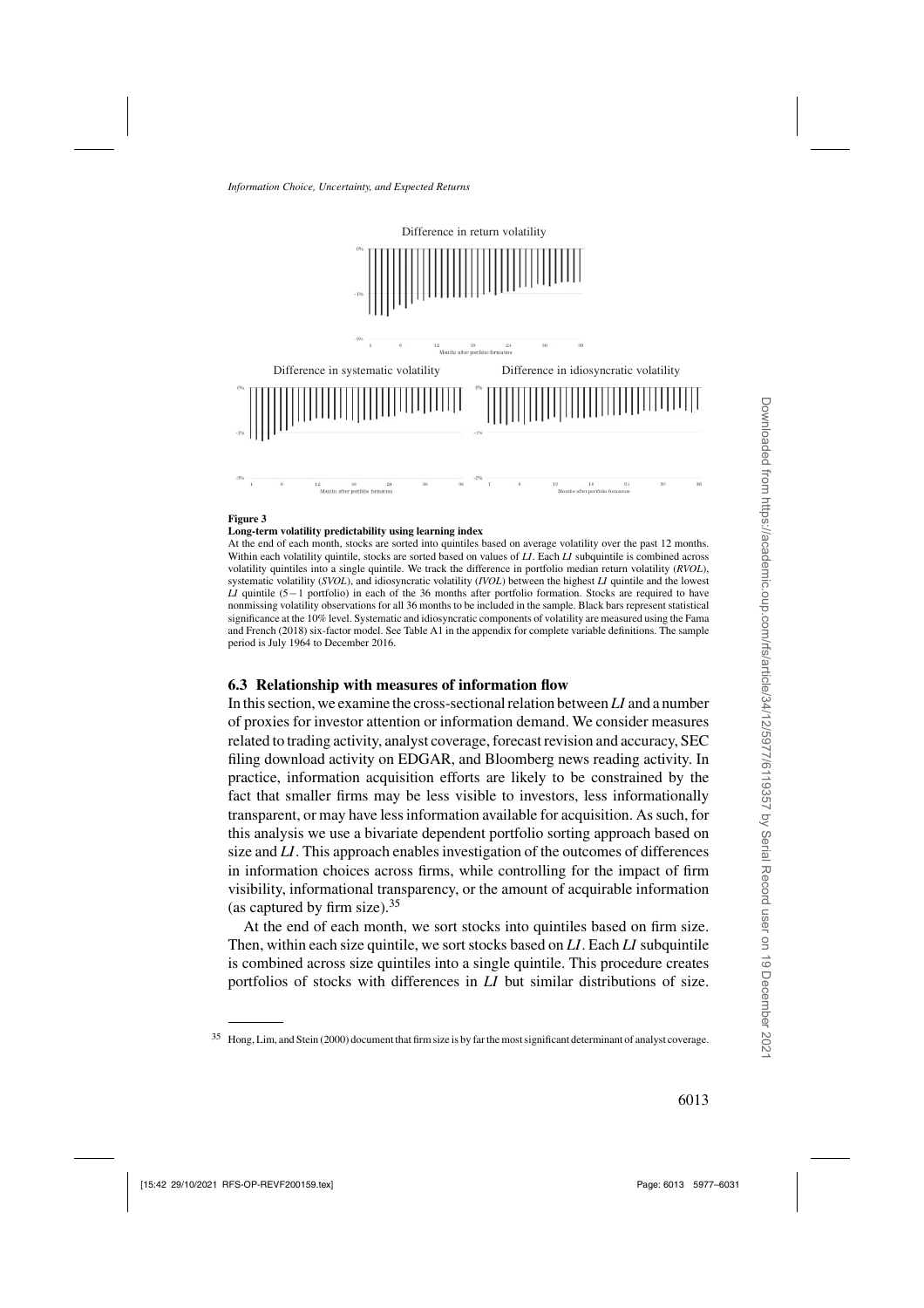| Sample period begins: | Jul 1964   | Jul 1984   | Jul 1984    | Jul 1984       | Mar 2003     | Mar 2010   |
|-----------------------|------------|------------|-------------|----------------|--------------|------------|
| Ouintile              | ATURN      | nFCST      | $n$ R $E$ V | $\triangle FA$ | <i>EDGAR</i> | BBG        |
| $1$ (Low $LI$ )       | 4.696      | 7.475      | 2.085       | 2.284          | 740          | 2.789      |
| $\overline{2}$        | 6.924      | 7.762      | 2.196       | 2.822          | 776          | 2.943      |
| 3                     | 8.490      | 8.071      | 2.315       | 3.591          | 812          | 3.019      |
| $\overline{4}$        | 8.822      | 8.359      | 2.450       | 4.047          | 842          | 3.037      |
| 5 (High $LI$ )        | 7.367      | 8.612      | 2.495       | 4.228          | 873          | 3.172      |
| $5 - 1$               | $2.671***$ | $1.136***$ | $0.411***$  | $1.944***$     | $132***$     | $0.383***$ |
| $t$ -stat             | (3.26)     | (6.61)     | (5.03)      | (4.54)         | (3.51)       | (6.02)     |

<span id="page-37-0"></span>**Table 10 Relationship with measures of information flow: Portfolios of stocks sorted by learning index controlling for firm size**

At the end of each month, stocks are sorted into quintiles based on market capitalization. Within each size quintile, stocks are sorted based on values of the learning index (*LI*). Each *LI* subquintile is combined across size quintiles into a single quintile. This approach creates portfolios of stocks with differences in *LI* but similar distributions of size. The table reports the time-series means of quintile averages of six proxies of investor attention or information demand: abnormal monthly share turnover (*ATURN*), number of analysts' forecasts (nFCST), number of analysts' forecast revisions (nREV), change in forecast accuracy ( $\Delta FA$ ), number of SEC filing downloads from EDGAR (*EDGAR*), and number of days with abnormal news reading activity on Bloomberg (*BBG*). See Table [A1](#page-17-0) in the appendix for complete variable definitions. The row labeled "5−1" presents the diffe[rence in the respective dependent variable between the highest and lowest quintile portfolios.](#page-54-0) Newey and West [\(1987\)](#page-54-0) *t*-statistics are given for the 5−1 portfolio. The first row of the table header indicates the first month that data are available for the respective dependent variable. All sample periods end in December 2016. \*  $p < 1$ ; \*\*p <.05; \*\*\*p <.01 (significance levels for two-sided tests are indicated).

To verify that our prior conclusions regarding the explanatory power of *LI* for risk and return are robust to this bivariate sorting approach, we use the same approach to examine patterns in returns and volatility across *LI* quintiles, while controlling for firm size. The results from these untabulated analyses are qualitatively similar to those presented in Table [3](#page-19-0) and Table [6.](#page-25-0)

Table 10 reports portfolio average values of six different proxies of information flow as well as the respective sample period over which each analysis is performed. The first proxy is abnormal trading activity. According to [Barber and Odean](#page-52-0) [\(2007\)](#page-52-0), trading activity is likely to increase as investors learn new information about a firm.We first measure trading activity as monthly share turnover, or the total number of shares traded within a month divided by shares outstanding. We then measure abnormal turnover (*ATURN*) as turnover during the current month divided by average monthly turnover over the previous 12 months, minus one and multiplied by 100. Data for this variable are available from CRSP for the full sample period (July 1964 to December 2016). On average, high (low) *LI* stocks experience a 7.37% (4.70%) increase in monthly share turnover relative to average monthly turnover during the past year. The difference in abnormal turnover between the extreme quintiles is 2.67% with a *t*-statistic of 3.26. This difference suggests a greater level of abnormal trading activity among stocks expected to be subject to a greater degree of investor learning.

The next three proxies relate to analyst coverage, forecast revisions, and forecast accuracy. We expect greater analyst coverage to be associated with an increase in the information available about a firm. Consistent with this idea, [Hong, Lim, and Stein](#page-53-0) [\(2000](#page-53-0)) use analyst coverage as a measure of the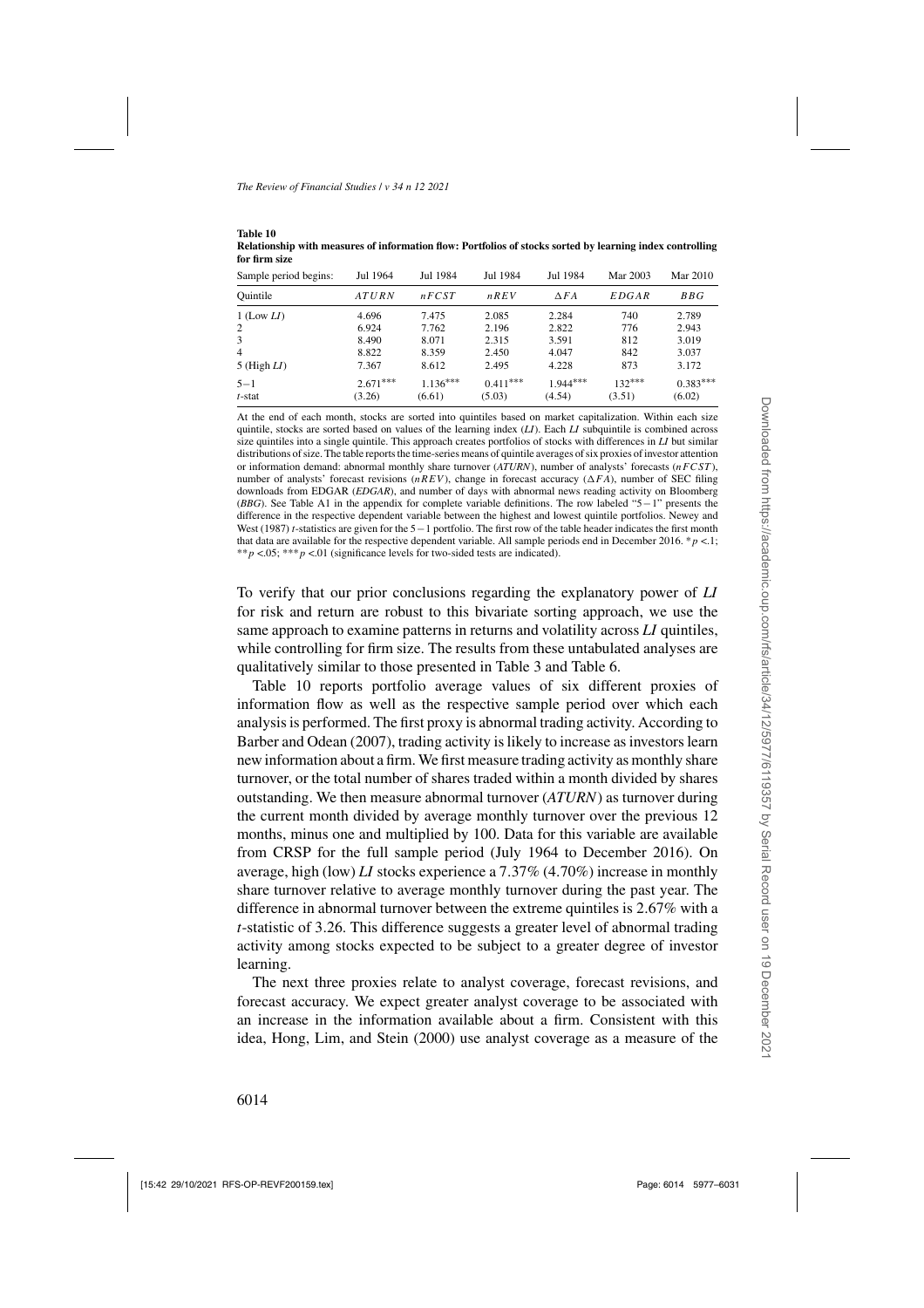rate of information flow. The arrival of new information about a firm should also correspond to a revision of analysts' expectations and more accurate forecasts. [Zhang](#page-54-0) [\(2008](#page-54-0)) finds that timely analyst forecast revisions improve market efficiency. [Harford et al.](#page-53-0) [\(2019\)](#page-53-0) show that greater effort by analysts in acquiring information is associated with more frequent forecast revisions and more accurate forecasts.

Beginning in July 1984, we measure analyst coverage  $(nF CST)$  each month as the number of analysts' forecasts of earnings per share (EPS) recorded by I/B/E/S for the nearest fiscal quarter. We also measure the number of analysts' forecast revisions since the last month  $(nREV)$ . In addition, we construct a measure of the change in forecast accuracy  $(\Delta FA)$  from one month to the next. First, we calculate the error in the mean forecast for the nearest fiscal quarter as the absolute value of the difference between the mean EPS forecast and the actual EPS as a percentage of the actual EPS. We subtract this error from one to measure forecast accuracy. Finally, we compute the monthly change in forecast accuracy ( $\Delta FA$ ) as forecast accuracy in the current month minus forecast accuracy in the prior month, multiplied by 100. Larger values of  $\Delta FA$ represent increases in forecast accuracy. This variable is computed by firm within a given forecast period so that forecast errors are not compared across different forecast periods.

The evidence indicates a positive association between the learning index and analysts' decisions to follow firms and update forecasts. After controlling for the effects of size, stocks with the highest (lowest) values of *LI* are covered by an average of 8.61 (7.48) analysts. The difference in coverage is approximately one analyst with a *t*-statistic of 6.61. On average, 2.50 (2.09) analysts covering a high (low) *LI* stock revise their forecasts from the prior month. The average difference in the number of forecast revisions is 0.41 and is significant at the 1% level.

In column 4 of Table [10,](#page-37-0) we investigate the relationship between the learning index and changes in forecast accuracy. For all *LI* quintiles, the average monthly percentage change in forecast accuracy is positive. This pattern implies that on average, the mean forecast estimate become more accurate (relative to the actual realized value) as the fiscal quarter end approaches. Stocks in the highest (lowest) *LI* quintile have an average improvement in forecast accuracy of 4.23% (2.28%). The difference in  $\Delta FA$  between the extreme *LI* quintiles is 1.94% on average (*t*-statistic = 4.54). Therefore, while the EPS forecasts for all stocks in the sample tend to move closer on average to the actual realized EPS, the monthly increase in accuracy is greater for stocks with higher values of the learning index. In untabulated analysis, we find qualitatively similar results when we use the median analyst forecast.

The fifth proxy is based on downloads of company filings from the SEC EDGAR database. [Drake, Roulstone, and Thornock](#page-53-0) [\(2015](#page-53-0)) study the determinants and consequences of investor information acquisition using EDGAR download activity as a proxy. Although the data are available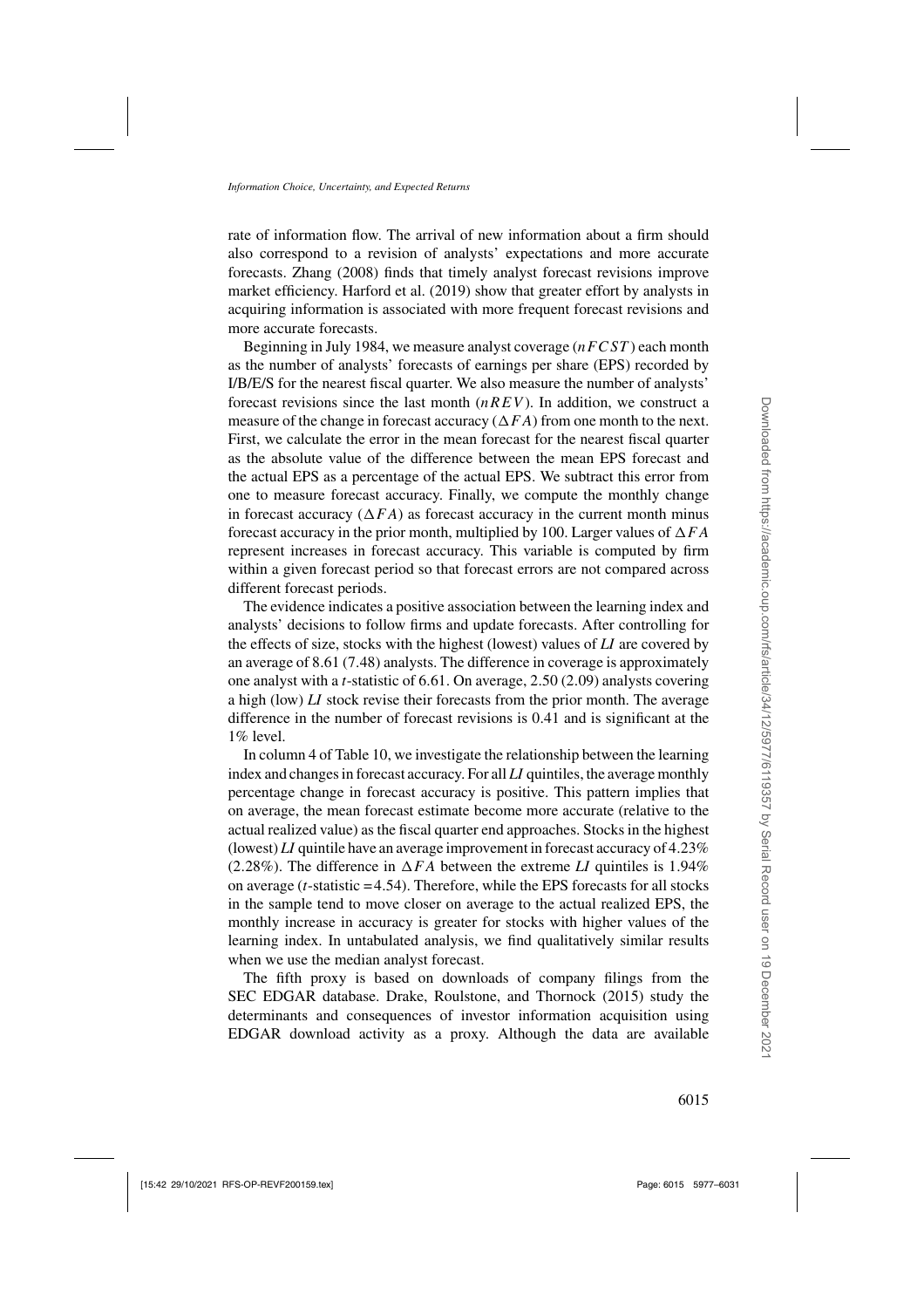beginning in January 2003, these data are prone to significant known issues because of lost or corrupted log files prior to March 2003 and between September 24, 2005, and May 10, 2006. As such, we begin this analysis in March 2003 and drop months with partial coverage from the sample. Using the methodology of [Ryans](#page-54-0) [\(2017](#page-54-0)) to screen out algorithmic download activity, we measure EDGAR as the number of human downloads of a company's SEC filings during the month.<sup>36</sup> After controlling for the size of the firm, we find that the filings of firms with the highest (lowest) values of *LI* are downloaded approximately 872 (740) times within a month on average. The difference in average EDGAR downloads between these quintiles is approximately 132 with a *t*-statistic of 3.51. This result supports the notion that investors are more likely to gather information for stocks with higher values of the learning index.

The sixth proxy is based on a measure of Bloomberg news reading activity proposed by [Ben-Rephael, Da, and Israelsen](#page-52-0) [\(2017](#page-52-0)). Bloomberg provides a variable called "News Heat - Daily Max Readership" that measures readership interest in a company relative to the past 30 days. The variable ranges from 0 to 4, with 0 indicating relatively low interest and 4 indicating unusually high interest. The data for this variable are available beginning February 17, 2010, although historical data are missing for periods between December 2010 and January 2011 as well as between August 2011 and November 2011. As such, we begin this analysis in March 2010 and drop any months with partial coverage from the sample. Following [Ben-Rephael, Da, and Israelsen](#page-52-0) [\(2017\)](#page-52-0), we measure abnormal attention at the daily frequency using a dummy variable that is equal to one if the Bloomberg daily maximum is a 3 or 4 and zero otherwise. We then aggregate this measure to the monthly frequency by computing the total number of days with abnormal attention within a month  $(BBG)$ . After controlling for size, high (low) *LI* stocks receive abnormal investor attention during 3.17 (2.79) days within a month on average. The difference in abnormal attention days between high and low *LI* stocks is 0.38 with a *t*-statistic of 6.02. Overall, the patterns documented in Table [10](#page-37-0) serve as supporting evidence of a relationship between the learning index and information flow.<sup>37</sup>

## **6.4 Learning prior to earnings announcements**

In this section, we examine the relationship between the learning index and the information environment prior to quarterly earnings announcements. If a stock has a high learning index value prior to an earnings announcement, we expect that investors are learning more about a firm and incorporating information into prices before the announcement. If this is true, then the average market reactions to earnings announcements of stocks with high values of *LI* should be smaller in

<sup>36</sup> We obtain summarized EDGAR log file data from James Ryans' website: [http://www.jamesryans.com/.](http://www.jamesryans.com/)

<sup>&</sup>lt;sup>37</sup> In untabulated analyses, we use multivariate cross-sectional regressions to evaluate the explanatory power of the learning index for analyst coverage as well as EDGAR download activity, while controlling for other determinants of these two dependent variables. Our conclusions from these tests are qualitatively similar to those in Table [10.](#page-37-0)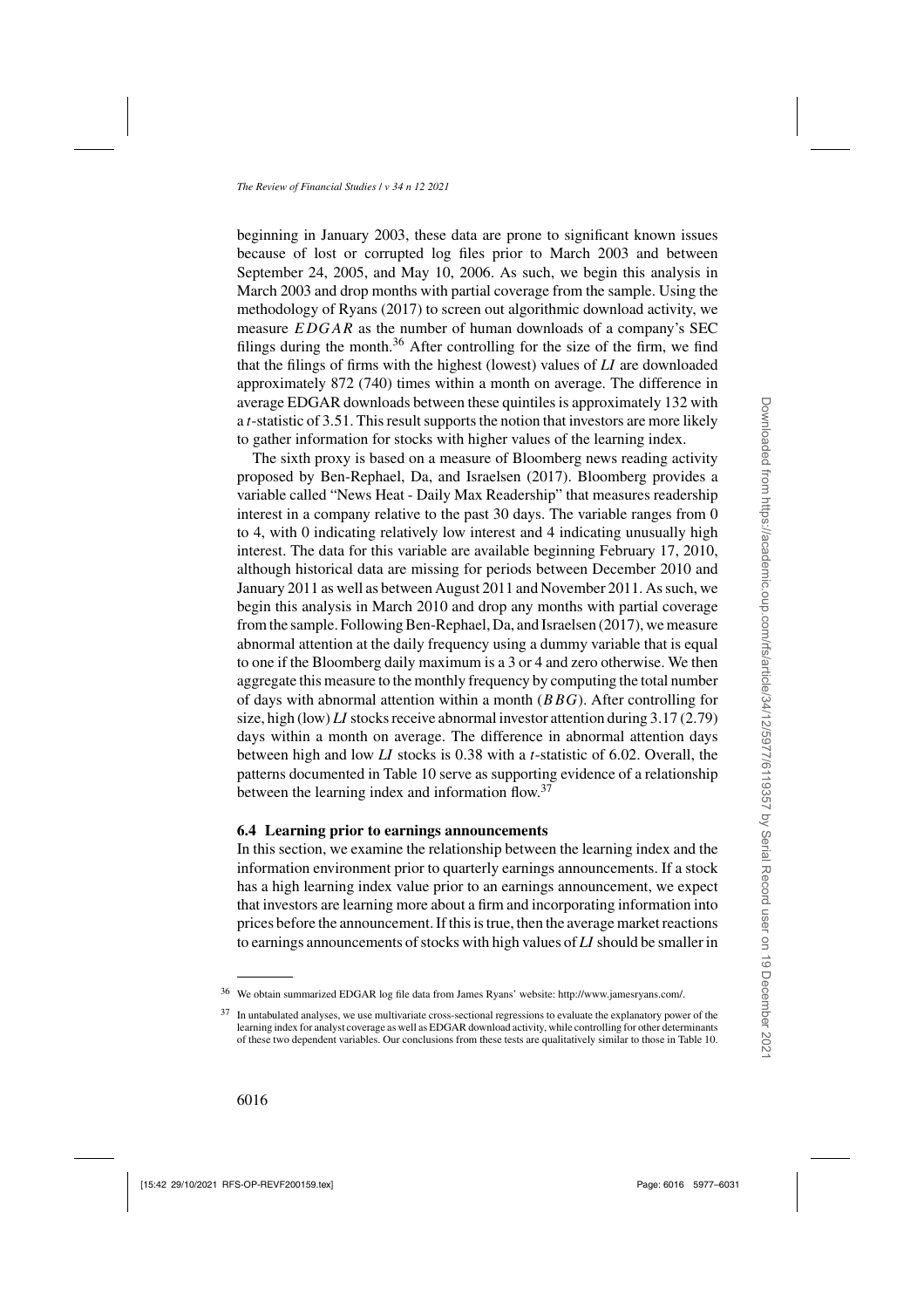magnitude than those of low *LI* stocks. We also expect to observe a higher level of abnormal trading activity prior to the earnings announcement as investors trade on their information. Finally, we expect that the negative relation between the learning index and the market reaction to the earnings announcement should be stronger during months when learning is concentrated among fewer earnings announcements as well as for announcements with a larger earnings surprise.

Following the accounting literature, we measure the market reaction to earnings announcements using the magnitude of cumulative abnormal returns. Absolute returns also can be interpreted as a simple measure of volatility. Daily abnormal returns are calculated as the difference between the daily stock return and the daily return on a portfolio of firms matched on size and book-to-market ratio. We measure the absolute value of the cumulative abnormal return on the day of the announcement  $(|CAR|_d)$  as well as during a 2-day period and 5-day period beginning on the announcement date  $(|CAR|_{d,d+1}$  and  $|CAR|_{d,d+4})$ . We also examine the magnitude of the post-earnings-announcement drift, measured as the absolute value of the cumulative abnormal return during the period beginning 2 days after the announcement through 1 day after the following quarterly announcement ( $|CAR|_{q+1}$ ). In addition to these measures of market reaction, we construct a measure of abnormal trading activity  $(ATURN_{w-1}),$ defined as share turnover in the week prior to the earnings announcement relative to average weekly turnover over the past 2 months.

As in the previous section, we use a bivariate dependent sorting approach to control for the effects of firm size.<sup>38</sup> Because earnings announcements occur at various times throughout a month, we estimate the learning index for all firms as of the week prior to each announcement date in our sample. This approach allows us to measure the expected benefits of learning closer to the announcement date (instead of using values of *LI* as of the most recent monthend), and it also ensures that the time between measurement of *LI* and the earnings announcement is relatively uniform across announcements.<sup>39</sup> At the end of each month, all stocks with a quarterly earnings announcement during the month are sorted into quintiles based on market capitalization in the week prior to the earnings announcement, and then based on values of *LI* from the prior week within each size quintile. Each *LI* subquintile is then combined across the size quintiles. Because of data availability, the sample period for this analysis is October 1971 to December 2016.

Panel A of Table [11](#page-41-0) reports average values and associated *t*-statistics of the market reaction and trading activity for each quintile. After controlling for firm size, stocks with high values of *LI* in the prior week tend to have smaller market reactions to quarterly earnings announcements. On average, the |*CAR*| on the

<sup>38</sup> [Atiase](#page-52-0) [\(1985\)](#page-52-0) and [Freeman](#page-53-0) [\(1987](#page-53-0)) show that the amount of information incorporated into stock prices prior to earnings announcements is an increasing function of firm size.

<sup>&</sup>lt;sup>39</sup> Results are qualitatively similar if we use the learning index as of the end of the month prior to the earnings announcement.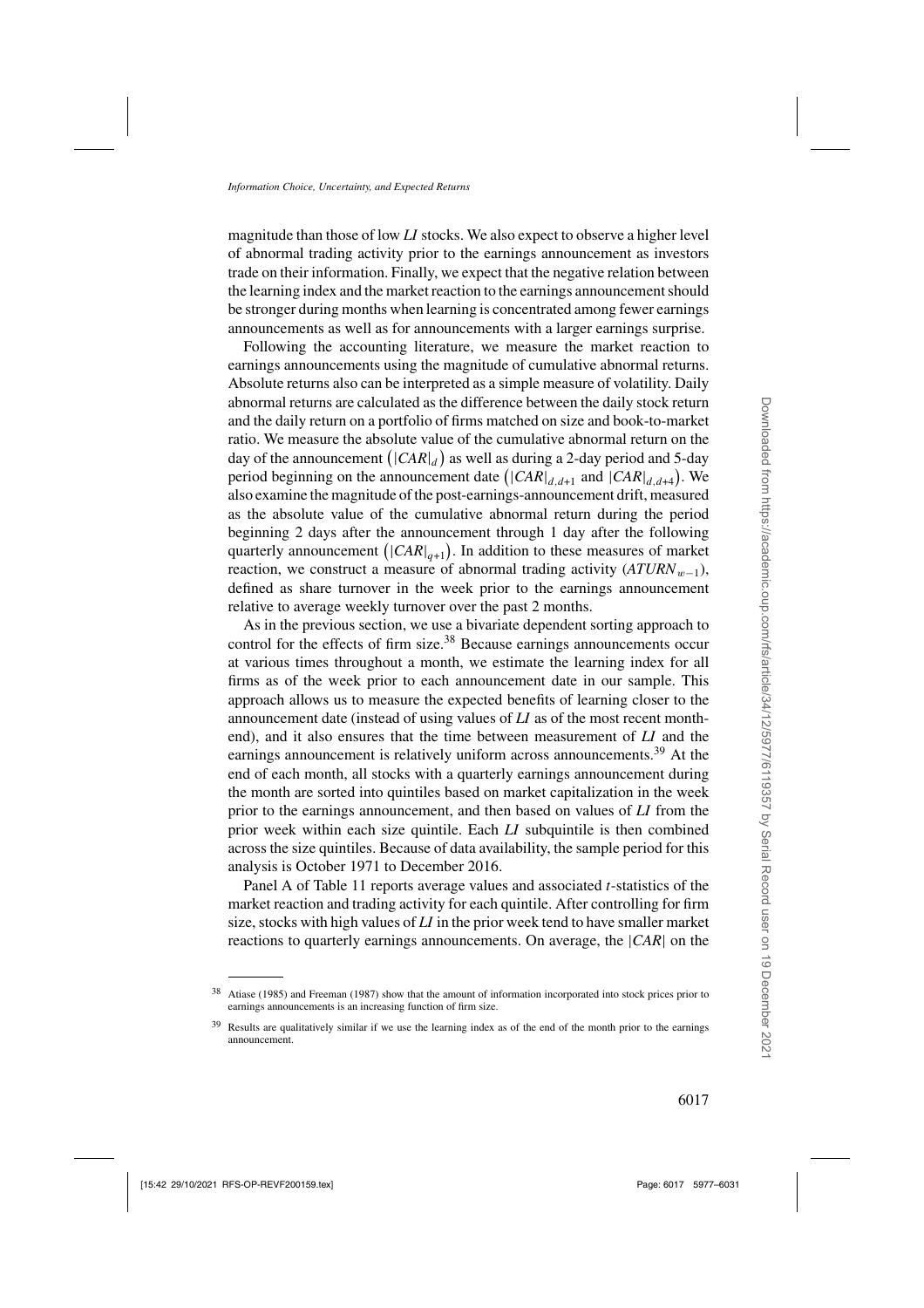<span id="page-41-0"></span>**Table 11**

| Ouintile        | $ CAR _d$                                                           | $ CAR _{d, d+1}$ | $ CAR _{d, d+4}$                                                    | $ CAR _{q+1}$ | $ATURN_{w-1}$ |  |  |  |
|-----------------|---------------------------------------------------------------------|------------------|---------------------------------------------------------------------|---------------|---------------|--|--|--|
|                 |                                                                     |                  | A. Full sample period                                               |               |               |  |  |  |
| $1$ (Low $LI$ ) | 2.537                                                               | 3.944            | 5.079                                                               | 12.137        | 1.333         |  |  |  |
| $\overline{2}$  | 2.448                                                               | 3.853            | 4.923                                                               | 11.948        | 2.097         |  |  |  |
| 3               | 2.455                                                               | 3.842            | 4.910                                                               | 11.729        | 3.146         |  |  |  |
| $\overline{4}$  | 2.446                                                               | 3.855            | 4.882                                                               | 11.756        | 3.923         |  |  |  |
| 5 (High $LI$ )  | 2.410                                                               | 3.757            | 4.742                                                               | 11.708        | 4.591         |  |  |  |
| $5 - 1$         | $-0.127**$                                                          | $-0.188**$       | $-0.337***$                                                         | $-0.429**$    | $3.258***$    |  |  |  |
| $t$ -stat       | $(-2.35)$                                                           | $(-2.28)$        | $(-3.54)$                                                           | $(-2.02)$     | (5.26)        |  |  |  |
|                 | B. Months with number of earnings announcements above yearly median |                  |                                                                     |               |               |  |  |  |
| $5 - 1$         | $-0.071$                                                            | $-0.090$         | $-0.181$                                                            | $-0.120$      | $2.653***$    |  |  |  |
| $t$ -stat       | $(-1.10)$                                                           | $(-0.87)$        | $(-1.43)$                                                           | $(-0.43)$     | (4.34)        |  |  |  |
|                 |                                                                     |                  | C. Months with number of earnings announcements below yearly median |               |               |  |  |  |
| $5 - 1$         | $-0.182**$                                                          | $-0.286**$       | $-0.493***$                                                         | $-0.739**$    | $3.865***$    |  |  |  |
| $t$ -stat       | $(-2.20)$                                                           | $(-2.32)$        | $(-3.72)$                                                           | $(-2.54)$     | (3.36)        |  |  |  |

| ---------                                                                                               |
|---------------------------------------------------------------------------------------------------------|
| Learning prior to earnings announcements: Portfolios of stocks sorted by learning index controlling for |
| firm size                                                                                               |

At the end of each month, all stocks with a quarterly earnings announcement during the month are sorted into quintiles based on market capitalization in the week prior to the earnings announcement. Within each size quintile, stocks are sorted based on values of the learning index (*LI*) in the week prior to the earnings announcement. Each *LI* subquintile is combined across size quintiles into a single quintile. This approach creates portfolios of stocks with differences in *LI* but similar distributions of size. The table reports time-series means of quintile averages of three measures of market reaction and a measure of abnormal trading activity. Market reaction proxies include the absolute value of the cumulative abnormal return on the earnings announcement date  $d$  ( $|CAR|_d$ ), during a 2-day period and 5-day period beginning on the announcement date  $(|CAR|_{d,d+1}$  and  $|CAR|_{d,d+4}$ ), and during the period beginning 2 days after the earnings announcement date through 1 day after the firm's next quarterly earnings announcement date  $(|CAR|_{q+1})$ . The proxy for abnormal trading activity is abnormal share turnover in the week prior to the earnings announcement  $(ATURN_{w-1})$ . See Table [A1](#page-17-0) in the appendix for complete variable definitions. The row labeled "5−1" presents the difference in the respective dependent variable between the highest and lowest quintile portfolios. [Newey and West](#page-54-0) [\(1987](#page-54-0)) *t*-statistics are given for the 5−1 portfolio. The full sample period in panel A is October 1971 to December 2016. In panels B and C, the sample period is split into two groups: months with high earnings announcement activity (above the yearly median) and months with low earnings announcement activity (below the yearly median). \*  $p < 0.1$ ; \*\*p <.05; \*\*\*p <.01 (significance levels for two-sided tests are indicated).

event date is 0.13% smaller for high *LI* stocks compared to low *LI* stocks (*t*statistic =−2.35). Over a 2-day (5-day) period beginning on the announcement date, the difference in market reaction between the extreme *LI* quintiles is  $-0.19\%$  ( $-0.34\%$ ). These estimates are significant at the 5% and 1% levels, respectively. We also find that the absolute magnitude of the drift in abnormal returns over the quarter following the earnings announcement is smaller for stocks with high values of *LI*. The average spread in  $|CAR|_{q+1}$  between the high and low *LI* quintiles is  $-0.43\%$  (*t*-statistic = $-2.02$ ).

The last column in Table 11 indicates a higher degree of abnormal trading activity during the week prior to an earnings announcement for high *LI* stocks compared to low *LI* stocks. On average, high (low) *LI* stocks experience a 4.59% (1.33%) change in share turnover during the week prior to a quarterly earnings announcement relative to average turnover over the past 2 months. The difference in abnormal turnover between the extreme quintiles is 3.26% with a *t*-statistic of 5.26.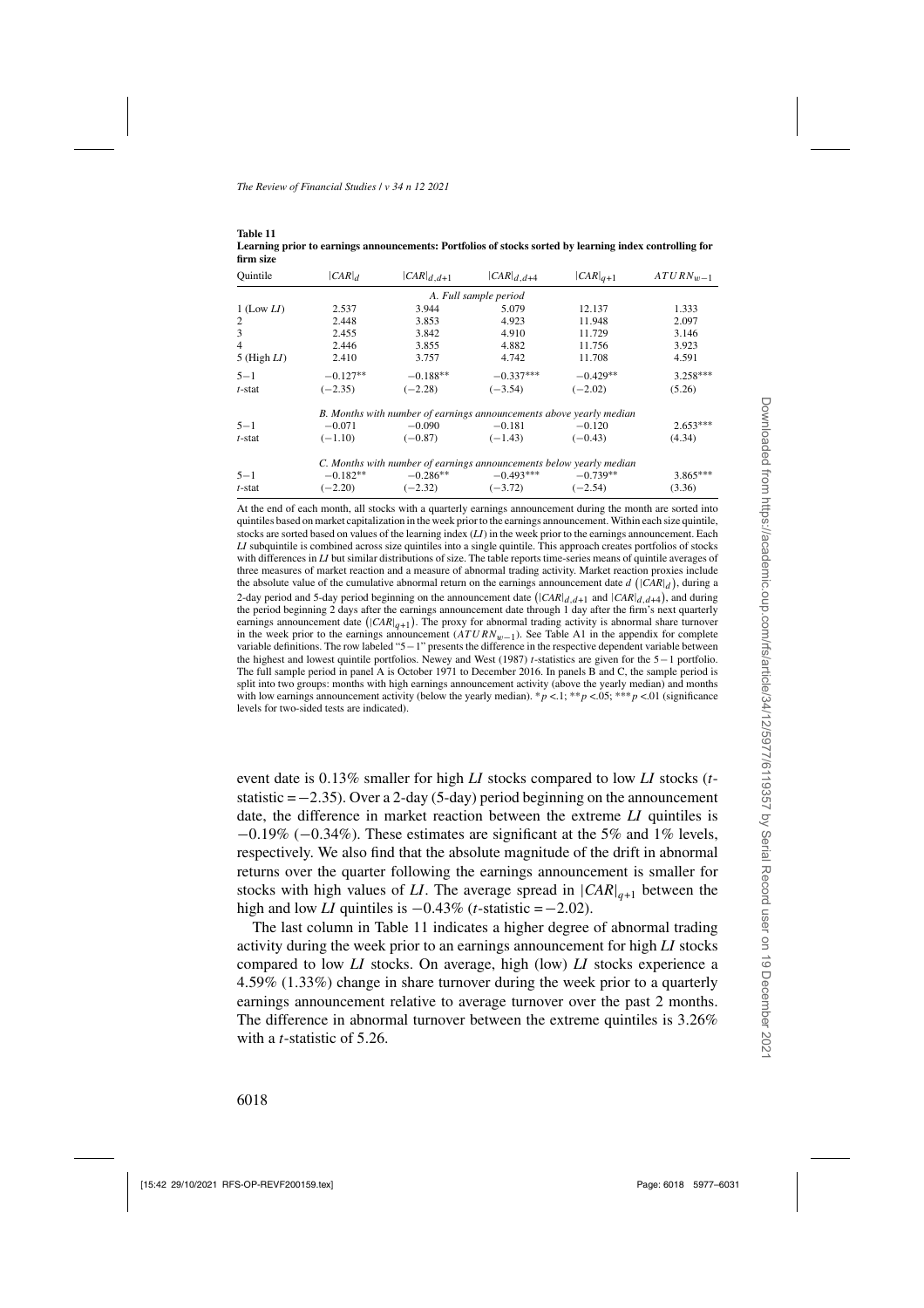In the lower half of Table [11,](#page-41-0) we examine how the results from the prior analyses vary with the level of earnings announcement activity during the month. If fewer earnings announcements are made during the month, investors' learning efforts may be more concentrated on these firms. Conversely, during months when many firms are reporting earnings, the learning efforts of investors may be spread out over many firms, and the predictions of the learning index may be less powerful. To test this hypothesis, we count the number of earnings announcements in each month and split the sample into two groups: months with high earnings announcement activity (above the yearly median) and months with low earnings announcement activity (below the yearly median). The rest of the testing procedure remains the same.

For each of the two subsample groups, Table [11](#page-41-0) reports time-series means of quintile averages of market reactions and abnormal turnover. Results for months with high activity are presented in panel B, and results for months with low activity are presented in panel C. In panel B, the differences in the four measures of market reaction between extreme *LI* quintiles are all negative but insignificant. In panel C, each of these coefficients is negative and significant. During months with relatively low earnings announcement activity, the differences in  $|CAR|_d$ ,  $|CAR|_{d,d+1}$ ,  $|CAR|_{d,d+4}$ , and  $|CAR|_{d+1}$  between the highest and lowest *LI* quintiles are <sup>−</sup>0.18%, <sup>−</sup>0.29%, <sup>−</sup>0.49%, and <sup>−</sup>0.74%, with *<sup>t</sup>*-statistics of <sup>−</sup>2.20, <sup>−</sup>2.32, <sup>−</sup>3.72, and <sup>−</sup>2.54, respectively. The fifth column of Table [11](#page-41-0) presents differences in abnormal turnover in the week prior to an earnings announcement. The difference in  $ATURN_{w-1}$  between extreme *LI* quintiles is 2.65% (*t*-statistic = 4.34) during high activity months and 3.87%  $(t\text{-statistic} = 3.36)$  during low activity months.

In Table [12,](#page-43-0) we investigate the relationship between *LI* and the market reaction for different earnings surprise magnitudes. If investors acquire private information prior to an announcement, they respond less to the earnings announcement. This implies that the negative relation between the learning index and the market reaction should be stronger (more negative) when the surprise in announced earnings is larger in absolute value.

Each month, firms with earnings announcements are sorted into terciles (low, mid, high) according to the earnings surprise magnitude  $|SURP|$ . We estimate panel regressions of the market reaction to the earnings announcement on the following explanatory variables: learning index (*LI*) in the week prior to the announcement, firm size (*SIZE*) in the week prior to the announcement, number of analysts' forecasts  $(nFCST)$ , and abnormal share turnover in the week prior to the earnings announcement  $(ATURN_{w-1})$ . All nondummy explanatory variables are standardized within each month to a mean of zero and standard deviation of one. All regressions include stock and month fixed effects, and standard errors are clustered at the stock-month level.

The coefficient for *LI* is negative and significant in all columns in Table [12,](#page-43-0) indicating that higher values of *LI* are associated with smaller market reactions to earnings announcements. For all three definitions of  $|SURP|$ , the coefficient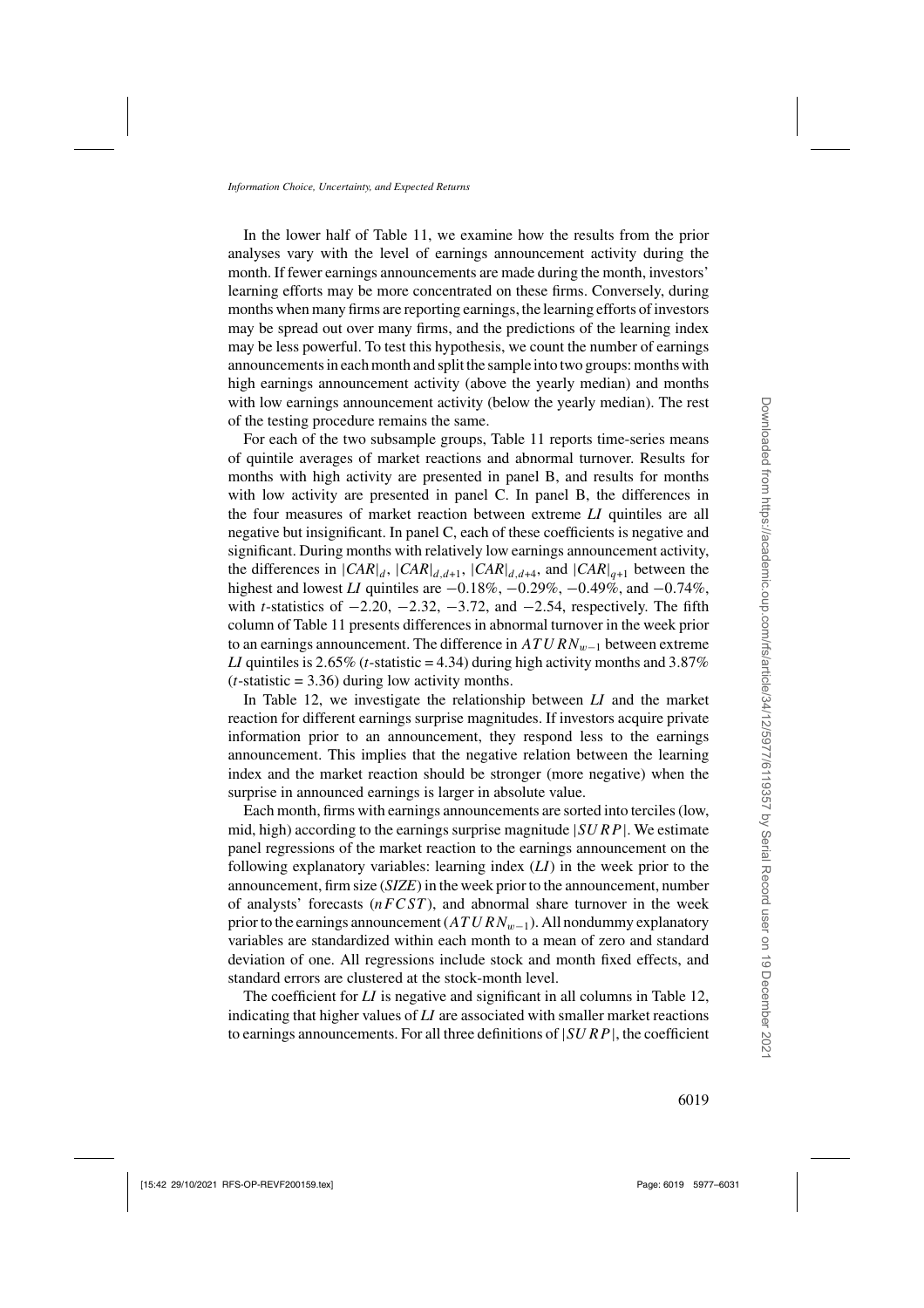<span id="page-43-0"></span>

| Table 12                    |                                   |                              | Market reaction sensitivity to earnings surprise magnitude: Panel regressions for $ SURP $ terciles |                          |                                 |                         |                                                                                                                                                                                                                                                                                                                                                                                                                                                                                                                                                                                                                                                                                                                                                                                                                                                                                                                                                                                                                                                                                                                                                                                                                                                                                                                                                                                                                                                                                                                                                                                        |                                   |                        |
|-----------------------------|-----------------------------------|------------------------------|-----------------------------------------------------------------------------------------------------|--------------------------|---------------------------------|-------------------------|----------------------------------------------------------------------------------------------------------------------------------------------------------------------------------------------------------------------------------------------------------------------------------------------------------------------------------------------------------------------------------------------------------------------------------------------------------------------------------------------------------------------------------------------------------------------------------------------------------------------------------------------------------------------------------------------------------------------------------------------------------------------------------------------------------------------------------------------------------------------------------------------------------------------------------------------------------------------------------------------------------------------------------------------------------------------------------------------------------------------------------------------------------------------------------------------------------------------------------------------------------------------------------------------------------------------------------------------------------------------------------------------------------------------------------------------------------------------------------------------------------------------------------------------------------------------------------------|-----------------------------------|------------------------|
| $ SURP $ =                  |                                   | Actual EPS-Mean EPS<br>Price |                                                                                                     |                          | Actual EPS-Mean EPS<br>Mean EPS |                         |                                                                                                                                                                                                                                                                                                                                                                                                                                                                                                                                                                                                                                                                                                                                                                                                                                                                                                                                                                                                                                                                                                                                                                                                                                                                                                                                                                                                                                                                                                                                                                                        | Actual EPS-Mean EPS<br>Actual EPS |                        |
|                             | Low                               | Йd                           | High                                                                                                | Δow                      | Mid                             | High                    | <b>NOT</b>                                                                                                                                                                                                                                                                                                                                                                                                                                                                                                                                                                                                                                                                                                                                                                                                                                                                                                                                                                                                                                                                                                                                                                                                                                                                                                                                                                                                                                                                                                                                                                             | Мid                               | High                   |
|                             | $-0.086***$                       | $-0.137***$                  | $-0.178***$                                                                                         | $-0.106***$              | $-0.136***$                     | $-0.173***$             | $-0.107***$                                                                                                                                                                                                                                                                                                                                                                                                                                                                                                                                                                                                                                                                                                                                                                                                                                                                                                                                                                                                                                                                                                                                                                                                                                                                                                                                                                                                                                                                                                                                                                            | $-0.129***$                       | $-0.173***$            |
| <b>SIZE</b>                 | $(-2.96)$<br>-0.305***<br>(-2.75) | $-0.501***$<br>$-4.05$       | $-1.663***$<br>$-4.67$                                                                              | $-0.458***$<br>$(-3.71)$ | $-0.785***$<br>$-3.64$          | $-1.309***$<br>$-4.80$  | $-0.482***$<br>$(-3.79)$                                                                                                                                                                                                                                                                                                                                                                                                                                                                                                                                                                                                                                                                                                                                                                                                                                                                                                                                                                                                                                                                                                                                                                                                                                                                                                                                                                                                                                                                                                                                                               | $-0.750***$<br>$-3.64$            | $-1.294***$<br>$-4.76$ |
| nFCST                       | 0.059                             | $0.129*$<br>$(-4.11)$        | $0.308***$<br>$-9.34$                                                                               | $0.135***$<br>$(-3.97)$  | $0.157***$<br>$-6.23$           | $0.238***$<br>$(-7.52)$ | $0.123**$<br>$-4.20$                                                                                                                                                                                                                                                                                                                                                                                                                                                                                                                                                                                                                                                                                                                                                                                                                                                                                                                                                                                                                                                                                                                                                                                                                                                                                                                                                                                                                                                                                                                                                                   | $0.158***$<br>$-6.13$             | $0.203**$<br>$-7.23$   |
|                             | $(0.91)$<br>-0.068***             | (1.92)                       | (3.58)                                                                                              | (2.28)                   | (2.16)                          | (3.08)                  | (2.07)                                                                                                                                                                                                                                                                                                                                                                                                                                                                                                                                                                                                                                                                                                                                                                                                                                                                                                                                                                                                                                                                                                                                                                                                                                                                                                                                                                                                                                                                                                                                                                                 | (2.25)                            | (2.53)                 |
| $ATURN_{w-1}$               |                                   | $-0.102***$                  | 0.004                                                                                               | $-0.054*$                | $-0.082***$                     | $-0.031$                | $-0.053*$                                                                                                                                                                                                                                                                                                                                                                                                                                                                                                                                                                                                                                                                                                                                                                                                                                                                                                                                                                                                                                                                                                                                                                                                                                                                                                                                                                                                                                                                                                                                                                              | $-0.080**$                        | $-0.033$               |
|                             | $(-2.65)$                         | $(-3.37)$                    | (0.10)                                                                                              | $(-1.94)$                | $(-2.55)$                       | $(-0.85)$               | $(-1.92)$                                                                                                                                                                                                                                                                                                                                                                                                                                                                                                                                                                                                                                                                                                                                                                                                                                                                                                                                                                                                                                                                                                                                                                                                                                                                                                                                                                                                                                                                                                                                                                              | $(-2.52)$                         | $(-0.92)$              |
| Fixed effects               | Yes                               | Yes                          | Yes                                                                                                 | Yes                      | Yes                             | Yes                     | Yes                                                                                                                                                                                                                                                                                                                                                                                                                                                                                                                                                                                                                                                                                                                                                                                                                                                                                                                                                                                                                                                                                                                                                                                                                                                                                                                                                                                                                                                                                                                                                                                    | Yes                               | Yes                    |
|                             | $\overline{5}$                    | 002                          | 008                                                                                                 | $\overline{0}$           | $rac{3}{2}$                     | 005                     | $\overline{5}$                                                                                                                                                                                                                                                                                                                                                                                                                                                                                                                                                                                                                                                                                                                                                                                                                                                                                                                                                                                                                                                                                                                                                                                                                                                                                                                                                                                                                                                                                                                                                                         | $rac{1}{2}$                       | 005                    |
| Observations                | 34,401                            | 34,579                       | 34,504                                                                                              | 34,374                   | 34,566                          | 34,474                  | 34,296                                                                                                                                                                                                                                                                                                                                                                                                                                                                                                                                                                                                                                                                                                                                                                                                                                                                                                                                                                                                                                                                                                                                                                                                                                                                                                                                                                                                                                                                                                                                                                                 | 34,476                            | 34,388                 |
| announcements, defined as i |                                   |                              |                                                                                                     |                          |                                 |                         | the absolute value of the cumulative abnormal return during a 5-day period beginning on the announcement ( $ CAR _{d,d+4}$ ). Explanatory variables include the<br>the appendix for complete variable definitions. At least five analysts' forecasts are required to be included in the sample. The within R <sup>2</sup> and number of observations are reported at the bottom<br>of the table. All regressions include stock and month fixed effects. Standard errors are clustered at the stock-month level. * $p < 1$ ; ** $p < 0$ 5; *** $p < 0$ (significance levels for two-sided tests<br>The sample is sorted each month into terciles according to the earnings surprise magnitude $( SURP )$ , measured as the absolute value of the difference between the actual EPS and mean<br>EPS forecast scaled by the stock price at the end of the previous month, the mean EPS forecast, or the actual EPS. The dependent variable is the market reaction to quarterly earnings<br>learning index in the week prior to the announcement $(LI)$ , firm size $(SIZE)$ in the week prior to the announcement, number of analysts' forecasts $(hFCST)$ , and abnormal share turnover in<br>the week prior to the earnings announcement $(ATURN_{w-1})$ . All explanatory variables are standardized within each month to a mean of zero and standard deviation of one. See Table A1 in<br>This table presents results from panel regressions examining the interaction between the learning index and the sensitivity of the market reaction to the magnitude of unexpected earnings. |                                   |                        |
|                             |                                   |                              |                                                                                                     |                          |                                 |                         |                                                                                                                                                                                                                                                                                                                                                                                                                                                                                                                                                                                                                                                                                                                                                                                                                                                                                                                                                                                                                                                                                                                                                                                                                                                                                                                                                                                                                                                                                                                                                                                        |                                   |                        |

are indicated).

are indicated).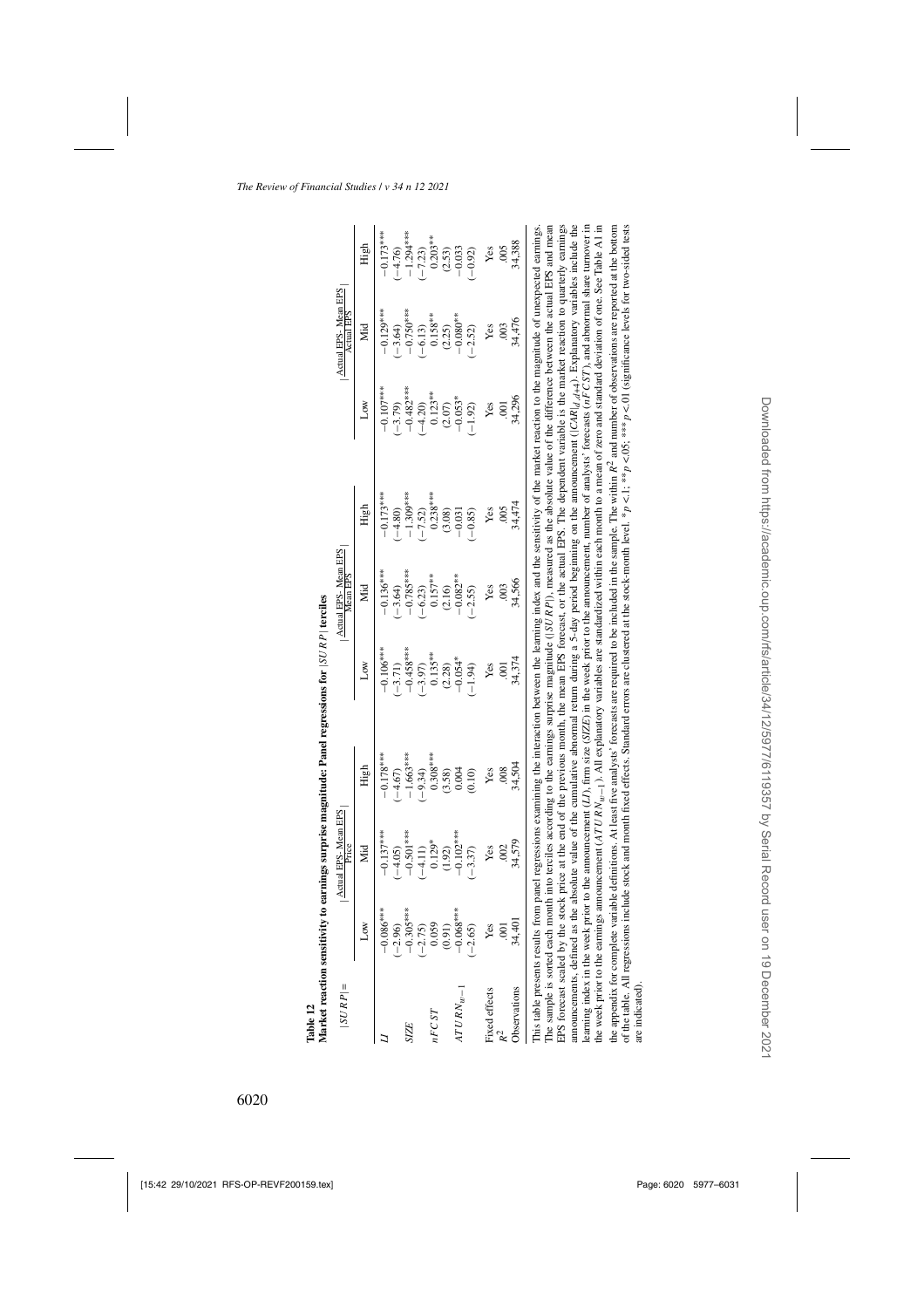<span id="page-44-0"></span>for *LI* is more negative and more significant for stocks with larger earnings surprises. These results are consistent with the prediction that if investors acquire more information before the announcement, they respond less to the announcement, and this effect is stronger when there is a large, unexpected component in announced earnings.

In sum, the evidence in this section indicates that stocks with higher values of *LI* in the week prior to an earnings announcement tend to have smaller abnormal market reactions to the announcement. These stocks also exhibit a greater level of abnormal trading activity during the week before the earnings announcement. Furthermore, we find that the ability of the learning index to predict information flow prior to earnings announcements is stronger during months when learning is concentrated among fewer firms as well as for earnings announcements containing a large surprise. The findings support the idea that the learning index reflects learning decisions and the flow of information prior to earnings announcements.

### **6.5 Controlling for information supply and uncertainty shocks**

To test whether the explanatory power of the learning index for expected returns is due to the effects on learning intensity of information supply or shocks to uncertainty, we include proxies for these variables as controls in our crosssectional regression specification.

Following [Morck, Yeung, and Yu](#page-54-0) [\(2000](#page-54-0)), we measure the information content in stock prices using the  $R^2$  from the market model regression. A high  $R^2$ indicates a high degree of stock price synchronicity, and therefore a low degree of firm-specific content. We use one minus  $R^2$  to capture the degree of firmspecific information in returns, or stock price asynchronicity (*ASYNC*). To measure shocks to fundamental uncertainty, we first start by measuring earnings shocks following [Irvine and Pontiff](#page-53-0) [\(2009\)](#page-53-0). We estimate the following pooled cross-sectional time-series model:

$$
E_{i,q} - E_{i,q-4} = \alpha + \beta_1 (E_{i,q-1} - E_{i,q-5}) + \beta_2 (E_{i,q-2} - E_{i,q-6})
$$
  
+  $\beta_3 (E_{i,q-3} - E_{i,q-7}) + e_{i,q}$ , (23)

where  $E_{i,q}$  represents earnings per share for firm i in quarter q. As in [Irvine and Pontiff](#page-53-0) [\(2009\)](#page-53-0), we estimate this model at the industry level using the Fama-French 49 industry classification, which allows intercepts and slope coefficients to vary by industry. The residuals  $e_{i,q}$  represent firm-level innovations in earnings per share. We use the volatility of these residuals to measure fundamental uncertainty  $EVOL_{i,q}$ . To obtain time-series variation in fundamental uncertainty, we use a 5-year rolling window for estimation. Finally, to measure shocks to fundamental uncertainty, we calculate the quarterly change in earnings volatility  $\triangle$ *EVOL* as *EVOL*<sub>i,q</sub> − *EVOL*<sub>i,q−1</sub>. Because we use a 5year rolling window to estimate  $\Delta EVOL$ , the sample period for this analysis begins in July 1969.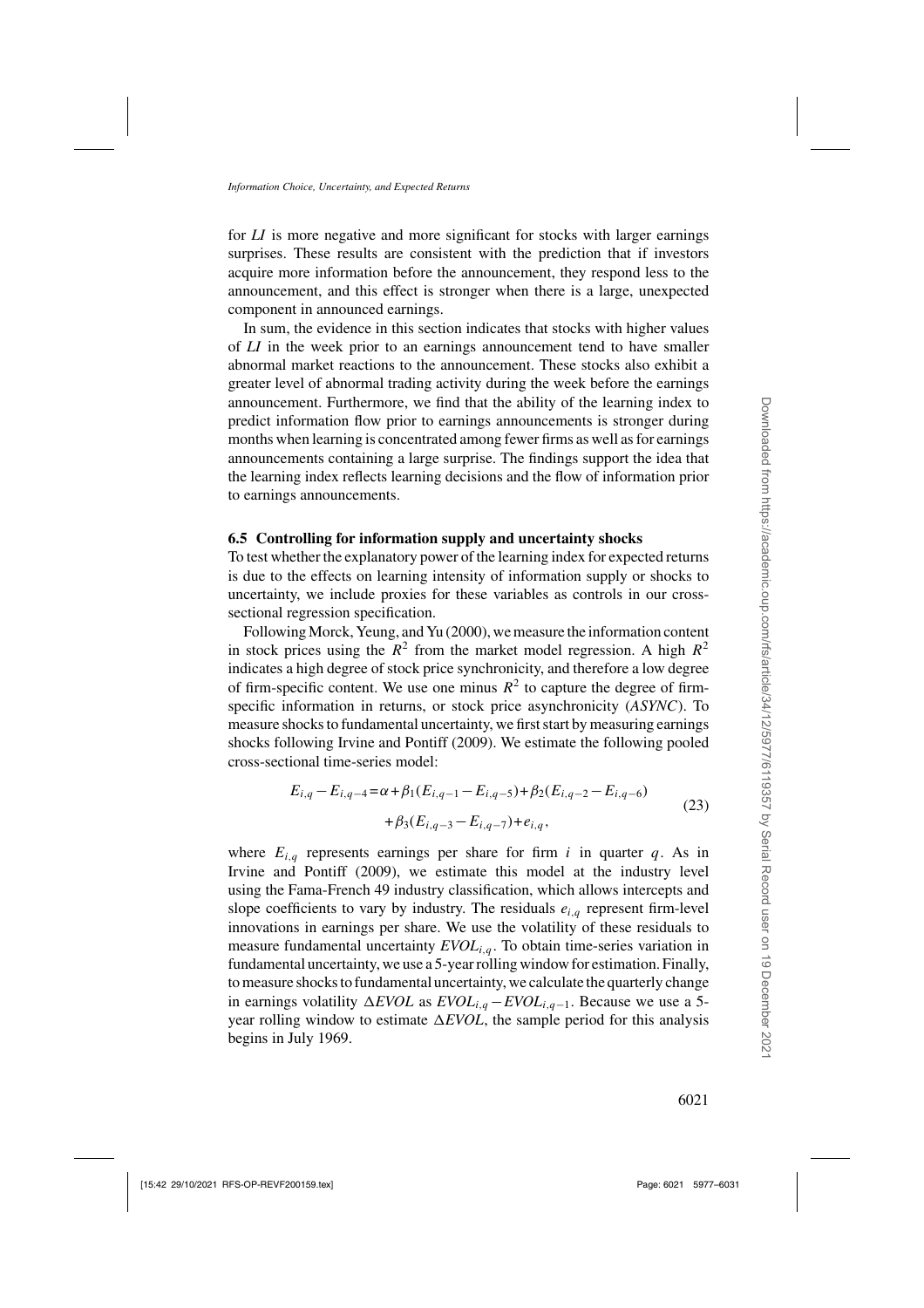<span id="page-45-0"></span>**Table 13**

|                   |             | A                |             |             |
|-------------------|-------------|------------------|-------------|-------------|
|                   | (1)         | (2)              | (3)         | (4)         |
| L I               | $-0.064***$ |                  |             | $-0.060***$ |
|                   | $(-3.43)$   |                  |             | $(-3.29)$   |
| ASYNC             |             | $-0.094**$       |             | $-0.085**$  |
|                   |             | $(-2.37)$        |             | $(-2.17)$   |
| $\Delta$ EVOL     |             |                  | $-0.054***$ | $-0.052***$ |
|                   |             |                  | $(-2.73)$   | $(-2.62)$   |
| Control variables | Yes         | Yes              | Yes         | Yes         |
| Adj $R^2$         | .089        | .091             | .089        | .092        |
|                   |             | $\boldsymbol{B}$ |             |             |
|                   | (1)         | (2)              | (3)         | (4)         |
| L I               | $-0.068***$ |                  |             | $-0.069***$ |
|                   | $(-3.30)$   |                  |             | $(-3.35)$   |
| nFCST             |             | $0.110*$         |             | $0.114**$   |
|                   |             | (1.93)           |             | (2.02)      |
| ADISP             |             |                  | $-0.036$    | $-0.038$    |
|                   |             |                  | $(-1.32)$   | $(-1.44)$   |
| Control variables | Yes         | Yes              | Yes         | Yes         |
| Adj $R^2$         | .090        | .091             | .090        | .093        |

| таніс тэ                                                                                      |  |
|-----------------------------------------------------------------------------------------------|--|
| Cross-sectional return regressions: Controlling for information supply and uncertainty shocks |  |

This table presents results from two-stage cross-sectional regressions. At the end of each month, we estimate a cross-sectional regression of the next month's excess stock return on a set of explanatory variables. All explanatory variables are standardized within each month to a mean of zero and standard deviation of one. Each column reports the average slope coefficients for each different regression specification. The explanatory variables of interest are the learning index (*LI*), stock price asynchronicity (*ASYNC*) and quarterly change in earnings volatility (*EVOL*) in panel A, and number of analysts' forecasts (*nFCST*) and abnormal forecast dispersion (*ADISP*) in panel B. Control variables include market beta (β*MKT* ), firm size (*SIZE*), book-to-market ratio (*BM*), profitability (*PROF*), investment (*INV*), momentum (*MOM*), illiquidity (*ILLIQ*), short-term reversal (*STR*), long-term reversal (*LTR*), and idiosyncratic volatility (*IVOL*). See Table [A1](#page-17-0) in the appendix for complete variable definitions. The average adjusted  $R^2$  is reported in the last row. The intercept term and coefficient estimates for control variables are not reported for brevity. [Newey and West \(1987](#page-54-0)) *t*-statistics are given in parentheses. Regressions in panel A are based on 785,873 stock-month observations from July 1969 to December 2016 with no missing values for all variables. Regressions in panel B are based on 451,501 stock-month observations from January 1989 to December 2016 with no missing values for all variables. \*  $p < 1$ ; \*\*  $p < 0.05$ ; \*\*\*  $p < 0.01$  (significance levels for two-sided tests are indicated).

We also consider two additional alternative measures of information production and shocks to uncertainty that are based on analysts' forecast data. To measure the production of information about a firm, we use the number of analysts' forecasts (*nFCST*). To measure shocks to uncertainty, we use a measure of abnormal forecast dispersion (*ADISP*), calculated as the ratio of dispersion in the current month to average dispersion over the past 12 months, minus one and multiplied by 100. Because of the availability of analysts' data, we begin our analysis in January 1989.

Table 13 presents the results. All regressions include the full set of control variables in the main specification (Equation [\(12\)](#page-20-0)). Panel A contains analyses using  $ASYNC$  and  $\Delta EVOL$ . For comparability, we first reestimate our baseline regression from July 1969 to December 2016 and verify that the explanatory power of the learning index is qualitatively similar to that in the full sample period regression results in Section [4.](#page-18-0) In columns 2 and 3, we estimate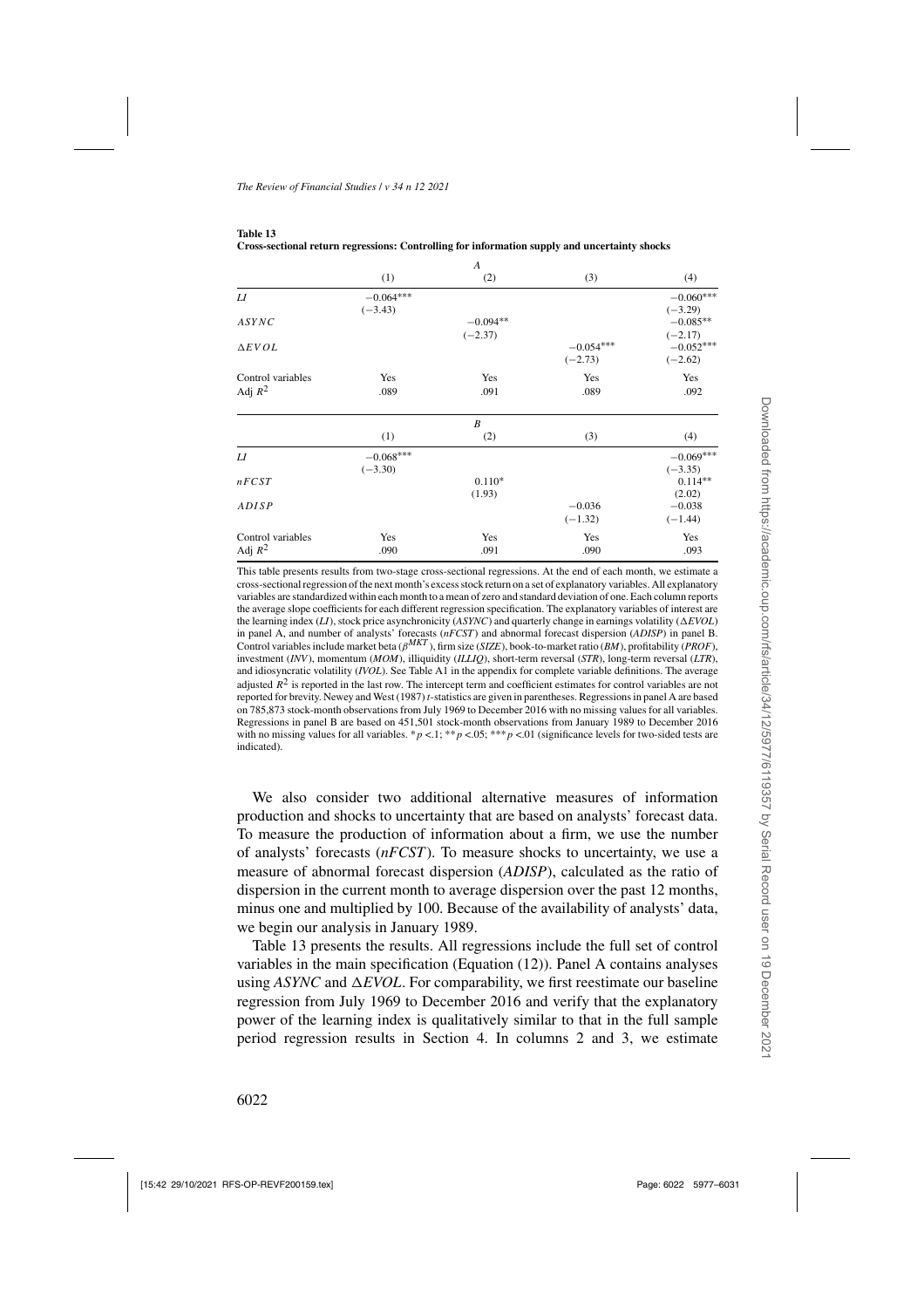benchmark regressions with either *ASYNC* or  $\Delta EVOL$  and the full set of control variables excluding *LI*. The coefficient estimate for *ASYNC* in column 2 is <sup>−</sup>0.094 (*t*-statistic=−2.37), indicating that a greater degree of firm-specific return variation reflects more efficient stock pricing and a lower expected return. The coefficient estimate for  $\triangle$ *EVOL* in column 3 is −0.054 (*t*-statistic=−2.73). This result is consistent with the idea that large shocks to uncertainty negatively affect stock prices. In column 4, we include all three variables of interest simultaneously (along with the control variables). After controlling for the firm-specific information content in stock prices using *ASYNC* and shocks to fundamental uncertainty using  $\Delta EVOL$ , the explanatory power of the learning index remains economically and statistically significant.

Panel B of Table [13](#page-45-0) contains analyses using *nFCST* and *ADISP*. As before, we first reestimate our baseline regression over the sample period 1989 to 2016 to verify that the explanatory power of the learning index is qualitatively similar to the full sample period regression results. In columns 2 and 3, we estimate a benchmark regressions with either *nFCST* or *ADISP*. The coefficient estimate for *nFCST* in column 2 is 0.110 (*t*-statistic= 1.93). This result may reflect the preference of resource-constrained analysts for covering better performing firms. The coefficient estimate for*ADISP* in column 3 is negative but insignificant. After adding analyst coverage and abnormal forecast dispersion to the specification, the explanatory power of the learning index remains economically and statistically significant. Thus, the evidence suggests that the learning index is not merely capturing other variables that are common to models of information choice and affect learning intensity, such as information supply or shocks to uncertainty.

## **7. Robustness**

In this section, we describe additional analyses and robustness checks. The Internet Appendix reports the results. In Table B1, we repeat the sorting analysis of returns using four alternative factor model specifications for risk adjustment. This test allows us to evaluate the robustness of our main results after controlling for exposure to other risk factors identified in the related literature.<sup>40</sup> We first augment the [Fama and French](#page-53-0) [\(2018](#page-53-0)[\)](#page-54-0) [six-factor](#page-54-0) [model](#page-54-0) [by](#page-54-0) [adding](#page-54-0) [the](#page-54-0) Pastor and Stambaugh [\(2003](#page-54-0)) liquidity factor. We consider a further extension of the previous model by adding a short-term reversal factor and a long-term reversal factor. In addition to these two specifications, we also consider the [Stambaugh and Yuan](#page-54-0) [\(2017](#page-54-0)) factor model, which contains market, size, and two mispricing factors, and the [Hou, Xue, and Zhang](#page-53-0)  $(2015)$   $q$ -factor model,

<sup>40</sup> We obtain liquidity factor data from Lubos Pastor's website [\(faculty.chicagobooth.edu/lubos.pastor/research\)](https://faculty.chicagobooth.edu/lubos.pastor/research), short-term and long-term reversal factor data from Kenneth French's website [\(mba.tuck.dartmouth.edu/](mba.tuck.dartmouth.edu/pages/faculty/ken.french/data_library.html) [pages/faculty/ken.french/data\\_library.html\)](mba.tuck.dartmouth.edu/pages/faculty/ken.french/data_library.html), and data for the [Stambaugh and Yuan](#page-54-0) [\(2017](#page-54-0)) mispricing factors from Robert Stambaugh's website [\(finance.wharton.upenn.edu/](https://finance.wharton.upenn.edu/~stambaug)∼stambaug). Kewei Hou provided data for the [Hou, Xue, and Zhang](#page-53-0)  $(2015)$  *q*-factor model.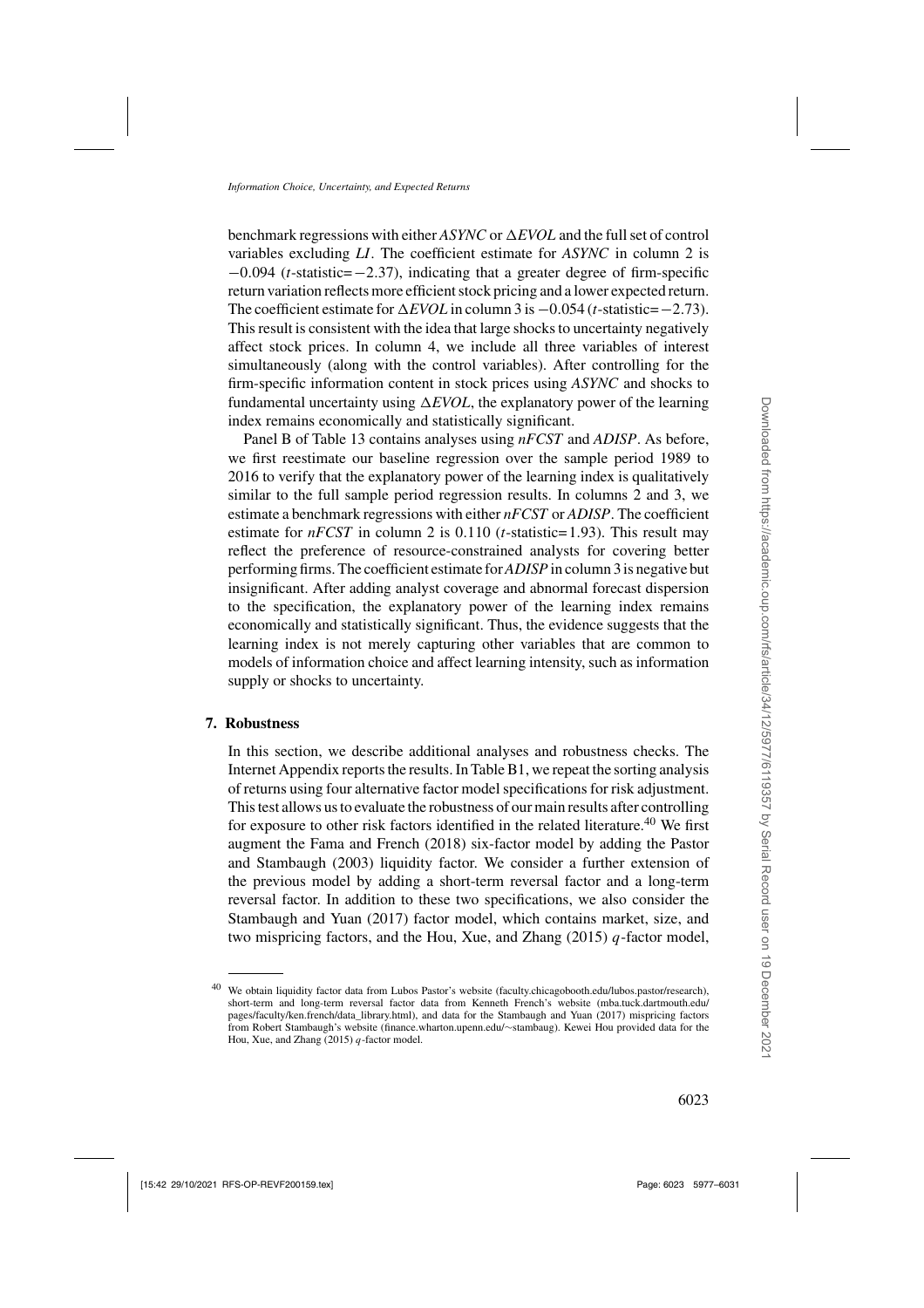which contains market, size, profitability, and investment factors.<sup>41</sup> In all cases, the risk-adjusted return spread between high and low learning index stocks is negative and significant at the 1% level.

In addition to the main learning index measure, we also construct a scaled learning index measure by rank-transforming each of the learning index components as well as the sum of the three components to the interval [0,1] in each month. This approach facilitates interpretation and comparability across cross-sections as the number of stocks in each monthly cross-section varies over time. Tables B2 through B7 present the results. The explanatory power of the scaled learning index for future returns and volatility is comparable to that of the unscaled learning index. Based on the scaled learning index measure, spreads in the next month's returns between high and low learning index stocks are slightly larger, while spreads in the next month's volatility are slightly smaller.

To check whether the results are robust to the use of shorter time series of data, we reestimate the learning index using a 1-year (instead of 2-year) rolling window of weekly returns. We then use this measure in our sorting and regression analyses for returns and volatility. Tables B8 through B13 of the Internet Appendix report the results. Using this alternative measure of the learning index, we continue to find evidence of a negative cross-sectional relationship between *LI* and future return and volatility. Compared to the 2-year rolling window *LI*, the 1-year *LI* appears to have weaker explanatory power for the cross-section of returns and stronger explanatory power for the cross-section of volatility.

## **8. Conclusion**

In this paper, we examine the importance of information choice in determining the cross-section of risk and expected return. Much of the asset pricing literature treats an investor's information set as fixed or exogenously determined. In reality, investors have the choice to learn about assets prior to investing. The model of [Van Nieuwerburgh and Veldkamp](#page-54-0) [\(2010](#page-54-0)) accounts for this choice, generating predictions for the optimal learning decisions of a rational investor and the resultant impact on risk and risk premiums across assets. To test these predictions, we develop an estimation methodology for the learning index from the model for individual stocks. This measure reflects the expected benefits of learning about a particular asset and serves as a proxy for information flow. Consistent with the model's predictions, we find that the empirical learning

<sup>41</sup> The two mispricing factors (*MGMT* and *PERF*) of [Stambaugh and Yuan](#page-54-0) [\(2017](#page-54-0)) capture overpricing or underpricing across 11 well-known anomalies. The *MGMT* factor is constructed based on six anomaly variables that can be directly affected by the decisions of a firm's management: net stock issues, composite equity issues, accruals, net operating assets, asset growth, and investment to assets. The *PERF* factor is constructed based on five anomaly variables related to performance: financial distress, the Ohlson O-score, momentum, gross profitability, and return on assets.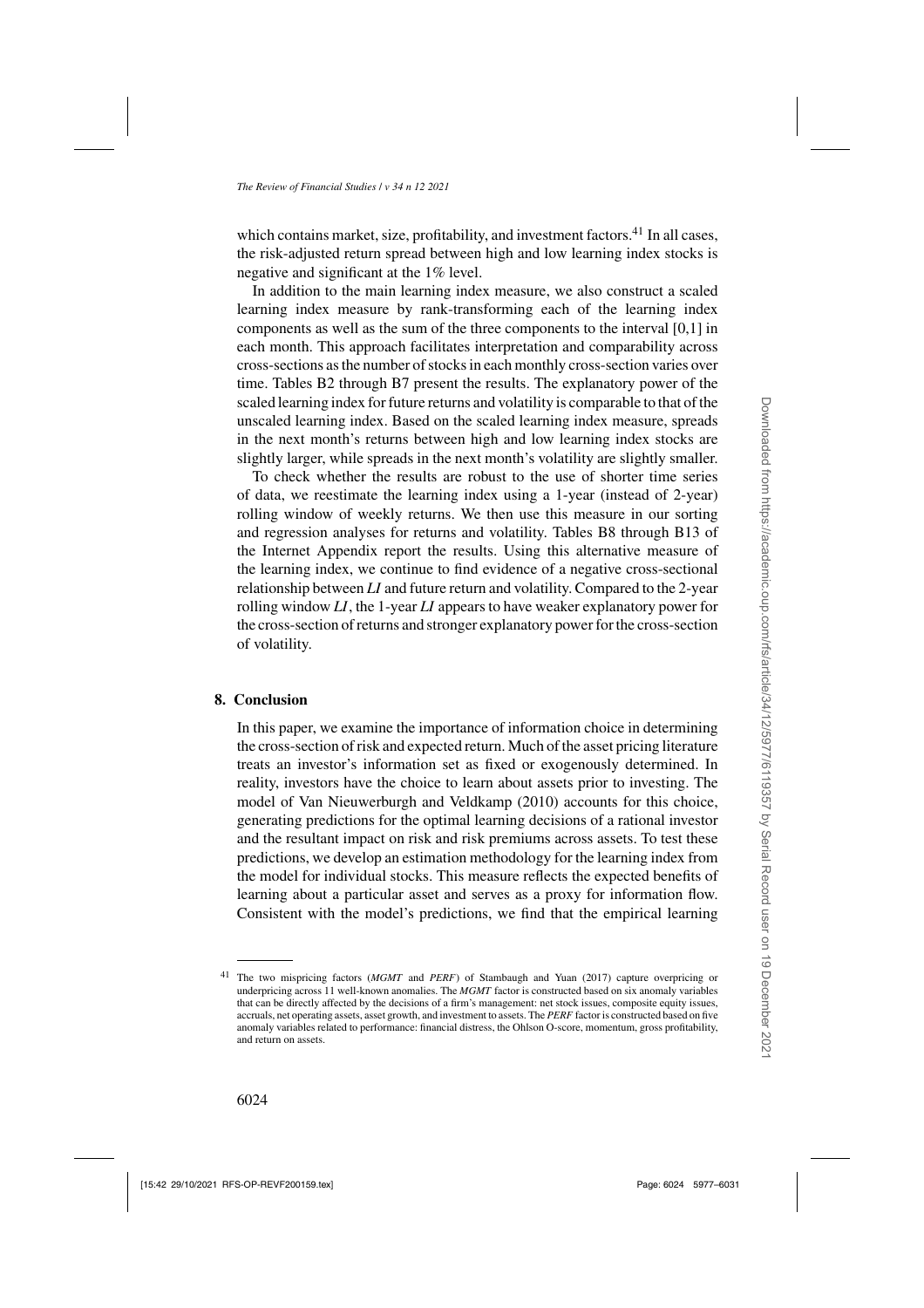index is negatively related to both future return and future volatility in the cross-section.

We provide a number of analyses to support the interpretation of the learning index. Consistent with the predictions of the [VNV](#page-54-0) model, we find that learning more about an asset lowers its market risk, and accounting for this negative impact in a conditional version of the CAPM improves return forecasts. We also show that the differences in risk and risk-adjusted return predicted by the learning index are persistent and do not reverse in the long run, indicating that the explanatory power of this measure is not caused by temporary price pressure or mispricing. In addition, we provide evidence of a contemporaneous relationship between the learning index and abnormal trading activity, analyst coverage, forecast revisions, improvements in forecast accuracy, EDGAR download activity, and Bloomberg news reading activity. We also use the learning index to study the information environment around quarterly earnings announcements. Higher values of the learning index prior to an earnings announcement are associated with greater abnormal trading activity before the announcement and smaller market reactions to the announcement, suggesting that more information has been incorporated into prices for these stocks. The predictive ability of the learning index for the market reaction to an earnings announcement is stronger when learning is concentrated among fewer firms and when the announcement contains a large surprise. Finally, we rule out the alternative explanation that the learning index is capturing the effects on learning intensity of information supply and shocks to uncertainty.

In aggregate, our findings support the theoretical predictions of the [Van Nieuwerburgh and Veldkamp](#page-54-0) [\(2010](#page-54-0)) model and demonstrate a connection between investors' learning decisions and cross-sectional differences in risk and return. This paper illustrates a new empirical approach for predicting information flow that can be used in a variety of other settings to investigate the role of information choice in asset pricing. More work can be done in the study of information choice to develop theoretical models with more realistic assumptions (e.g., multiple periods, investor heterogeneity, correlated information signals, endogenous noise trading) that can be empirically tested using real-world data.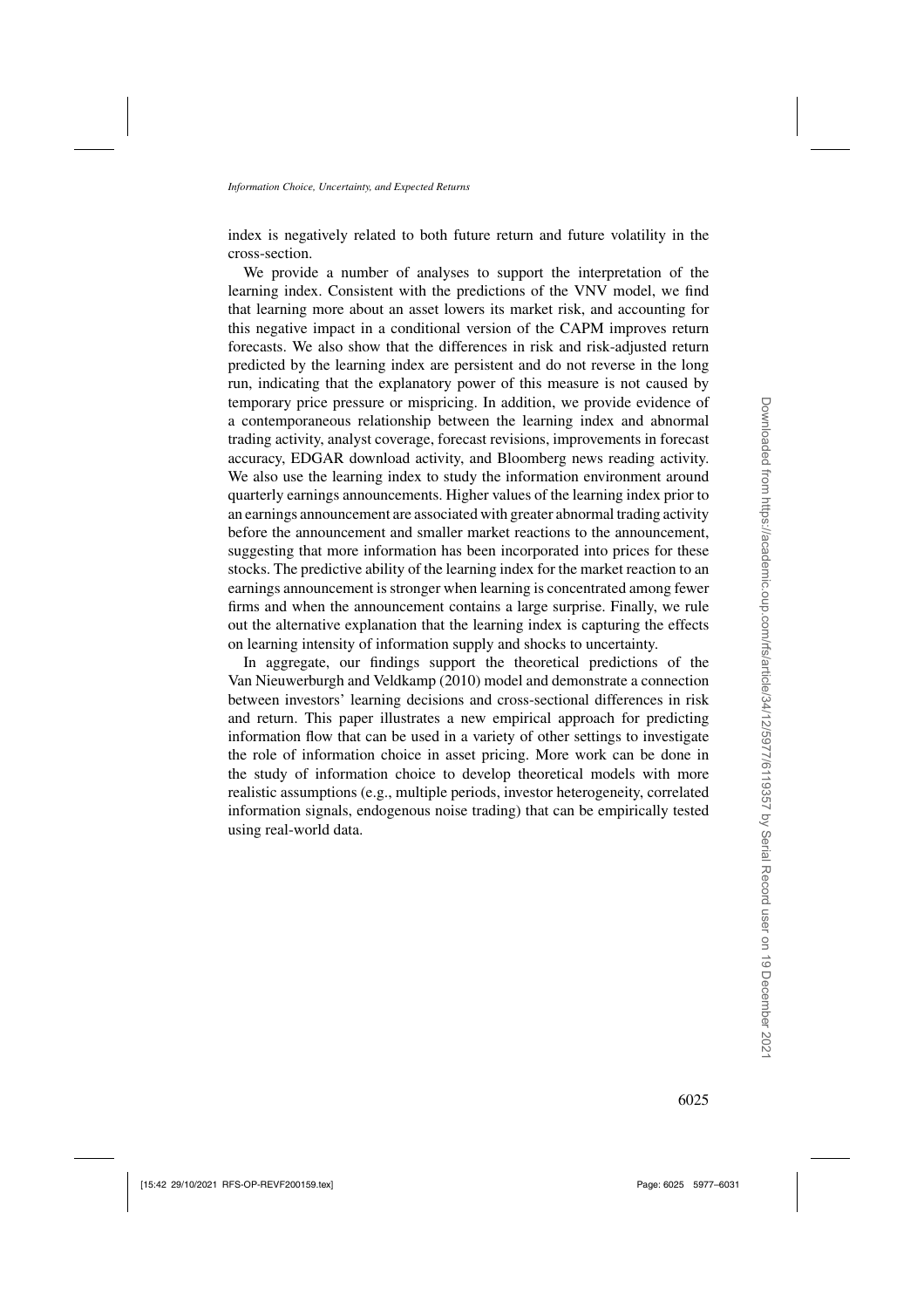# **Data Appendix**

| <b>Table A1</b><br><b>Variable definitions</b> |                                                                                                                                                                                                                                                                                                                                                                                                                                                                                                                                         |
|------------------------------------------------|-----------------------------------------------------------------------------------------------------------------------------------------------------------------------------------------------------------------------------------------------------------------------------------------------------------------------------------------------------------------------------------------------------------------------------------------------------------------------------------------------------------------------------------------|
| Variable                                       | Definition                                                                                                                                                                                                                                                                                                                                                                                                                                                                                                                              |
| LI                                             | Learning index, based on the rational expectations general equilibrium model of information<br>choice and investment choice developed by Van Nieuwerburgh and Veldkamp (2010). The<br>learning index reflects the expected benefits of learning about an asset for a rational average<br>investor. Higher values of the empirical learning index correspond to a greater expected degree<br>of learning and information flow. See Section 3.1 for a complete description of the variable<br>measurement                                 |
| $\beta^{MKT}$                                  | Market beta, estimated from a regression of excess stock returns on lagged, current, and lead<br>excess market returns using weekly data from the past 2 years within the month.                                                                                                                                                                                                                                                                                                                                                        |
| SIZE<br>ΒM                                     | Natural logarithm of market value of equity in millions of dollars<br>Book-to-market ratio, defined as book value of equity in the latest fiscal year ending in the prior<br>calendar year divided by the market value of equity at the end of December of the prior calendar<br>year                                                                                                                                                                                                                                                   |
| <b>PROF</b>                                    | Profitability, defined as annual revenues minus cost of goods sold, interest expense, and selling,<br>general, and administrative expenses divided by book equity for the latest fiscal year ending in<br>the prior calendar year                                                                                                                                                                                                                                                                                                       |
| <i>INV</i>                                     | Investment, defined as the annual percentage change in total assets as a decimal                                                                                                                                                                                                                                                                                                                                                                                                                                                        |
| MOM                                            | Momentum, defined as the cumulative return as a percentage from months $t-11$ to $t-1$                                                                                                                                                                                                                                                                                                                                                                                                                                                  |
| <b>ILLIQ</b>                                   | Illiquidity, defined as the absolute monthly return divided by the respective monthly trading<br>volume in dollars, scaled by $105$                                                                                                                                                                                                                                                                                                                                                                                                     |
| <b>STR</b>                                     | Short-term reversal, defined as the monthly return as a percentage over the past month                                                                                                                                                                                                                                                                                                                                                                                                                                                  |
| <b>LTR</b>                                     | Long-term reversal, defined as the cumulative return as a decimal from months $t - 59$ to $t - 12$                                                                                                                                                                                                                                                                                                                                                                                                                                      |
| <b>RVOL</b>                                    | Return volatility, defined as the standard deviation of daily excess returns within a month                                                                                                                                                                                                                                                                                                                                                                                                                                             |
| <i>IVOL</i>                                    | Idiosyncratic component of volatility, defined as the standard deviation of daily residuals within a<br>month estimated from a regression of excess stock returns on the six-factor model of Fama and<br>French (2018)                                                                                                                                                                                                                                                                                                                  |
| <b>SVOL</b>                                    | Systematic component of volatility, defined as the square root of the difference between return                                                                                                                                                                                                                                                                                                                                                                                                                                         |
|                                                | variance ( $RVOL2$ ) and idiosyncratic variance ( $IVOL2$ )                                                                                                                                                                                                                                                                                                                                                                                                                                                                             |
| $\alpha$                                       | Risk-adjusted excess return, defined as the intercept from a regression of excess returns on a set of<br>risk factors                                                                                                                                                                                                                                                                                                                                                                                                                   |
| ROE                                            | Return on equity, defined as earnings before extraordinary items as of the most recent fiscal<br>quarter end divided by common shareholders' equity as of the end of the previous quarter and<br>multiplied by 100                                                                                                                                                                                                                                                                                                                      |
| <b>ROEVOL</b>                                  | Volatility of return on equity, defined as the standard deviation of return on equity over the prior 12<br>fiscal quarters                                                                                                                                                                                                                                                                                                                                                                                                              |
| AGE                                            | Firm age, defined as the number of years the firm has existed on CRSP                                                                                                                                                                                                                                                                                                                                                                                                                                                                   |
| DIVD                                           | Dummy variable equal to one if the firm paid dividends during the most recent fiscal quarter and<br>zero otherwise                                                                                                                                                                                                                                                                                                                                                                                                                      |
| LEV                                            | Leverage, defined as total liabilities scaled by the market value of equity as of the most recent<br>fiscal quarter end                                                                                                                                                                                                                                                                                                                                                                                                                 |
| <i><b>INVPRC</b></i>                           | Inverse of the stock price, scaled by 100                                                                                                                                                                                                                                                                                                                                                                                                                                                                                               |
| R<br>ATURN                                     | Monthly return in percent.<br>Abnormal monthly share turnover, defined as monthly turnover (total number of shares traded<br>within a month divided by shares outstanding) divided by average monthly turnover over the<br>prior 12 months, minus one and multiplied by 100. $ATURN_{w-1}$ is abnormal weekly share<br>turnover, defined as turnover during the week prior to an earnings announcement date divided by<br>average weekly turnover over the past 2 months, minus one and multiplied by 100                               |
| nFCST                                          | Number of analysts' forecasts for the nearest fiscal quarter                                                                                                                                                                                                                                                                                                                                                                                                                                                                            |
| nREV                                           | Number of analysts' forecast revisions since the last month                                                                                                                                                                                                                                                                                                                                                                                                                                                                             |
| $\Delta FA$                                    | Change in forecast accuracy. The error in the mean forecast is defined for the nearest fiscal quarter<br>as the absolute value of the difference between the mean EPS forecast and the actual EPS as a<br>percentage of the actual EPS. Forecast accuracy is defined as one minus forecast error. The<br>monthly change (as a percentage) in forecast accuracy is defined as the current month forecast<br>accuracy minus the prior month forecast accuracy, multiplied by 100. This measure is computed<br>by firm and forecast period |
| EDGAR                                          | Number of human downloads (in accordance with the methodology of Ryans 2017) of a<br>company's SEC filings from EDGAR during the month                                                                                                                                                                                                                                                                                                                                                                                                  |
| BBG                                            | Number of days within the month when Bloomberg's "News Heat - Daily Maximum Readership"<br>measure is equal to 3 or 4 out of 4                                                                                                                                                                                                                                                                                                                                                                                                          |

(*Continued*)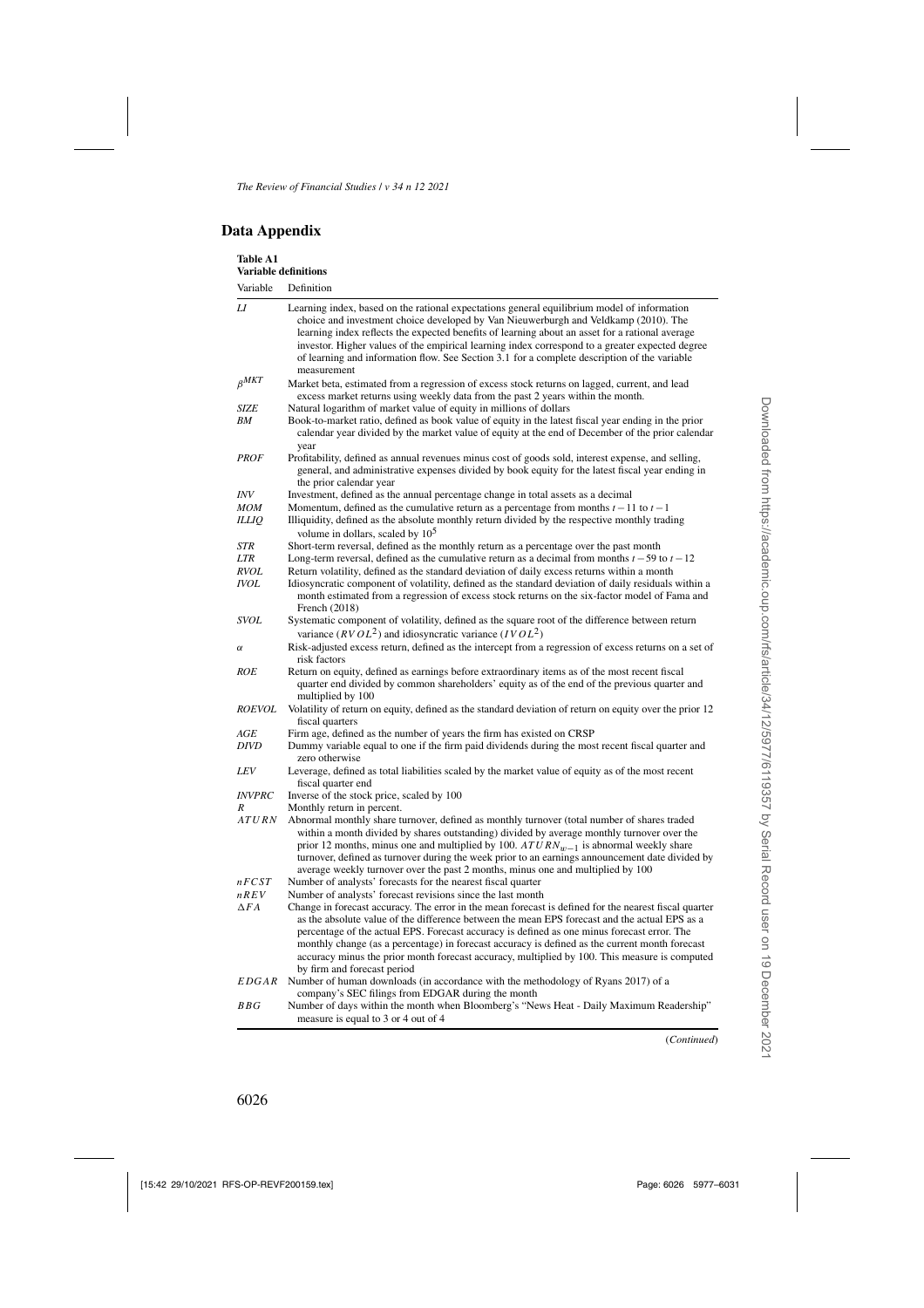| Table A1<br>(Continued) |                                                                                                                                                                                                                                                                                                                                                                                                                                                                                                                                                                                                            |
|-------------------------|------------------------------------------------------------------------------------------------------------------------------------------------------------------------------------------------------------------------------------------------------------------------------------------------------------------------------------------------------------------------------------------------------------------------------------------------------------------------------------------------------------------------------------------------------------------------------------------------------------|
| Variable                | Definition                                                                                                                                                                                                                                                                                                                                                                                                                                                                                                                                                                                                 |
| CAR                     | Absolute value of the cumulative abnormal return around a quarterly earnings announcement in<br>percent. Abnormal returns are computed relative to the daily returns of a portfolio matched on<br>size and book-to-market ratio. $ CAR _d$ is measured on the earnings announcement date d,<br>$ CAR _{d, d+1}$ and $ CAR _{d, d+4}$ are measured during a 2- and 5-day period beginning on the<br>announcement date, and $ CAR _{q+1}$ is measured during the period beginning 2 days after the<br>earnings announcement date through 1 day after the firm's next quarterly earnings<br>announcement date |
| ASYNC                   | Stock price asynchronicity, defined as one minus the $R^2$ from the market model regression used to<br>estimate market beta                                                                                                                                                                                                                                                                                                                                                                                                                                                                                |
| $\triangle EVOL$        | Quarterly change in earnings volatility. Following Irvine and Pontiff (2009), quarterly earnings<br>shocks are measured by estimating Equation (23) at the Fama-French 49 industry level.<br>Earnings volatility $(EVOL)$ is defined as the volatility of residuals from this regression. To<br>obtain time-series variation in earnings volatility, a 5-year rolling window is used to estimate<br>Equation (23). $\Delta EVOL$ is defined as the quarterly change in earnings volatility, or<br>$EVOL_{i,q} - EVOL_{i,q-1}$                                                                              |
| ADISP                   | Abnormal forecast dispersion, defined as the ratio of analysts' forecast dispersion in the current<br>month to average analysts' forecast dispersion over the past 12 months, minus one and<br>multiplied by 100                                                                                                                                                                                                                                                                                                                                                                                           |
| SURP                    | Earnings surprise magnitude, defined as the absolute value of the difference between the actual<br>EPS and mean EPS forecast scaled by the stock price at the end of the previous month, the mean<br>EPS forecast, or the actual EPS                                                                                                                                                                                                                                                                                                                                                                       |

Variables are listed in the order that they are introduced within the body of the paper.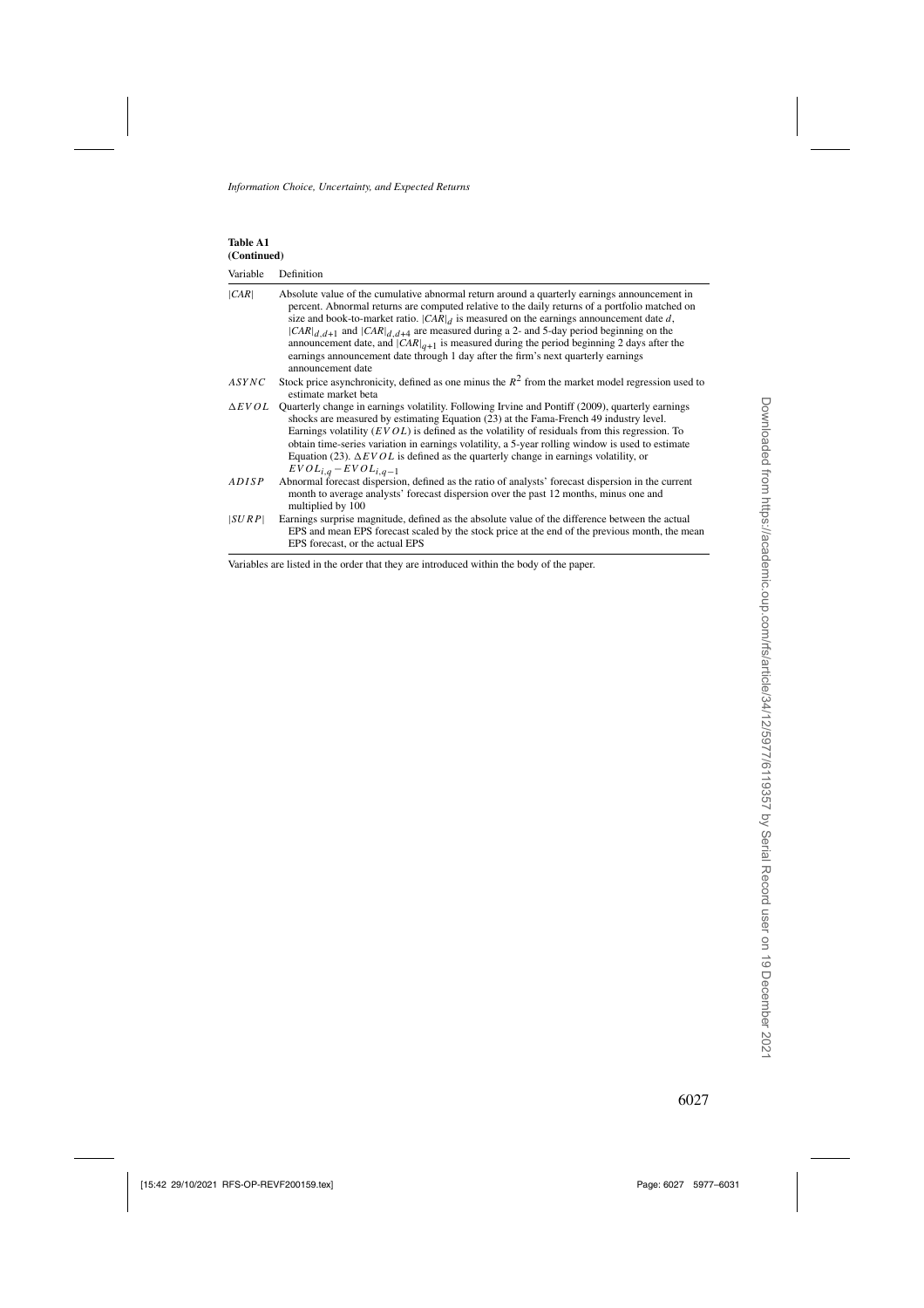|                  |                      |                                               | A. One-month transition probabilities        |               |                |
|------------------|----------------------|-----------------------------------------------|----------------------------------------------|---------------|----------------|
|                  | $LI\mathbf{1}_{t+1}$ | $LI2_{t+1}$                                   | $LI3_{t+1}$                                  | $L I4_{t+1}$  | $L I 5_{t+1}$  |
| $LII_t$          | 72.3                 | 23.1                                          | 4.0                                          | 0.5           | 0.1            |
| $LI2_t$          | 23.0                 | 46.7                                          | 24.4                                         | 5.2           | 0.7            |
| $LI3_t$          | 4.1                  | 24.2                                          | 42.9                                         | 24.3          | 4.5            |
| LI4 <sub>t</sub> | 0.5                  | 5.3                                           | 23.9                                         | 46.1          | 24.1           |
| $LI5_t$          | 0.1                  | 0.7                                           | 4.7                                          | 24.0          | 70.6           |
|                  |                      |                                               | B. Six-month transition probabilities        |               |                |
|                  | $LI1_{t+6}$          | $LI2_{t+6}$                                   | $LI3_{t+6}$                                  | $LI4_{t+6}$   | $LI5_{t+6}$    |
| $LII_t$          | 49.9                 | 25.7                                          | 13.8                                         | 7.4           | 3.2            |
| $LI2_t$          | 25.2                 | 27.3                                          | 22.1                                         | 16.1          | 9.3            |
| $LI3_t$          | 13.2                 | 21.7                                          | 24.5                                         | 22.7          | 17.8           |
| $LI4_t$          | 7.0                  | 15.2                                          | 22.1                                         | 27.1          | 28.6           |
| $LI5_t$          | 3.6                  | 9.5                                           | 17.4                                         | 27.2          | 42.3           |
|                  |                      |                                               | C. Twelve-month transition probabilities     |               |                |
|                  | $L I 1_{t+12}$       | $LI2_{t+12}$                                  | $L I3_{t+12}$                                | $L I4_{t+12}$ | $L I 5_{t+12}$ |
| $LII_t$          | 32.8                 | 23.2                                          | 18.1                                         | 14.7          | 11.2           |
| $LI2_t$          | 22.9                 | 21.9                                          | 20.3                                         | 18.4          | 16.5           |
| $LI3_t$          | 17.6                 | 20.1                                          | 20.9                                         | 21.0          | 20.4           |
| LI4 <sub>t</sub> | 13.7                 | 18.1                                          | 20.9                                         | 23.0          | 24.4           |
| $LI5_t$          | 9.4                  | 15.4                                          | 20.2                                         | 24.6          | 30.4           |
|                  |                      | D. Twenty-four-month transition probabilities |                                              |               |                |
|                  | $LI1_{t+24}$         | $LI_{t+24}$                                   | $LI3_{t+24}$                                 | $L I4_{t+24}$ | $L I 5_{t+24}$ |
| $LII_t$          | 21.3                 | 20.5                                          | 20.0                                         | 19.7          | 18.5           |
| $LI2_t$          | 19.2                 | 19.7                                          | 20.3                                         | 20.6          | 20.3           |
| $LI3_t$          | 17.8                 | 19.3                                          | 20.5                                         | 21.0          | 21.5           |
| $LI4_t$          | 17.1                 | 19.0                                          | 20.3                                         | 21.4          | 22.3           |
| $LI5_t$          | 16.1                 | 18.6                                          | 20.4                                         | 21.8          | 23.1           |
|                  |                      |                                               | E. Thirty-six-month transition probabilities |               |                |
|                  | $L I1_{t+36}$        | $L_{12_{t+36}}$                               | $L13_{t+36}$                                 | $L I4_{t+36}$ | $L I 5_{t+36}$ |
| $LII_t$          | 20.2                 | 19.8                                          | 19.9                                         | 20.2          | 20.0           |
| $LI2_t$          | 19.1                 | 19.7                                          | 20.2                                         | 20.7          | 20.2           |
| $LI3_t$          | 18.4                 | 19.8                                          | 20.6                                         | 20.7          | 20.5           |
| $LI4_t$          | 18.1                 | 19.8                                          | 20.5                                         | 20.9          | 20.8           |
| $LI5_t$          | 17.3                 | 19.1                                          | 20.2                                         | 21.1          | 22.2           |

| Table A2 |                                                                  |  |  |
|----------|------------------------------------------------------------------|--|--|
|          | Transition probabilities for portfolios sorted by learning index |  |  |

At the end of each month, stocks are sorted into quintiles based on values of the learning index (*LI*). For each *LI* quintile in month t, the table reports the time-series average of the percentage of stocks that fall in each *LI* quintile in month  $t + 1$  (panel A),  $t + 6$  (panel B),  $t + 12$  (panel C),  $t + 24$  (panel D), and  $t + 36$  (panel E). Within each panel, percentages are calculated using only the stocks that exist in both the initial month and the final month.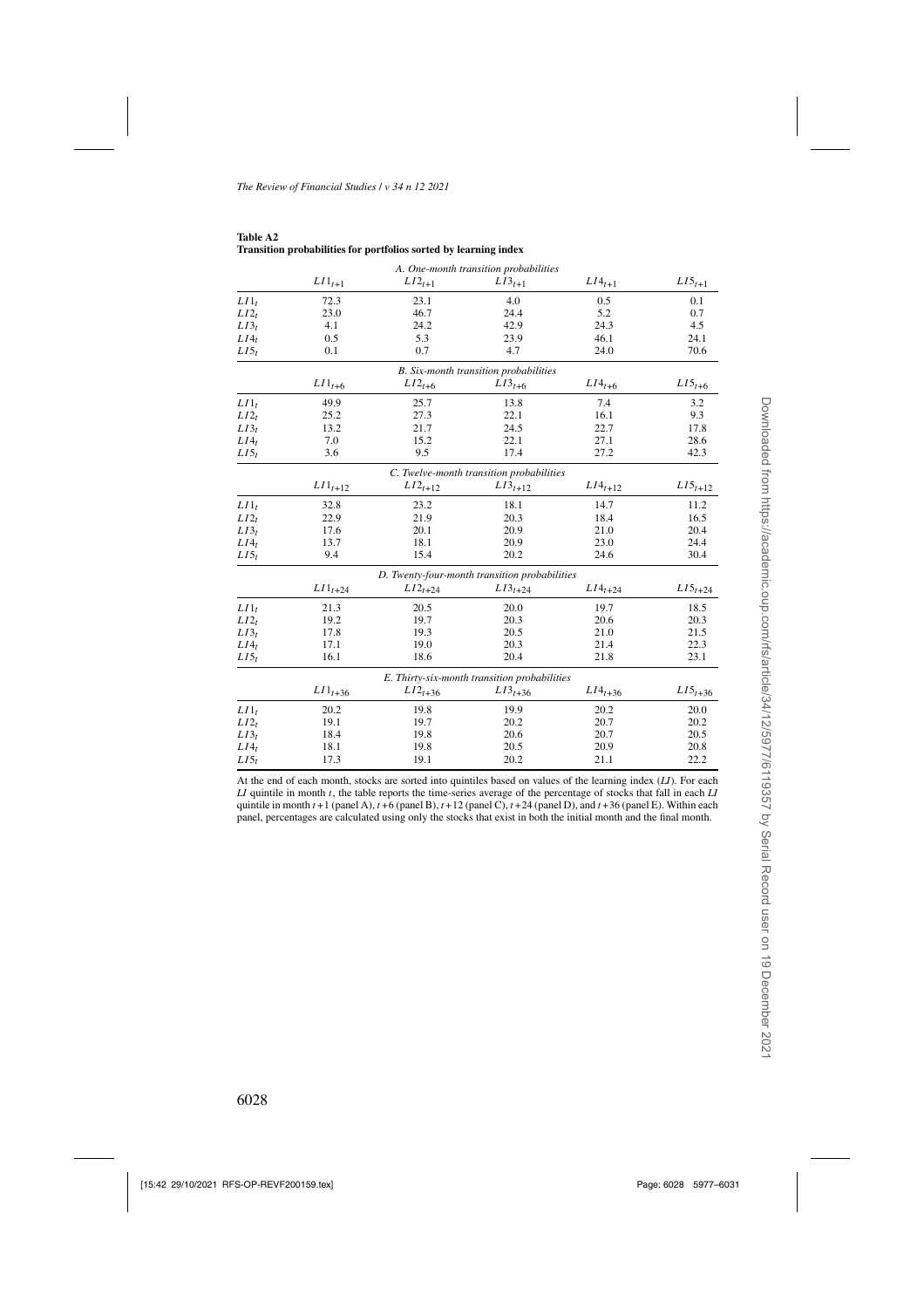#### <span id="page-52-0"></span>**References**

Admati, A. 1985. A noisy rational expectations equilibrium for multi-asset securities markets. *Econometrica* 53:629–58.

An, B.-J., A. Ang, T. G. Bali, and N. Cakici. 2014. The joint cross section of stocks and options. *Journal of Finance* 69:2279–337.

Atiase, R. K. 1985. Predisclosure information, firm capitalization, and security price behavior around earnings announcements. *Journal of Accounting Research* 23:21–36.

Bai, J., and S. Ng. 2002. Determining the number of factors in approximate factor models. *Econometrica* 70:191– 221.

Bali, T., R. Engle, and S. Murray. 2016. *Empirical asset pricing: The cross section of stock returns*. Hoboken, NJ: John Wiley & Sons.

Banerjee, S. 2011. Learning from prices and the dispersion in beliefs. *Review of Financial Studies* 24:3025–68.

Barber, B., and T. Odean. 2007. All that glitters: The effect of attention and news on the buying behavior of individual and institutional investors. *Review of Financial Studies* 21:785–818.

Beaver, W., M. McNichols, and R. Price. 2007. Delisting returns and their effect on accounting-based market anomalies. *Journal of Accounting and Economics* 2007:341–68.

Ben-Rephael, A., Z. Da, and R. Israelsen. 2017. It depends on where you search: Institutional investor attention and underreaction to news. *Review of Financial Studies* 30:3009–47.

Biais, B., P. Bossaerts, and C. Spatt. 2010. Equilibrium asset pricing and portfolio choice under asymmetric information. *Review of Financial Studies* 23:1503–43.

Black Rock. 2017. Viewpoint: Index investing supports vibrant capital markets. Report, New York.

Botosan, C. 1997. Disclosure level and the cost of equity capital. *Accounting Review* 72:323–49.

Brennan, M. J., and P. J. Hughes. 1991. Stock prices and the supply of information. *Journal of Finance* 46:1665– 91.

Brown, G. W., and M. T. Cliff. 2005. Investor sentiment and asset valuation. *Journal of Business* 78:405–40.

Burlacu, R., P. Fontaine, S. Jiminez-Garcés, and M. Seasholes. 2012. Risk and the cross section of stock returns. *Journal of Financial Economics* 2012:511–22.

Christie, A. 1982. The stochastic behavior of common stock variances. *Journal of Financial Economics* 10:407– 32.

Clark, T., and K. West. 2007. Approximately normal tests for equal predictive accuracy in nested models. *Journal of Econometrics* 138:291–311.

Cohen, L., and A. Frazzini. 2008. Economic links and predictable returns. *Journal of Finance* 63:1977–2011.

Corwin, S. A., and J. F. Coughenour. 2008. Limited attention and the allocation of effort in securities trading. *Journal of Finance* 63:3031–67.

Cziraki, P., J. Mondria, and T. Wu. 2020. Asymmetric attention and stock returns. *Management Science*. Advance Access published June 1, 2020, 10.1287/mnsc.2019.3460.

Da, Z., J. Engelberg, and P. Gao. 2011. In search of attention. *Journal of Finance* 66:1461–99.

De Long, J. B., A. Shleifer, L. H. Summers, and R. J. Waldmann. 1990. Noise trader risk in financial markets. *Journal of Political Economy* 98:703–38.

Dimson, E. 1979. Risk measurement when shares are subject to infrequent trading. *Journal of Financial Economics* 7:197–226.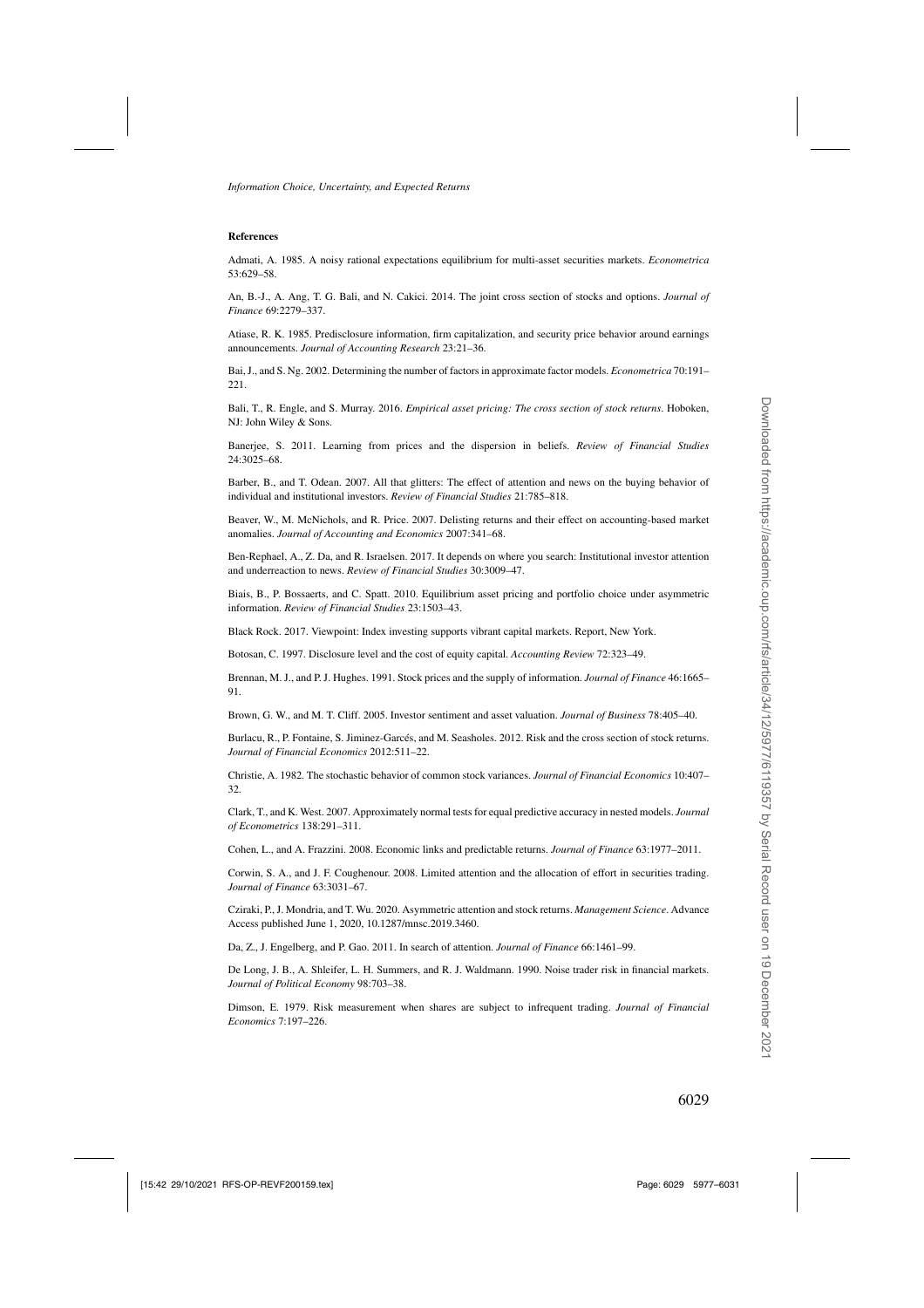<span id="page-53-0"></span>Drake, M., D. Roulstone, and J. Thornock. 2015. The determinants and consequences of information acquisition via EDGAR. *Contemporary Accounting Research* 32:1128–61.

Duffee, G. 1995. Stock returns and volatility: A firm-level analysis. *Journal of Financial Economics* 37:399–420.

Easley, D., M. O'Hara, and P. Srinivas. 1998. Option volume and stock prices: Evidence on where informed traders trade. *Journal of Finance* 53:431–65.

Fama, E., and K. French. 1993. Common risk factors in the returns on stocks and bonds. *Journal of Financial Economics* 33:3–56.

———. 2015. A five-factor asset pricing model. *Journal of Financial Economics* 116:1–22.

———. 2018. Choosing factors. *Journal of Financial Economics* 128:234–52.

Freeman, R. N. 1987. The association between accounting earnings and security returns for large and small firms. *Journal of Accounting and Economics* 9:195–228.

Gargano, A., and A. G. Rossi. 2018. Does it pay to pay attention? *Review of Financial Studies* 31:4595–649.

Grossman, S., and J. Stiglitz. 1980. On the impossibility of informationally efficient markets. *American Economic Review* 70:393–408.

Harford, J., F. Jiang, R. Wang, and F. Xie. 2019. Analyst career concerns, effort allocation, and firms' information environment. *Review of Financial Studies* 32:2179–224.

Harvey, C., Y. Liu, and H. Zhu. 2016. ... and the cross-section of expected returns. *Review of Financial Studies* 29:5–68.

Hong, C. Y., and F. W. Li. 2019. The information content of sudden insider silence. *Journal of Financial and Quantitative Analysis* 54:1499–1538.

Hong, H., T. Lim, and J. Stein. 2000. Bad news travels slowly: Size, analyst coverage, and the profitability of momentum strategies. *Journal of Finance* 55:265–95.

Hou, K. 2007. Industry information diffusion and the lead-lag effect in stock returns. *Review of Financial Studies* 20:1113–38.

Hou, K., and T. J. Moskowitz. 2005. Market frictions, price delay, and the cross-section of expected returns. *Review of Financial Studies* 18:981–1020.

Hou, K., C. Xue, and L. Zhang. 2015. Digesting anomalies: An investment approach. *Review of Financial Studies* 28:650–705.

———. 2020. Replicating anomalies. *Review of Financial Studies* 33:2019–133.

Irvine, P., and J. Pontiff. 2009. Idiosyncratic return volatility, cash flows, and product market competition. *Review of Financial Studies* 22:1149–77.

Ivkovic, Z., C. Sialm, and S. Weisbenner. 2008. Portfolio concentration and the performance of individual ´ investors. *Journal of Financial and Quantitative Analysis* 43:613–55.

Kacperczyk, M., J. Nosal, and L. Stevens. 2019. Investor sophistication and capital income inequality. *Journal of Monetary Economics* 107:18–31.

Kacperczyk, M., C. Sialm, and L. Zheng. 2005. On the industry concentration of actively managed equity mutual funds. *Journal of Finance* 60:1983–2011.

Kacperczyk, M., S. Van Nieuwerburgh, and L. Veldkamp. 2016. A rational theory of mutual funds' attention allocation. *Econometrica* 84:571–626.

Litzenberger, R., and K. Ramaswamy. 1979. The effect of personal taxes and dividends on capital asset prices: Theory and empirical evidence. *Journal of Financial Economics* 7:163–95.

Lo, A. W., and J. Wang. 2006. Trading volume: Implications of an intertemporal capital asset pricing model. *Journal of Finance* 61:2805–40.